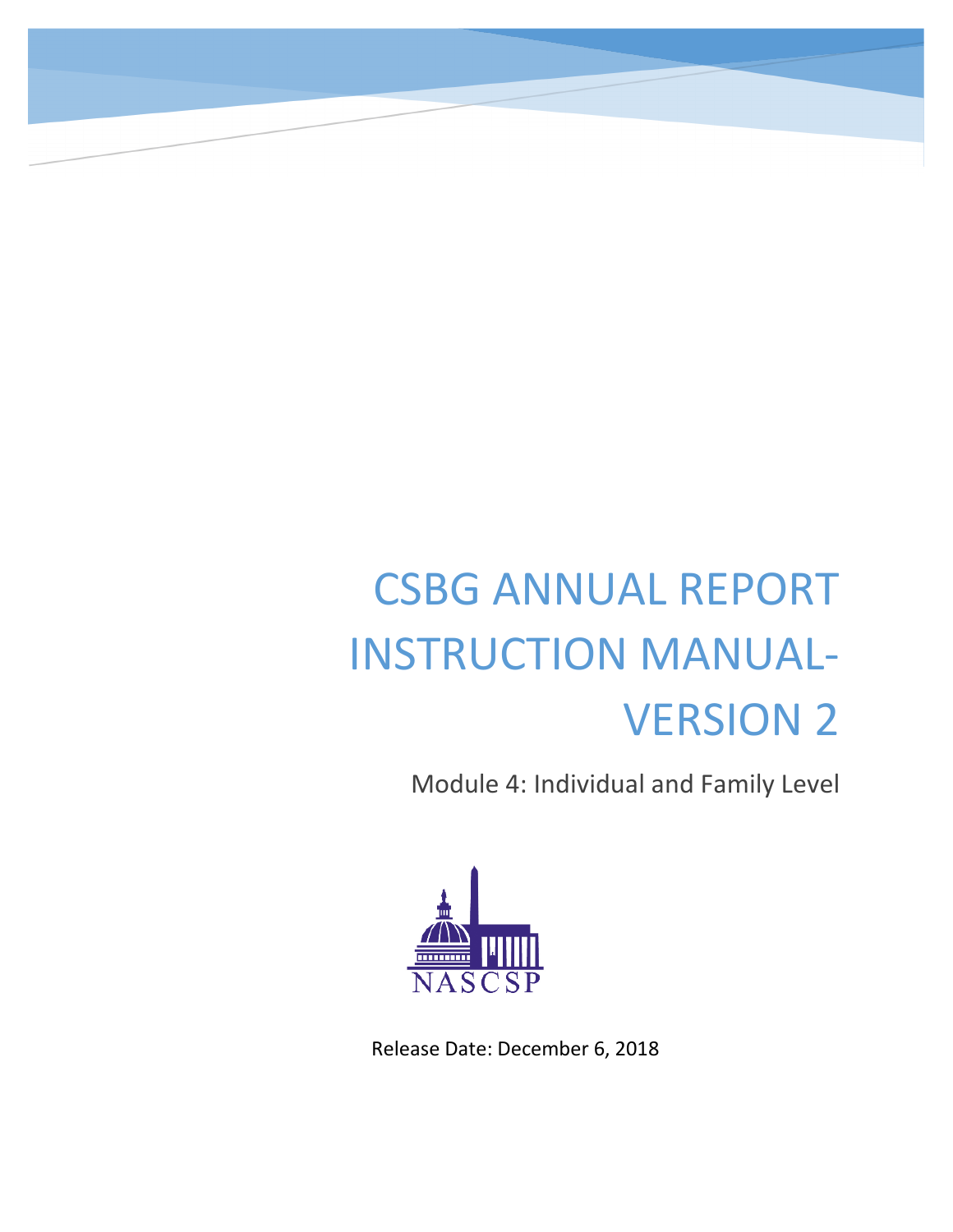This publication was created by the National Association of State Community Services Programs in the performance of the U.S. Department of Health and Human Services, Administration for Children and Families, Office of Community Services, Grant Number 90ET0451. Any opinion, findings, and conclusions, or recommendations expressed in this material are those of the author(s) and do not necessarily reflect the views of the U.S. Department of Health and Human Services, Administration for Children and Families.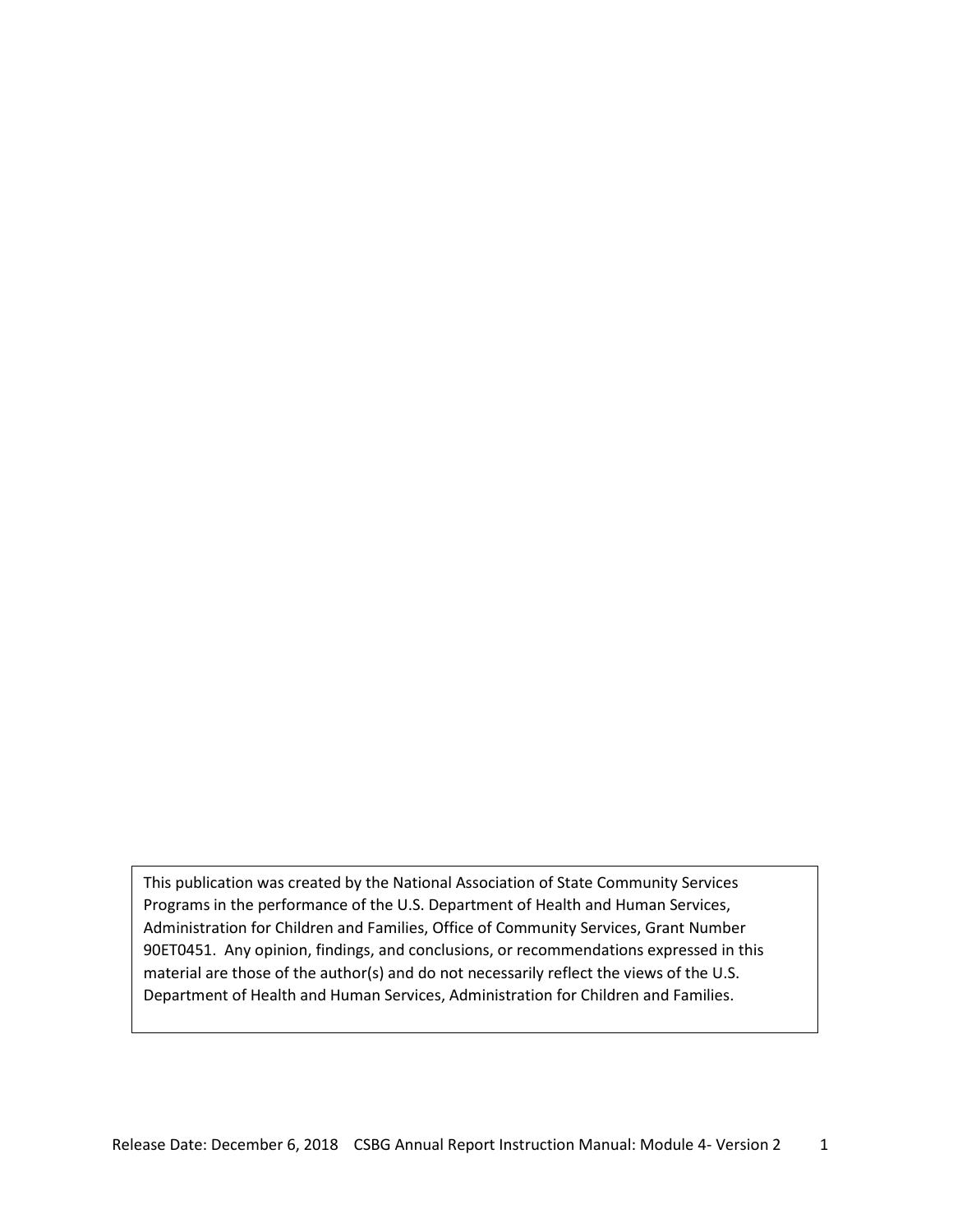# **Contents**

| Total unduplicated number of all INDIVIDUALS about whom one or more characteristics were<br>А.       |  |
|------------------------------------------------------------------------------------------------------|--|
| Total unduplicated number of all HOUSEHOLDS about whom one or more characteristics were<br><b>B.</b> |  |
| C.                                                                                                   |  |
| D.                                                                                                   |  |
| Number of Individuals Who May or May Not be Included in the Totals Above - (due to data<br>Ε.        |  |
| Number of Households Who May or May Not be Included in the Totals Above - (due to data<br>F.         |  |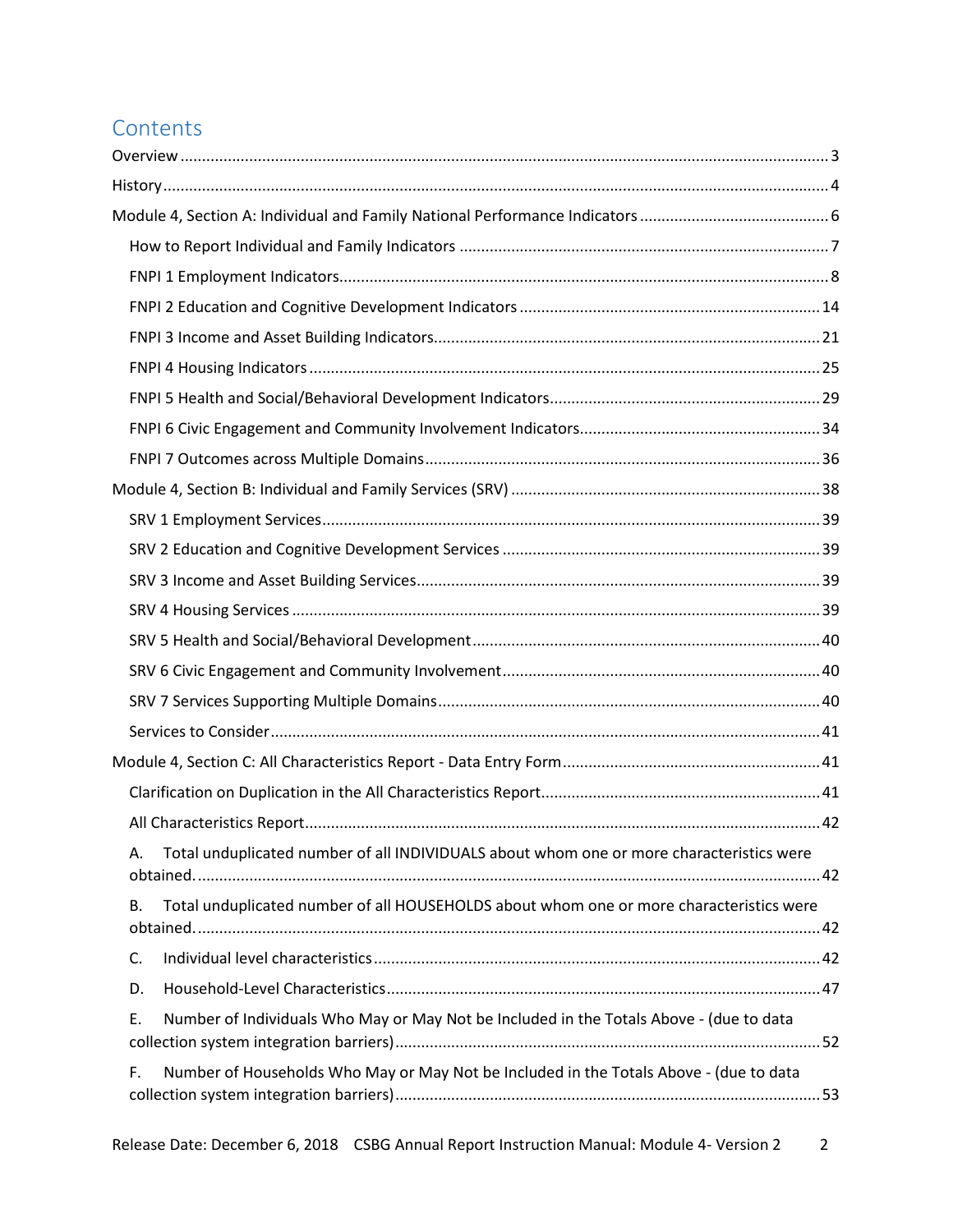# <span id="page-3-0"></span>**Overview**

As part of the new Performance Management Framework, a new Community Services Block Grant (CSBG) Annual Report was developed to better illustrate the impact the CSBG Network has in communities across the country. The Performance Management Framework, based in the [National Community Action Theory](http://www.nascsp.org/ROMA-Next-Generation/952/Theory-of-Change.aspx?iHt=27)  [of Change,](http://www.nascsp.org/ROMA-Next-Generation/952/Theory-of-Change.aspx?iHt=27) and grown out of the need established by the Government Performance and Results Act Modernization Act of 2010 for the federal government to improve performance management across all of its programs. The CSBG network responded to this enhanced focus on performance management by developing 1) organizational standards for CSBG Eligible Entities, 2) accountability measures for states and the Office of Community Services (OCS), 3) Results Oriented Management and Accountability (ROMA) Next Generation, and 4) the new CSBG Annual Report.

Module 4 is the Individual and Family Level module of the new CSBG Annual Report and includes information on services provided to individuals and families, demographic characteristics of people served by CSBG Eligible Entities, and the results achieved for individuals and families with low-incomes. Module 4 of the CSBG Annual Report will be entered into OCS's InForm system (formerly the Online Data Collection System), which is the central web-based reporting tool that OCS uses for other programs and now uses for CSBG data collection.

The CSBG Annual Report contains four modules.

- Module 1: *State Administration* (completed by State CSBG Administrators) includes information on state administration of funds to CSBG Eligible Entities, use of state-administered and discretionary funds for training and technical assistance, and information on CSBG Eligible Entity progress in meeting the Organizational Standards and implementing ROMA Next Generation. (States submitted Module 1 in OLDC on April 2018.)
- Module 2: *Agency Expenditures, Capacity, and Resources* (completed by CSBG Eligible Entities; reviewed and analyzed by State CSBG Lead Agencies) includes information on funds spent by CSBG Eligible Entities on the direct delivery of local services and strategies and capacity building as well as information on funding devoted to administrative costs by the CSBG Eligible Entities. (States will submit Module 2 in InForm by April 30, 2019.)
- Module 3: *Community Level* (completed by CSBG Eligible Entities; reviewed and analyzed by State CSBG Lead Agencies) includes information on the implementation of strategies and results achieved for communities where people with low incomes live. (States will submit Module 3 in InForm by April 30, 2019.)
- Module 4: *Individual and Family Level* (completed by CSBG Eligible Entities; reviewed and analyzed by State CSBG Lead Agencies) includes information on outcomes obtained by and services provided to individuals and families, as well as demographic characteristics of people served by CSBG Eligible Entities. (States will submit Module 4 in InForm by April 30, 2019.)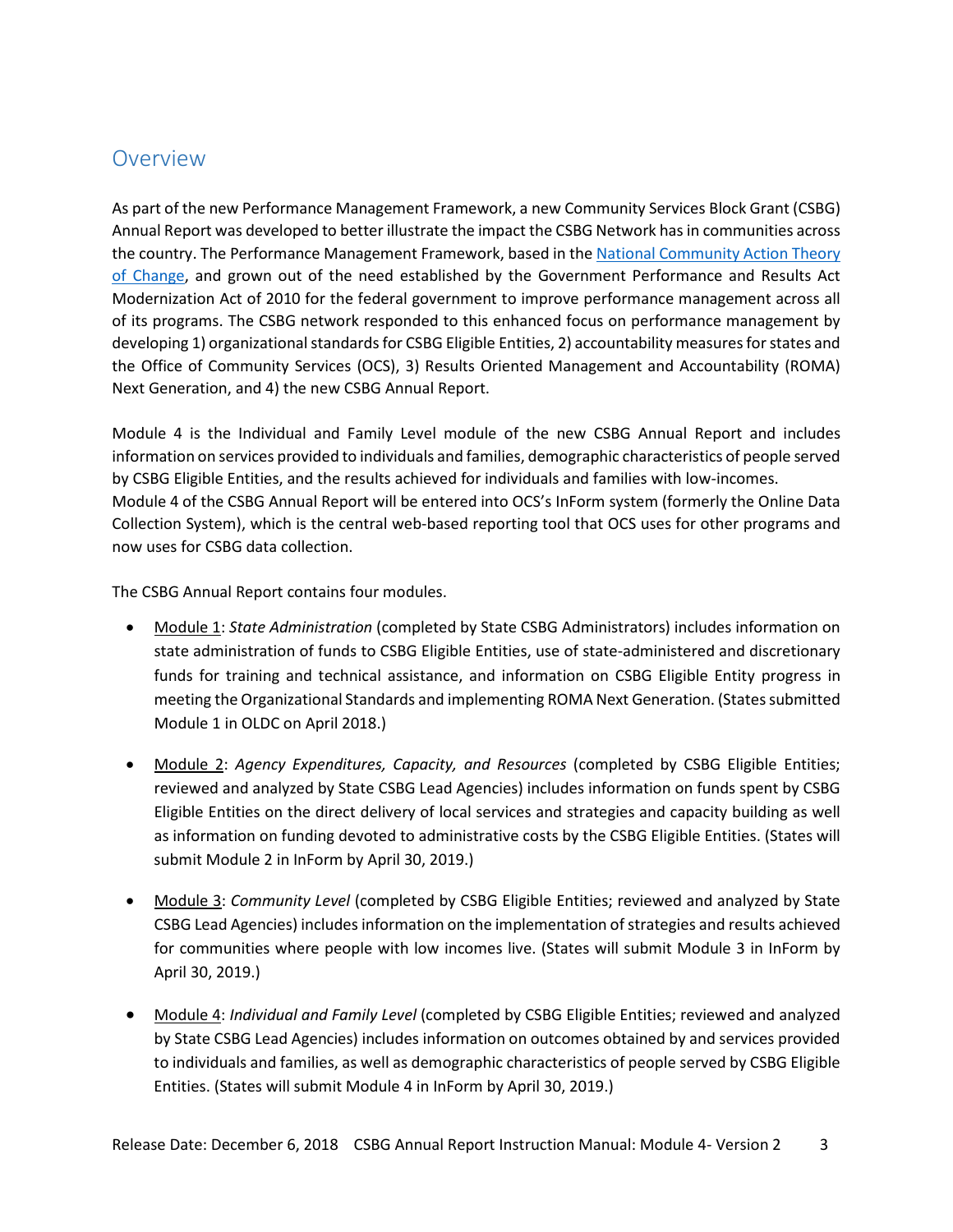Each module has an accompanying instruction manual released by the National Association for State Community Services Programs (NASCSP) that serves as guidance to the federal report. The manual for Module 4 provides instructions and definitions for the data points of the new CSBG Annual Report. NASCSP will post recorded webinars to guide users through the manual, and to collect feedback via this [form.](https://docs.google.com/forms/d/18p68hpqAhyXVBIn1nQcs69gNRI4v7r2FovA0B_D3tUw/viewform?edit_requested=true) For additional definition of terms, the network should refer to the CSBG Annual Report Lexicon. NASCSP will also post additional tools and resources as they become available to assist states and local entities in implementing this report.

Together, Modules 2–4 of the CSBG Annual Report are the vehicles that actualize accountability for CSBG Eligible Entities in the new Performance Management Framework. CSBG Eligible Entities and states will report using Modules 2-4 beginning in Fiscal Year (FY) 2018. Forms used for reporting in FY 2018 can be accessed on the [NASCSP website.](http://www.nascsp.org/)

# <span id="page-4-0"></span>**History**

The first comprehensive survey of state uses of federal CSBG funds was conducted in 1983, by a cooperative venture between NASCSP and the National Governors' Association with outside assistance from the Center for Community Futures. This led to the development of the National Voluntary Reporting System, or NVRS. The Center for Community Futures, guided by the Data Collection Committee of NASCSP, conducted surveys of FY 1984, 1985, and 1986 activity. NASCSP began conducting these surveys in FY 1987.

In FY 2001, it became a federal requirement for states to use the Information System Survey (CSBG IS) for reporting. These surveys and the reports they generated were periodically amended to focus on information of special interest to state and federal policymakers, such as the relationship of CSBG to other funding sources and the development of innovative programs. Each fiscal year's survey incorporated lessons learned from earlier data collection practices and the analysis of this information. The Information System Task Force (ISTF), which included participants from across the CSBG Network, as well as other stakeholders and partners, discussed and agreed upon changes.

In 2012, the OCS awarded a cooperative agreement to NASCSP to assist the OCS in developing the new CSBG Annual Report. Through frequent and multiple communications with the CSBG Network, including listening sessions, presentations and webinars, the Network informed the development of the CSBG Annual Report.

In 2016, the OCS, in partnership with NASCSP, invited the CSBG Network to provide feedback on content for the CSBG Annual Report forms through a formal Office of Management and Budget (OMB) clearance process. In response, over half of the CSBG Network provided thoughtful comments and letters. OCS and NASCSP analyzed all the responses and used the feedback to prepare the forms that were then submitted for the first Federal Register 60-Day Notice review in June 2016.

In response to the 60-day notice, the OCS considered comments from organizations across the CSBG Network, including national organizations, State CSBG Lead Agencies, State Community Action Associations, and local CSBG Eligible Entities, and further revised the CSBG Annual Report based on this input. The OCS released the report to the Network as an official Federal Register Notice for a final 30-day

Release Date: December 6, 2018 CSBG Annual Report Instruction Manual: Module 4- Version 2 4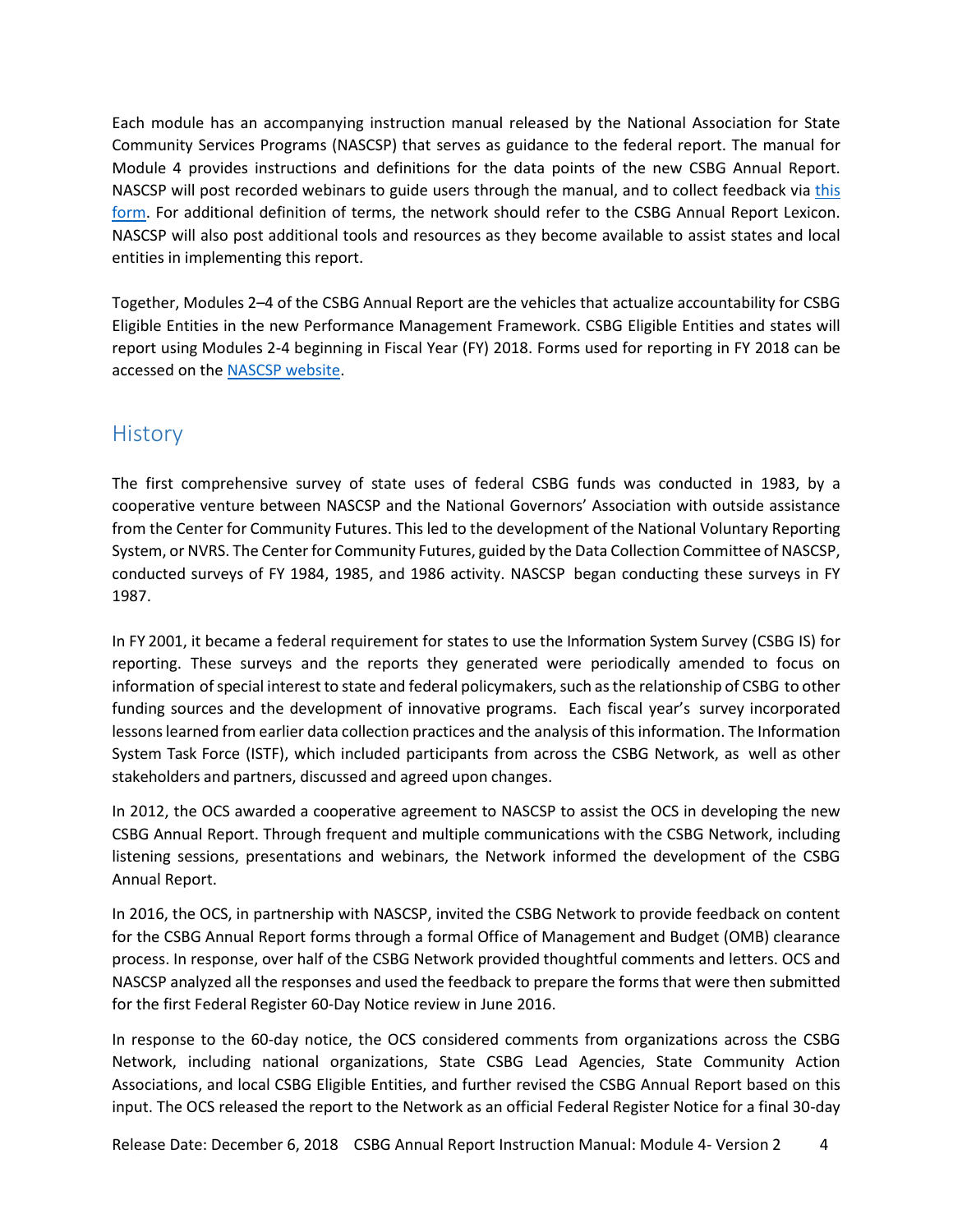comment period. Following this comment period, the OCS submitted the CSBG Annual Report to the OMB for the third and final comment period. The OMB granted approval for the CSBG Annual Report on January 12, 2017.

NASCSP created instruction manuals for each module. On May 31, 2017, NASCSP sent the manuals to the DATA Task Force (DATA TF) for review. Through an in-person meeting and written comments, the DATA TF provided valuable insight to enhance these documents so that they meet the needs of the Network. Following the DATA TF review, NASCSP elicited feedback and incorporated the feedback into the manuals from other experts in the field and the OCS. The instruction manuals for Modules 2 and 4 were released in February 2018 and the manual for Module 3 was released in April of 2018.

Following the release of the manuals, the network continued to provide feedback. NASCSP reviewed and considered all feedback received and is now releasing the second version of the manual.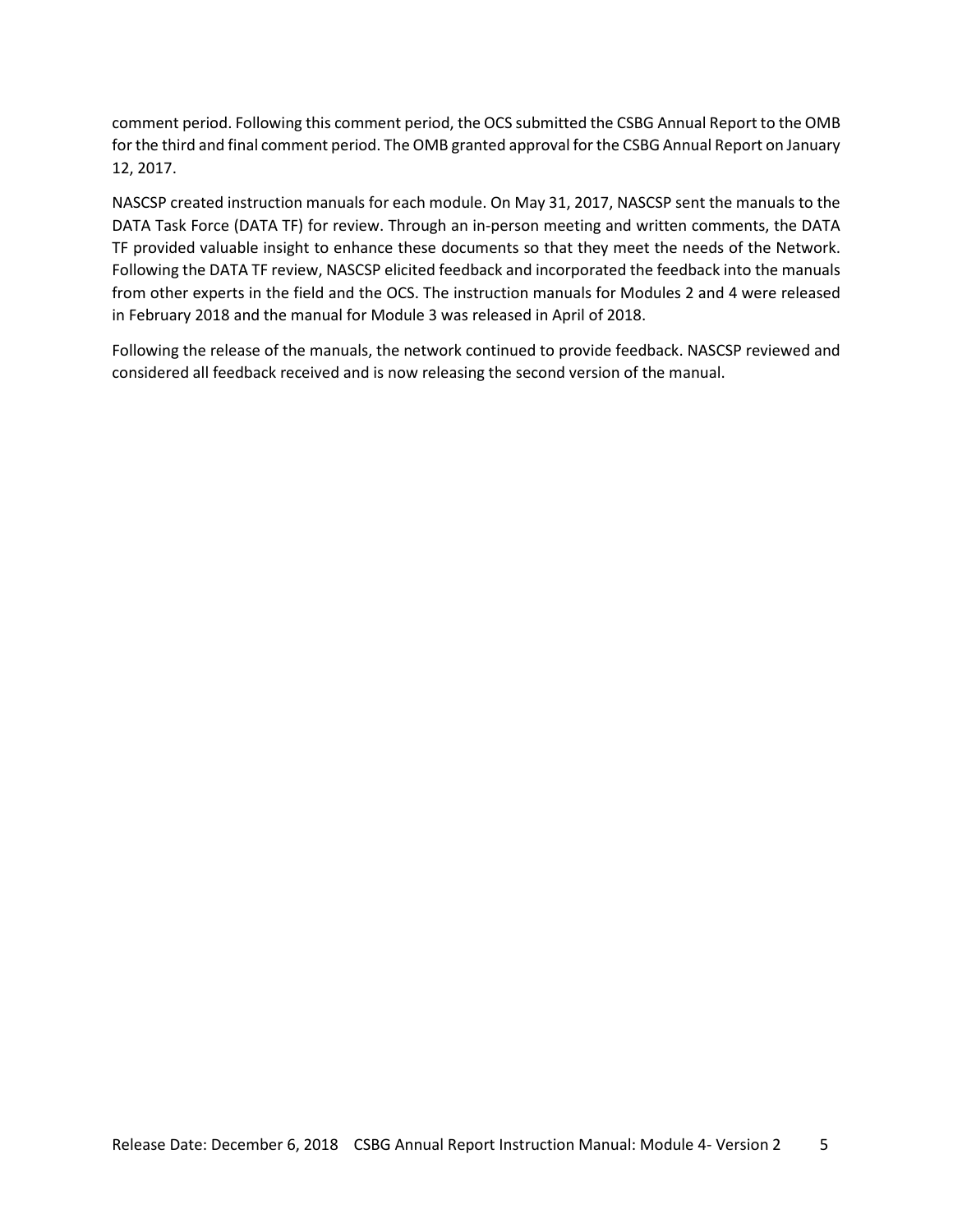# <span id="page-6-0"></span>Module 4, Section A: Individual and Family National Performance **Indicators**

#### **Goal 1: Individuals and Families with low-incomes are stable and achieve economic security.**

Module 4: Individual and Family Level collects information on Family National Performance Indicators (FNPIs), Services (SRVs) provided to individuals and families, and demographic characteristics of people served by CSBG Eligible Entities. All individual and family-level performance indicators and services are categorized within seven of the nine domains that organize the work of the Community Action Network.

Community Service Block Grant Domains:

- 1. Employment
- 2. Education and Cognitive Development
- 3. Income and Asset Building
- 4. Housing
- 5. Health and Social/Behavioral Development
- 6. Civic Engagement and Community Involvement
- 7. Outcomes and Services Across Multiple Domains

## How to Select Individual and Family Indicators

Module 4 of the CSBG Annual Report is comprised of indicatorsto report outcomes that fall under National Goal 1: Individuals and families with low incomes are stable and achieve economic security. The indicators and services in this module are the vehicle by which CSBG Eligible Entities report the work they do that change conditions at the individual and family level.

Community Needs Assessments (CNA), Community Action Plans, and other agency-specific planning documents guide the work conducted by CSBG Eligible Entities. During agency-wide and program planning, CSBG Eligible Entities should identify the problems and opportunities they plan to pursue and the outcomes they will use to measure and determine progress. The outcomes that relate to family and individual level change should be reflected in the FNPIs. The selection of FNPIs must be guided by a CSBG Eligible Entity's specific and unique work that responds to local conditions in the CSBG Eligible Entity's service area. CSBG Eligible Entities should only report on the FNPIs that are relevant and appropriate to measure their work.

While reporting is required, the specific indicators and services reported are determined by the Community Needs Assessment and selected by the CSBG Eligible Entity. Additionally, there is a category for "Other Outcome Indicator." CSBG Eligible Entities will only report an "Other Outcome Indicator" if there is no FNPI listed to capture the outcomes the CSBG Eligible Entity is trying to achieve. Sample language is provided in the "Other Outcome Indicator" data entry section and can be modified by the CSBG Eligible Entity, as necessary.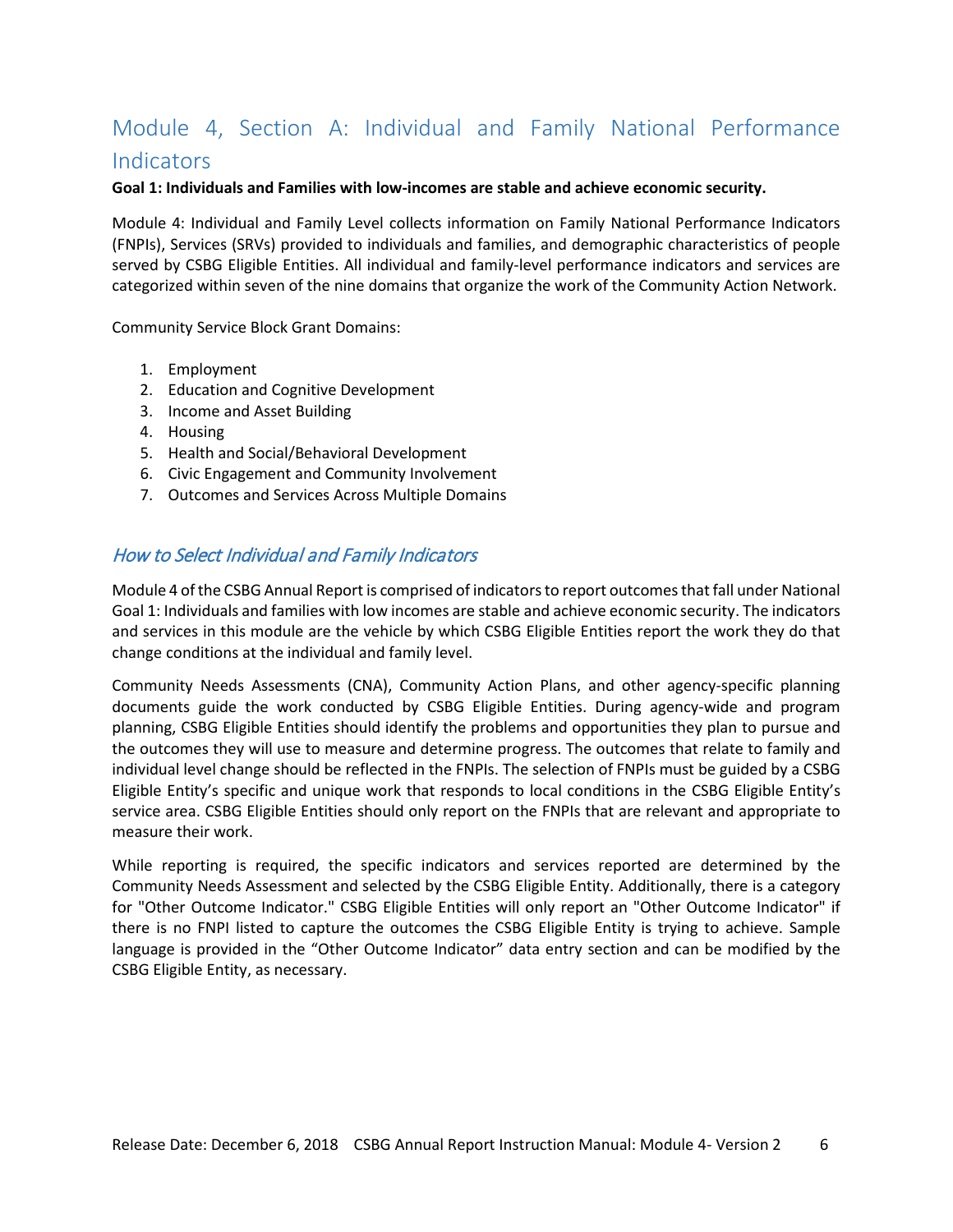## General Activities to Aid Data Collection of Individual and Family Indicators

The FNPIs report outcomes by counting unduplicated individuals/participants.

CSBG Eligible Entities should only report on FNPIs when the change a customer made/outcome they achieved was directly related to or assisted by programs or activities of the CSBG Eligible Entity. An outcome obtained by a referral may only be counted if the CSBG Eligible Entity is engaged with the participant through a program or activity supported by the CSBG Eligible Entity (i.e. when the participant is enrolled in an intensive case management program). Do not count FNPIs for changes that were secured by the participant independent of the CSBG Eligible Entity.

For FNPIs, only participants are being counted. **If an indicator measurement indicates households, report all members of the household**. If there are four members of one household, report four (4). Further, if multiple programs in the agency are helping the participant achieve the same FNPI, there is only one participant, so the count is one (1).

## <span id="page-7-0"></span>How to Report Individual and Family Indicators

For all FNPIs, data is entered in columns I-III; columns IV and V will auto-calculate. The percentage achieving the outcome is reflected in column IV. Column V measures the accuracy of the CSBG Eligible Entity's targeting.

|               | <b>Number</b>       | II.           | $III.$ )       | IV.               | V.                 |
|---------------|---------------------|---------------|----------------|-------------------|--------------------|
|               | οf                  | <b>Target</b> | <b>Actual</b>  | Percentage        | Performance        |
|               | <b>Participants</b> | $($ # $)$     | <b>Results</b> | <b>Achieving</b>  | <b>Target</b>      |
| <b>Domain</b> | <b>Served</b>       |               | $($ # $)$      | <b>Outcome</b>    | <b>Accuracy</b>    |
|               | in program(s)       |               |                | $[III/I = IV]$ (% | $(III/II = V]$ (%) |
|               | $($ # $)$           |               |                | auto              | auto               |
|               |                     |               |                | calculated)       | calculated)        |

- I. Column I, the **Number of Participants Served**, reports the unduplicated number of participants who received services in programs that were part of the CSBG Eligible Entity's efforts to achieve the outcome that would be reported in an associated indicator.
- II. Column II, **Target**, reports the **number** of participants who were **expected to achieve the identified outcome.** In many cases, this target number can be found in the Community Action Plan, grants, or contracts of the funding source that supports the efforts or is identified through the CSBG Eligible Entity's ROMA (Results Oriented Management and Accountability) targeting process. This number should be established before the reporting period starts. States should establish procedures for CSBG Eligible Entities to follow to revise targets.
- III. Column III, **Actual Results**, reports the **number** of participants in column III (above) who **achieved the identified outcome** within the reporting period. This number must be based on verification that an outcome has been achieved and must be supported by appropriate documentation.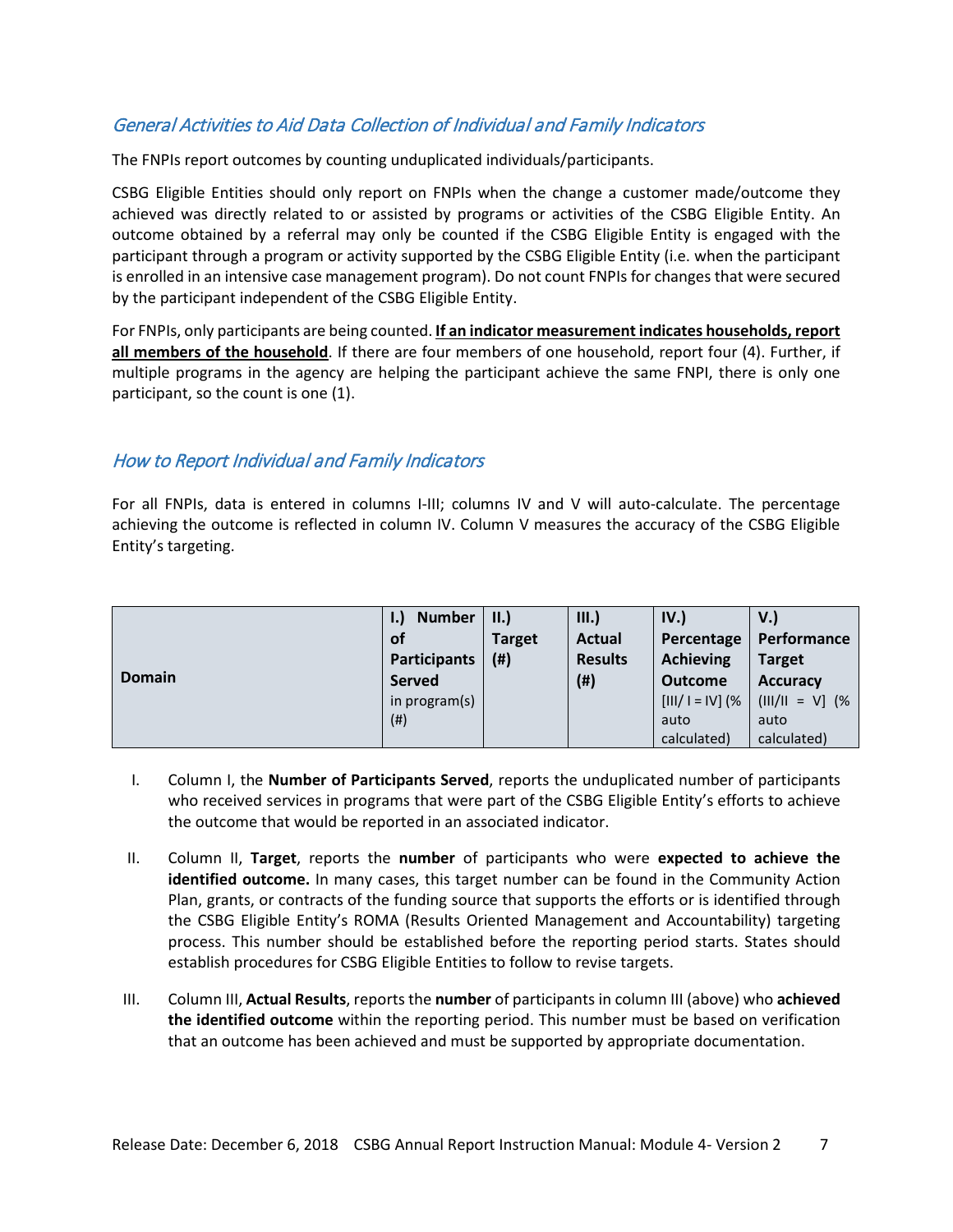- IV. Column IV, **Percentage Achieving and Outcome**, indicates the proportion of program participants who achieved an outcome (III) divided by the total number of participants served (I). The provided forms will automatically calculate the actual outcome achieved. (III/I=IV).
- V. Column V, **Performance Target Accuracy**, measures the accuracy of planned anticipated outcomes. The Actual Result (III) is divided by the Target (II). The provided forms will automatically calculate this success rate of performance (III/II=V).

## <span id="page-8-0"></span>FNPI 1 Employment Indicators

#### **Employment Indicators Overview**

The Employment Indicators (Domain 1) collect data on outcomes achieved by participants with low incomes in CSBG Eligible Entity employment programs who were either:

- Unemployed and seeking earned income, **or**
- Employed and seeking increased earned income and/or employment benefits.

#### **Indicators tracking outcomes over time:**

Indicators tracking outcomes for 90 or 180 days: CSBG Eligible Entities are only expected to report on indicators with retention time frames for programs that specifically include follow up. If the CSBG Eligible Entity does not conduct follow-up activities as a part of its programs, outcomes for indicators with retention time frames will not be reported.

#### **Living Wage:**

There is no single national "living wage." Each state and/or local agency must define what constitutes a "living wage" in its service area. When reporting on indicators related to living wage, Community Action Agencies (CAAs) can provide their own definition, select from national or locally defined models, or work with their state to identify a shared definition. Count and report the number of program participants who are helped to reach or exceed local living wage thresholds. **CAAs must identify the living wage definition used in the General Comments section.**

The Massachusetts Institute of Technology has developed th[e MIT Living Wage Calculator,](http://livingwage.mit.edu/pages/about) a useful tool that estimates the living wage needed to support families using twelve unique family compositions. The MIT calculator's market-based approach draws upon geographically-specific expenditure data related to a family's likely minimum food, child care, health insurance, housing, transportation, and other basic necessities(e.g., clothing, personal care items, etc.) costs. The living wage draws on these cost elements and the rough effects of income and payroll taxes to determine the minimum employment earnings necessary to meet a family's basic needs while also maintaining self-sufficiency.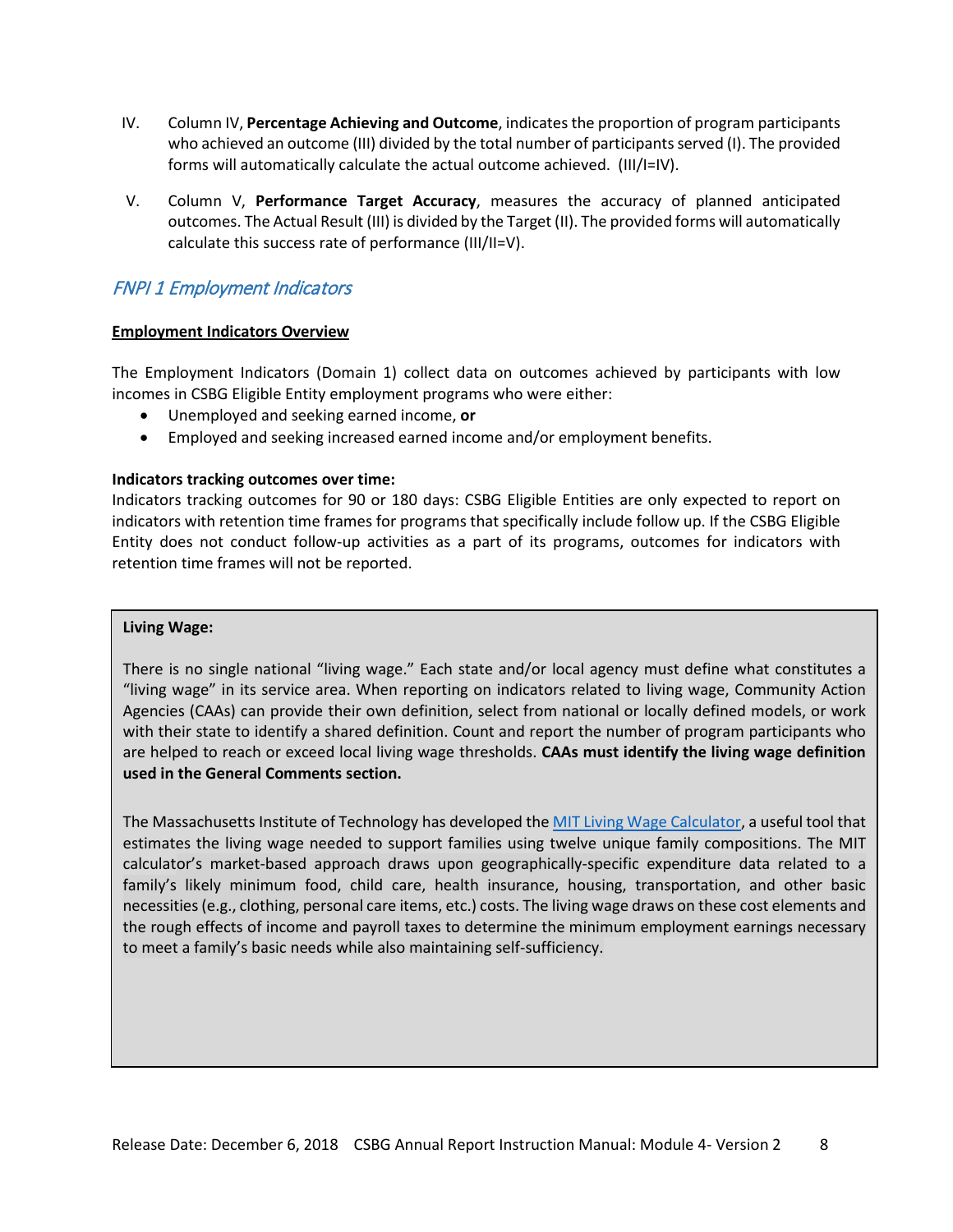#### **Applicable Activities**

Employment Indicators collect data on unduplicated participants who achieved employment outcomes because of:

- Direct employment services as specified in the Employment Services List
- Employment support services reflected in the Services Supporting Multiple Domains List, or
- Verification that the participant used the CSBG Eligible Entity's referral and received a service because of that referral from another partnering organization that helped the participant obtain an employment outcome.

CSBG Eligible Entities should report Employment Indicators for all federal, state, local, and privately funded activities that focus on employment or self-sufficiency as a primary outcome *or* as a complementary outcome (for example, when employment is one of several goals for a participant in an intensive case management program).

**Note***: A participant can be reported for more than one indicator (FNPI a-i), as applicable, as long as they are only reported once per indicator.*

#### **Indicators**

#### *FNPI 1a. The number of unemployed youth who obtained employment to gain skills or income.*

**Youth** are defined as individuals aged 14-24.

**Duration of Employment**: FNPI 1a does not set any national requirements for how long a participant must be employed in order for the outcome to be valid. Temporary and seasonal employment (including summer youth employment) may be reported, unless the state sets other specific guidelines

**Subsidized Employment**: FNPI 1a does not set any national requirements for the source of funding for the wages of youth achieving an employment outcome.

**Examples** of activities that may generate reportable outcomes for this indicator:

- o Unemployed youth who obtained a job as a result of having been engaged in CASBG Eligible Entity programs that specifically focus on employment and training or placement (such as those funded by CSBG, TANF, WIOA, or other sources).
- $\circ$  Unemployed youth who, as a result of having been engaged in case-management that focuses on stability and economic security, achieved employment as part of their overall progress toward stability and economic security.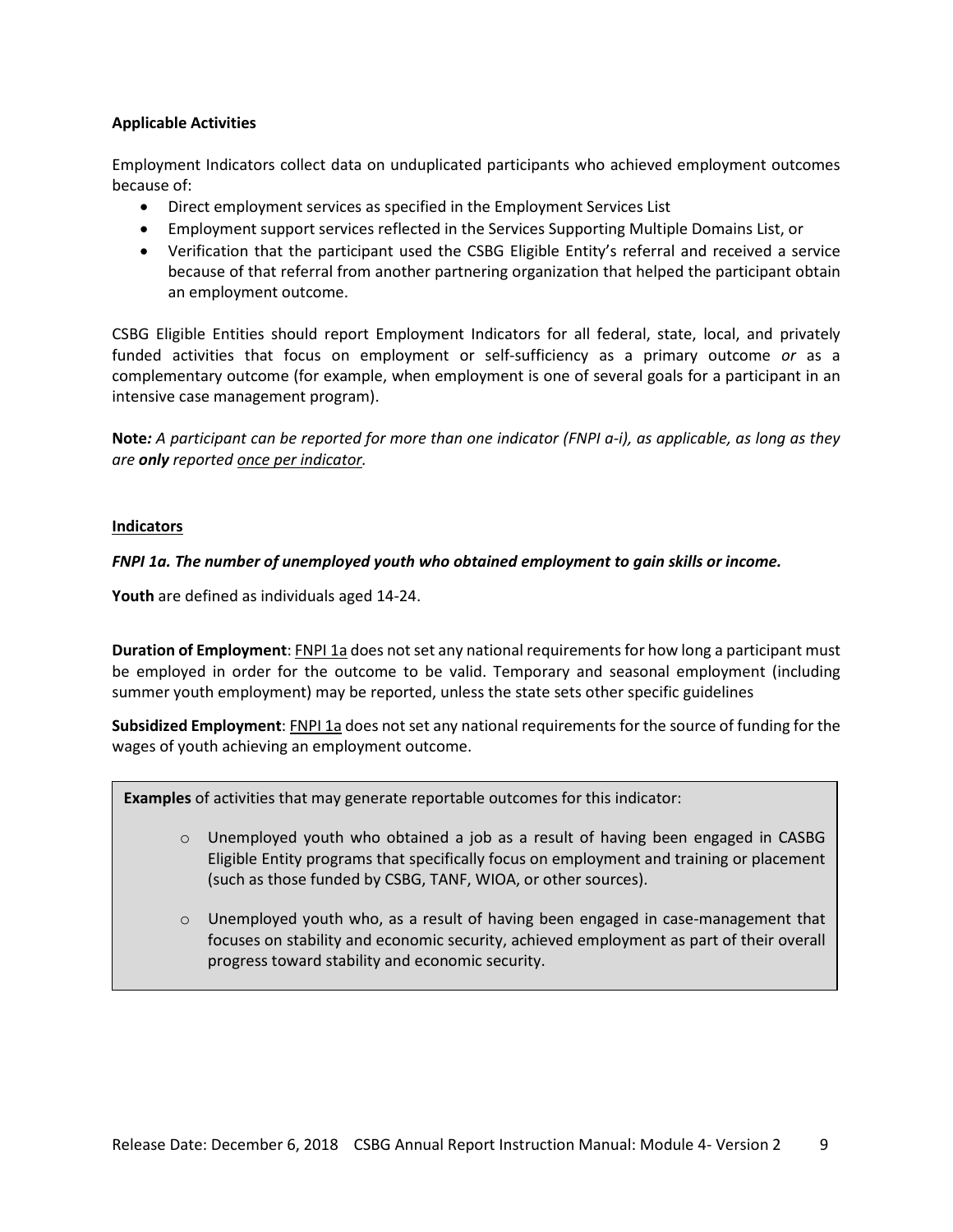## *FNPI 1b. The number of unemployed adults who obtained employment (up to a living wage[1](#page-10-0) ).*

**Adults,** for the purpose of this report, **are** defined as individuals aged 25 and up.

**Duration of Employment**: FNPI 1b does not set any national requirements for how long a participant must be employed in order for the outcome to be valid. Temporary and seasonal employment may be reported unless the state sets other specific guidelines.

**Subsidized Employment**: FNPI 1b does not set any national requirements for the source of funding for the wages of participants achieving an employment outcome. Subsidized employment could be included here.

**Note:** When CSBG Eligible Entities do not collect income for the employment obtained and cannot verify if the participant obtained a job at or below a living wage, the participant should be reported here in "up to a living wage."

**Examples** of activities that may generate reportable outcomes for this indicator:

- o Unemployed participants who obtained a job as a result of having been engaged in CSBG Eligible Entity programs that specifically focus on employment and training or placement (such as those funded by CSBG, TANF, WIOA or other sources).
- $\circ$  Unemployed participants who engaged in case-management or coaching, which focuses on employment, and they obtain a job as part of their overall progress toward stability and economic security.
- o Unemployed parents of Head Start or other child development program who obtained employment in the context of parent and family development services.

<span id="page-10-0"></span><sup>&</sup>lt;sup>134</sup> When reporting on indicators related to living wage, CSBG Eligible Entities can provide their own definition or select from national or locally-defined models. Entities must identify in the General Comments Section, the living wage definition used.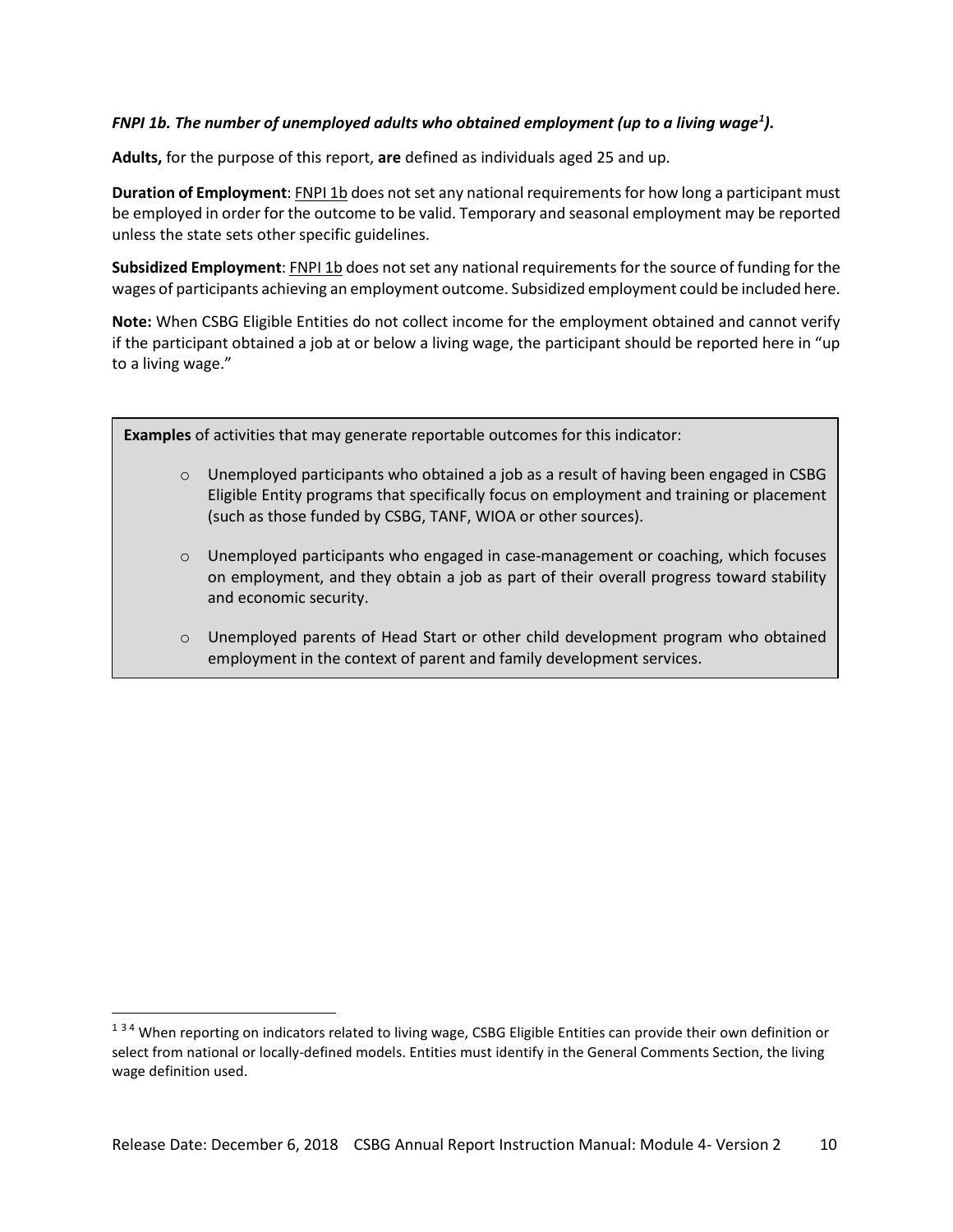## *FNPI 1c. The number of unemployed adults who obtained and retained employment for at least 90 days (up to a living wage[2](#page-11-0) ).*

This indicator measures participants who obtained a job and demonstrates that the participants retained the job for at least 90 days and earned up to a living wage.

**Examples** of activities that may generate reportable outcomes for this indicator:

- $\circ$  Participants engaged in an economic security program with case management or coaching who obtained employment during the course of their participation, and then maintained that employment for at least 90 days. The maintained employment earned the participant up to a living wage.
- $\circ$  Participants who found employment as a result of CSBG Eligible Entity employment supports and retained that employment for 90 days. The retained employment earned the participant up to a living wage.

**Note**: *Outcome data reported in FNPI 1c should also be reported in FNPI 1b. If a participant obtained and maintained a job for 90 days as a result of CSBG Eligible Entity assistance, this participant also qualifies for FNPI 1b (obtaining a job). This is true only if the participant obtained employment through the assistance of the CSBG Eligible Entity. If the Entity serves a participant who had already obtained a job on their own, and is assisting them only with maintaining employment, that participant would not be reported in FNPI 1b-d.* 

## *FNPI 1d. The number of unemployed adults who obtained and retained employment for at least 180 days (up to a living wage[3](#page-11-1) ).*

This indicator measures participants who obtained a job and demonstrates that the participants retained the job for at least 180 days and earned up to a living wage.

**Examples** of activities that may generate reportable outcomes for this indicator:

<span id="page-11-1"></span><span id="page-11-0"></span>l

- o Participants engaged in a case management or coaching program who achieved employment during the service and retained that employment for at least 180 days during the course of their participation.
- o Participants placed in entry-level jobs or who found and retained employment for 180 days as a result of CSBG Eligible Entity employment supports.

**Note**: *Outcome data reported in FNPI 1d should also be reported in FNPI 1b and FNPI 1c. If a participant obtained and maintained a job for 180 days as a result of CSBG Eligible Entity assistance, this participant also qualifies for FNPI 1b (obtaining a job) and FNPI 1c (maintain the job for 90 days). This is true only if*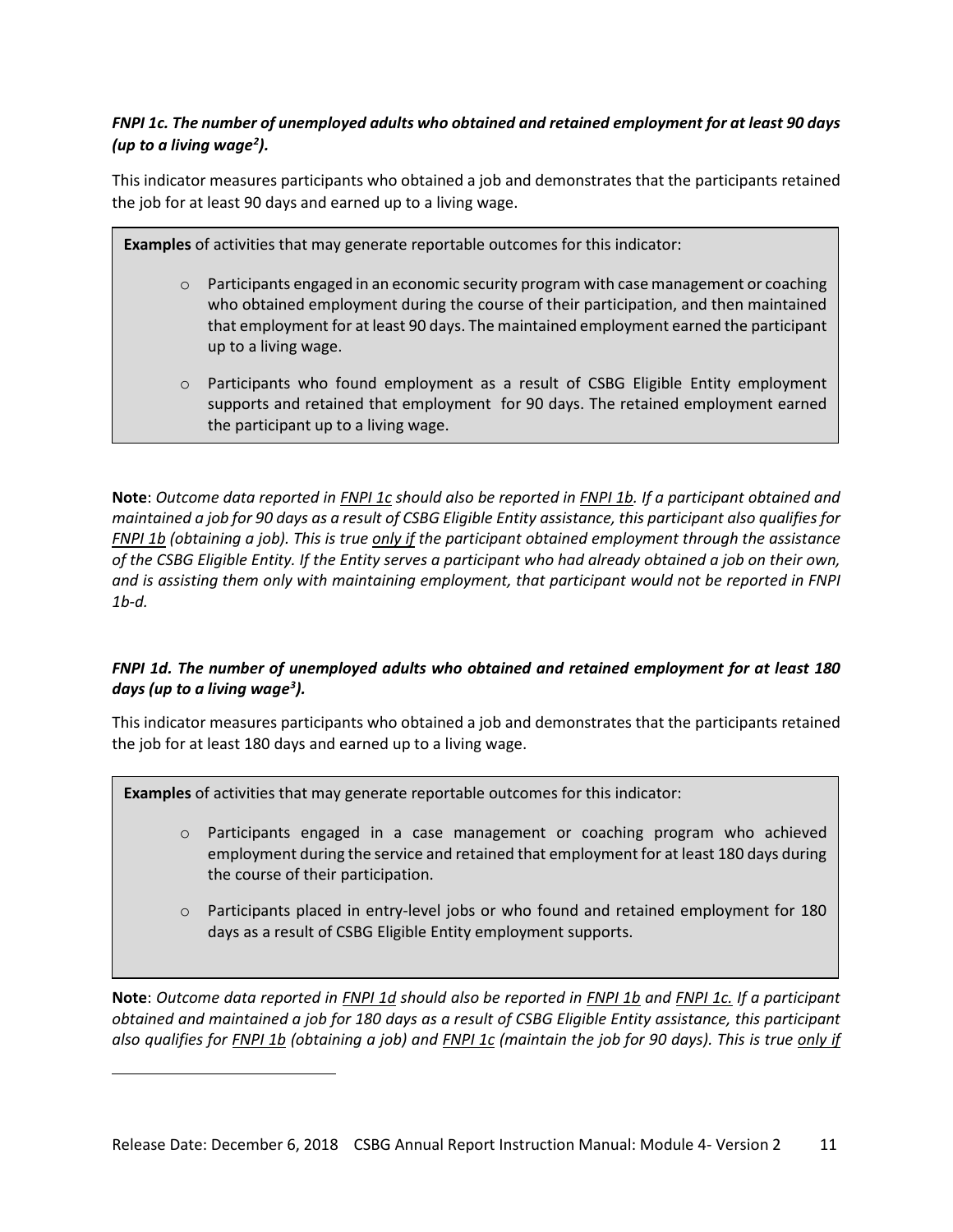*the participant obtained employment through the assistance of a CSBG Eligible Entity. If the Entity serves a participant who had already obtained a job on their own, and is assisting them only with maintaining employment, that participant would not be reported in FNPI 1b-d.* 

## *FNPI 1e. The number of unemployed adults who obtained employment (with a living wage or higher).*

For more information on the definition of a Living Wage, see page 8 of this manual.

**Examples** of activities that may generate reportable outcomes for this indicator:

- $\circ$  Unemployed participants who obtained a job paying a living wage or higher as a result of having been engaged in CSBG Eligible Entity programs specifically focused on employment and training or placement (such as those funded by CSBG, TANF, WIOA or other sources).
- $\circ$  Unemployed participants who obtained a job paying a living wage or higher as the result of having been engaged in case management or coaching focused on stability/economic security.
- o Unemployed parents of Head Start or other child development program who obtained initial employment in the context of parent and family development services and earned a living wage or higher.

## *FNPI 1f. The number of unemployed adults who obtained and retained employment for at least 90 days (with a living wage or higher).*

This indicator measures participants who obtained a job and demonstratesthat the participants were able to retain the job for at least 90 days and earn a living wage or higher.

**Examples** of activities that may generate reportable outcomes for this indicator:

- $\circ$  Participants who achieved and retained that employment for at least 90 days as a result of having been engaged in a case management or coaching program. The retained employment earned the participant a living wage or higher.
- $\circ$  Participants who found and retained employment (I have the same comment as above)an initial 90-day probationary period as a result of a CSBG Eligible Entity employment supports. The retained employment earned the participant a living wage or higher.

**Note**: *Outcome data reported in this indicator, FNPI 1f, should also be reported in FNPI 1e. If a participant obtained a job earning a living wage as a result of CAA assistance and retained it for 90 days, this participant also qualifies for FNPI 1e (obtaining a job with a living wage). This is true only if the participant obtained employment through the assistance of a CSBG Eligible Entity. If the Entity serves a participant who had already obtained a job on their own, and is assisting them only with maintaining employment, that participant would not be reported in FNPI 1e-g.*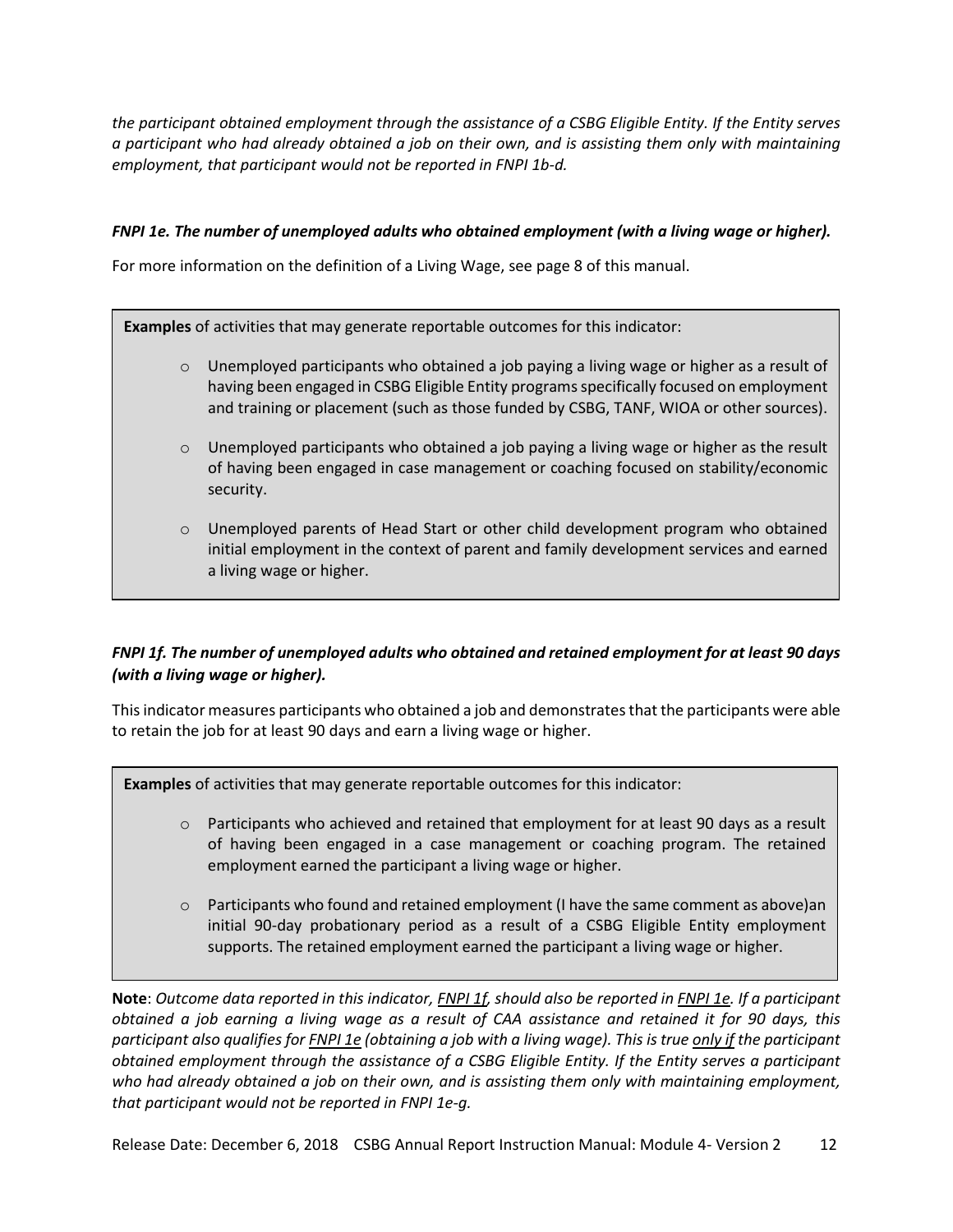## *FNPI 1g. The number of unemployed adults who obtained and retained employment for at least 180 days (with a living wage or higher).*

This indicator measures participants who obtained a job and demonstrates that the participants were able to retain the job for at least 180 days and earn a living wage or higher.

**Examples** of activities that may generate reportable outcomes for this indicator:

- o Participants engaged in a case management or coaching program who achieved employment and retained that employment for at least 180 days.
- o Participants placed in entry-level or higher jobs as a result of CSBG Eligible Entity employment supports, and who maintained employment for 180 days.

**Note**: *Outcome data reported in this indicator, FNPI 1g, should also be reported in FNPI 1e* and *FNPI 1f. If a participant obtained a job earning a living wage as a result of CSBG Eligible Entity assistance and retained it for 90 days, this participant also qualifies for FNPI 1e (obtaining a job with a living wage). This is true only if the participant obtained employment through the assistance of a CSBG Eligible Entity. If the Entity serves a participant who had already obtained a job on their own, and is assisting them only with maintaining employment, that participant would not be reported in FNPI 1e-g.* 

## *FNPI 1h. The number of employed participants in a career-advancement related program who entered or transitioned into a position that provided increased income and/or benefits.*

This performance indicator captures CSBG Eligible Entity efforts to help low-wage workers move toward economic security.

Activities that may generate reportable outcomes for this indicator:

- $\circ$  Employed participants who engaged in a career advancement program and increased their income or benefits. Career advancement programs could include:
	- Continuing or vocational education
	- **Job referral or employment placement assistance**
	- **Employment counseling/coaching**
	- On-the-job training
	- **Starting a micro-business**
	- Achieving daycare provider licensure

Report the total number of participants in all programs experiencing improved employment income as a result of both direct service (funded by a variety of sources, including CSBG, JSAP, WIOA, TANF, Welfare to Work, state/local/private programs), and as a result of partnerships with other agencies or organizations in the community.

## • **FNPI 1h(1). Of the above, the number of employed participants who increased income from employment through wage or salary amount increase.**

Report the number of participants from the programs listed in FNPI 1h who increased their income specifically through a wage or salary increase. The increased income should be directly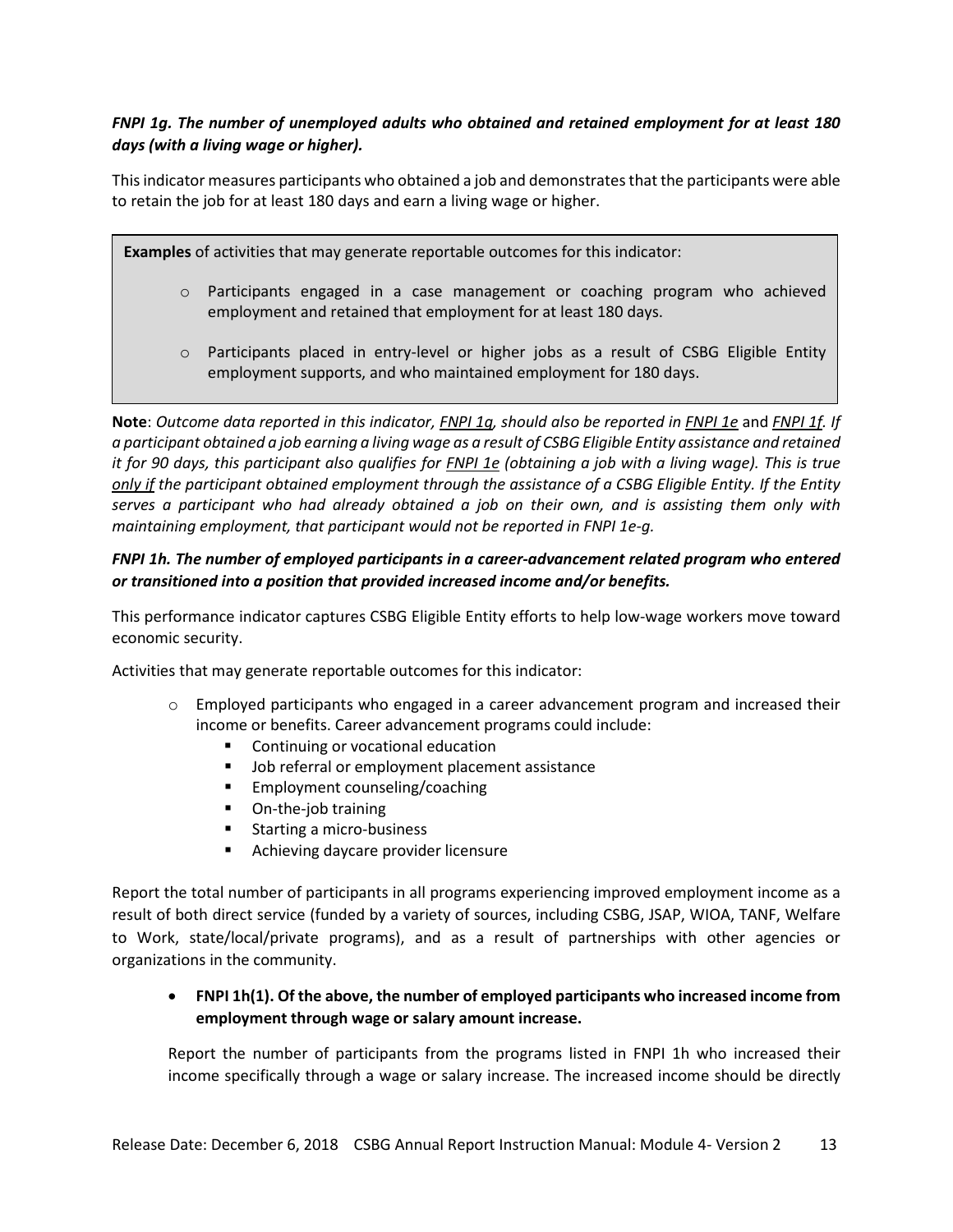related to the advancement of skills obtained through the programs in FNPI 1h. Participants who increase their income should be reported in both FNPI 1h(1) and FNPI 1h.

## • **FNPI 1h(2). Of the above, the number of employed participants who increased income from employment through an increase in hours worked.**

Report the number of participants from the programs listed in FNPI 1h who increased their income specifically by increasing the number of hours worked. The increased hours should be directly related to the advancement of skills obtained through the programs in FNPI 1h. Participants who increased their income through increased hours should be reported in this indicators FNPI 1h(2) and FNPI 1h. If the participant increased their wage/salary and hours worked, then they should be reported in FNPI 1h, FNPI 1h(1) (wage/salary increase) and FNPI 1h(2) (hours increase).

## • **FNPI 1h(3). Of the above, the number of employed participants who increased benefits related to employment.**

Report the number of participants from the programs listed in FNPI 1h who increased their employment-related benefits. The increased benefits should be directly related to the advancement of skills obtained through the programs in FNPI 1h. Participants who increased their benefits should be reported in this indicator FNPI 1h(3) and FNPI 1h. If the participant increased their wage/salary, hours worked, and benefits, then they should be reported in FNPI 1h, FNPI 1h(1) (wage/salary increase), FNPI 1h(2) (hours increase), and FNPI 1h(3) (benefits increase).

#### *FNPI 1z. Other Employment Outcome Indicator*

Only report an "Other Outcome Indicator" if none of the current FNPIs capture the outcomes achieved by the program. Sample language is provided below:

o *FNPI 1z.1 The number of individuals or households who\_\_\_\_\_\_\_\_\_\_\_\_\_\_.*

## <span id="page-14-0"></span>FNPI 2 Education and Cognitive Development Indicators

#### **Education and Cognitive Development Overview:**

Education and Cognitive Development indicators (Domain 2) collect data on outcomes achieved by children, youth, parents/caregivers, and other adults with low-incomes who participated in CSBG Eligible Entity programs.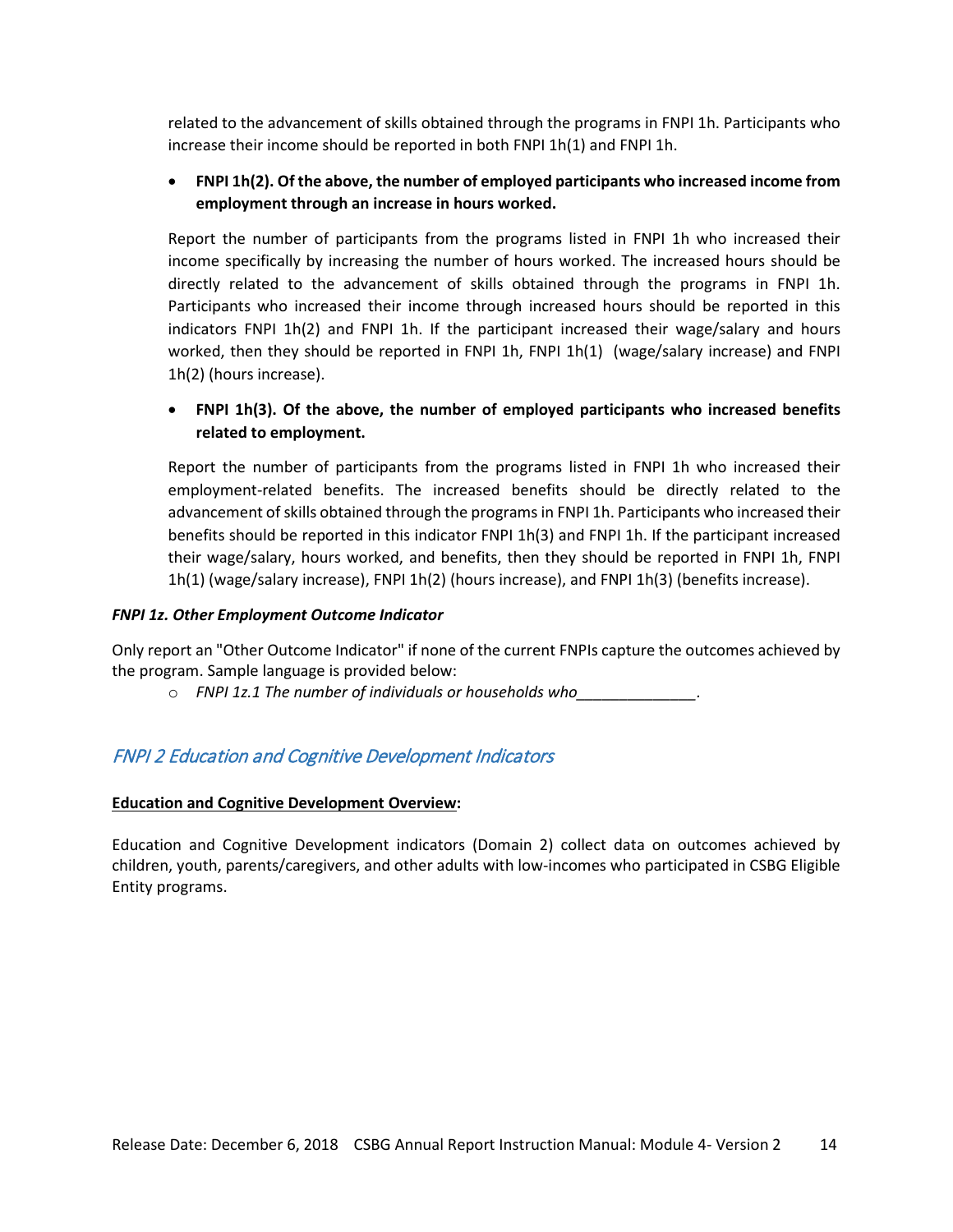**Examples** of activities that produce reportable outcomes for children (0-5):

- o Head Start and Early Head Start
- o State-funded preschool child development programs
- o CSBG-funded child development/child care programs
- o TANF-funded child care programs
- $\circ$  Preschool enrichment or developmental programs operated by partnering organizations (including faith-based organizations) within the community in which children of agency program participants are served, and the CSBG Eligible Entity is coordinating parent and child services.
- o Reading-at-grade-level programs

FNPI 2 collects data on unduplicated individuals based on activities that produce developmental and educational outcomes for children, youth, parents/caregivers, and other adult participants.

#### **Head Start and FNPI 2:**

Head Start has established a number of child health, developmental, and school readiness objectives and outcome expectations for participating youth. CSBG Eligible Entities with Head Start programs are asked to report the number of youth that are deemed to have achieved health, developmental, and school readiness objectives as defined by the program. For more information on the Head Start Performance Standards and indicators, please visit [here.](https://eclkc.ohs.acf.hhs.gov/policy)

**Examples** of activities that produce reportable outcomes for children and youth:

- $\circ$  Before- and after-school recreational or enrichment programs for school-aged youth
- o Mentoring programs for at-risk youth
- o Youth and family counseling and peer support group activities
- o Substance abuse prevention programs
- o Teen pregnancy and STD prevention programs
- o Educational skill enhancement programs
- $\circ$  After-school and summer youth employment training and placement programs
- o Food and nutrition assistance and instructional programs
- o Anger management and conflict resolution instruction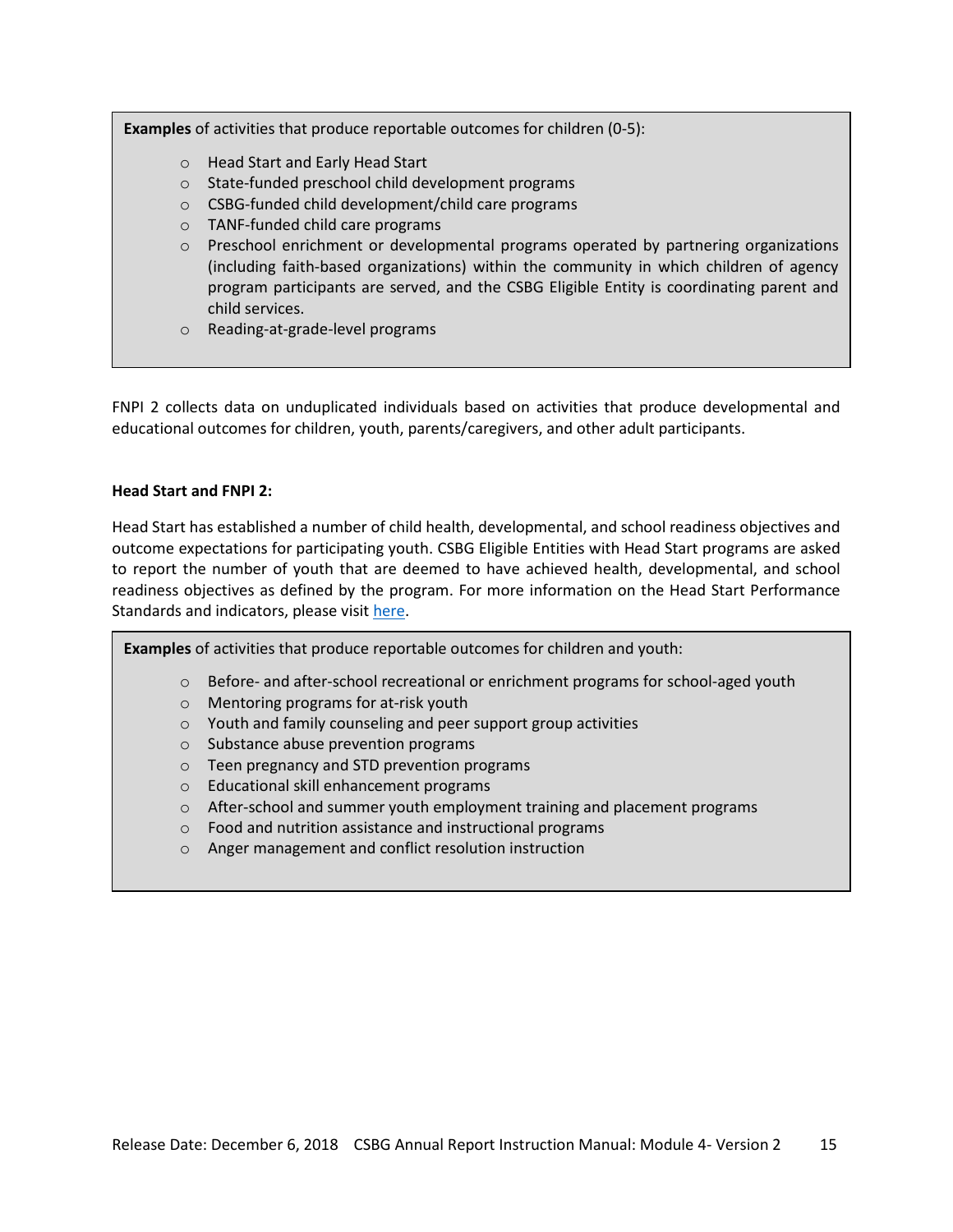**Examples** of activities that produce reportable outcomes for parents and other adults:

- o Parenting skill enhancement programs
- $\circ$  Family functioning skill enhancement programs, including focus on communications, conflict resolution, supportive relationship building, responsibility sharing, and promotion of healthy marriages
- o Mental health and substance abuse treatment
- $\circ$  Family/domestic violence prevention, intervention, and remediation programs
- o English Language Learner (ELL) programs
- o Programs to prepare adults for earning high school diploma or equivalent
- o Programs supporting attendance at community college, technical schools, trade schools, and traditional four-year colleges

It is understood that the number of children reported as having achieved program goals in Head Start or any other youth development program will have to be assessed using qualitative assessments of each child's physical growth and health indicators, developmental skill measurements, and/or educational readiness scores. It is expected that Head Start programs have determined the best assessment or measurement tools to use to document participant progress and achievement.

#### **Indicators**

#### *FNPI 2a. The number of children (0 to 5) who demonstrated improved emergent literacy skills.*

Report the total unduplicated count of children who increased their skills through direct service (funded by a variety of sources, including CSBG, Head Start, TANF, Welfare to Work, state/local/private programs).

**Emergent Literacy Skills** refers to the knowledge and expertise or ability that lays the foundation for reading and writing for infants and toddlers<sup>[4](#page-16-0)</sup>.

**Examples** of activities that may generate reportable outcomes for this indicator:

- o Children involved in Head Start, Early Head Start or other pre-kindergarten or kindergarten readiness program who learned and developed new vocabulary and literacy skills.
- $\circ$  Children whose parents received support, counseling, education or coaching heard and learned more words and demonstrated a better understanding of language.
- $\circ$  Children who attended a library reading program and demonstrated enhanced literacy competence.

<span id="page-16-0"></span> <sup>4</sup> https://eclkc.ohs.acf.hhs.gov/school-readiness/effective-practice-guides/language-literacy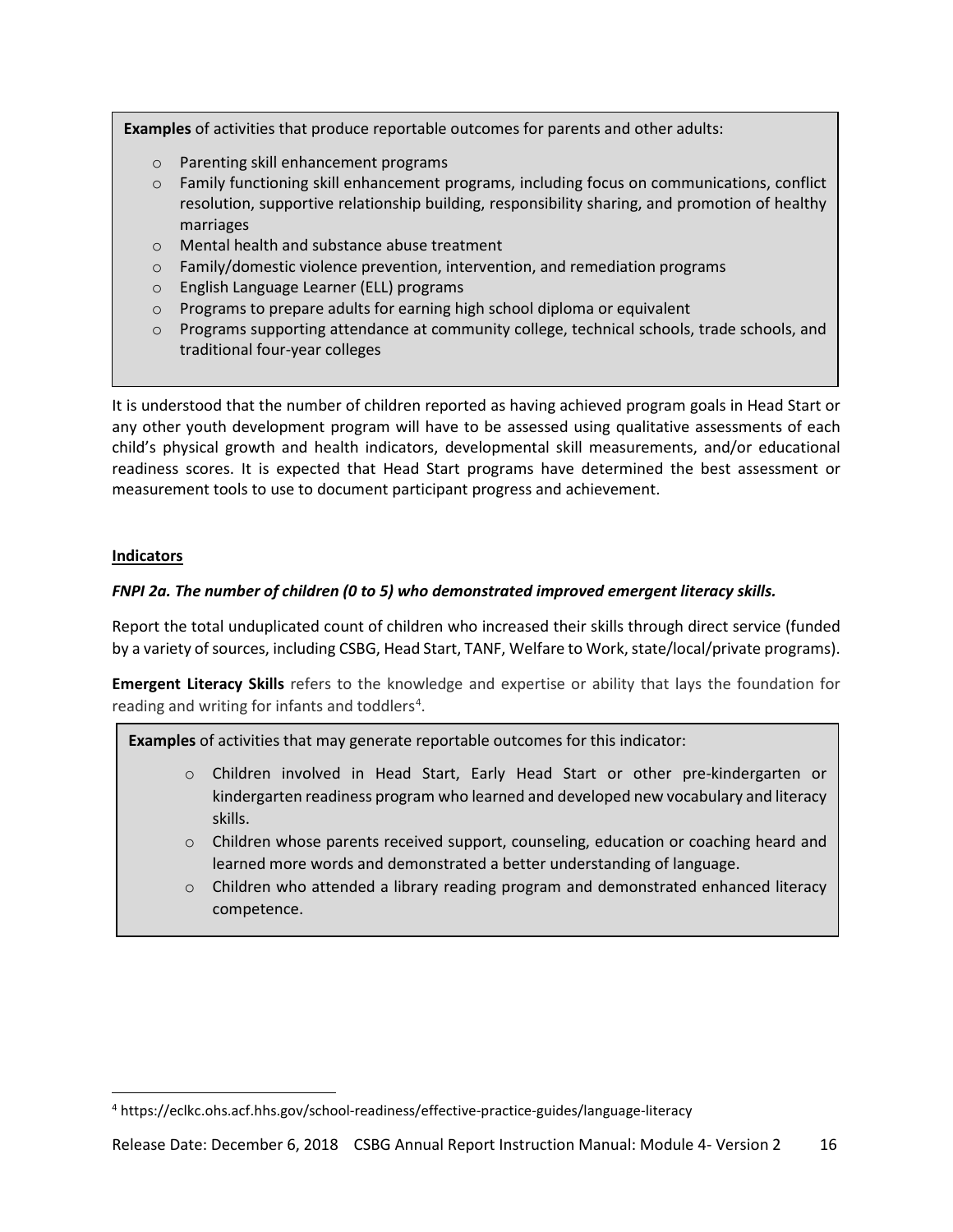## *FNPI 2b. The number of children (0 to 5) who demonstrated skills for school readiness.*

**An example** of an activity that may generate reportable outcomes for this indicator:

o Children enrolled in Head Start, Early Head Start or other pre-kindergarten or kindergarten readiness program who exhibited signs of being ready to enter school, such as enhanced/increased socialization and communication skills.

## *FNPI 2c. The number of children and youth who demonstrated improved positive approaches toward learning, including improved attention skills.*

**Examples** of activities that may generate reportable outcomes for this indicator: o Children enrolled in Head Start, Early Head Start or other pre-kindergarten or kindergarten readiness program who improved their approaches to learning and demonstrated improved attention skills. o Youth involved in after-school enrichment programs who demonstrated increase learning abilities. o Youth involved in mentoring programs who demonstrated an increased ability to attend to schoolwork.  $\circ$  Youth participating in one-on-one tutoring programs who demonstrated improved

study habits. o Outcomes achieved by participating in service learning programs.

Positive Approaches to Learning focuses on *how* children learn. It refers to the skills and behaviors that children use to engage in learning. It incorporates emotional, behavioral, and cognitive self-regulation under a single umbrella to guide teaching practices that support the development of these skills.<sup>[5](#page-17-0)</sup>

**Note:** *No data is entered in FNPI 2c. This row will auto-populate totals from data entered for FNPI 2c(1)- FNPI 2c(3)*

## • **FNPI 2c(1). Early Childhood Education (ages 0-5)**

Enter the total unduplicated number of children ages 0-5 who demonstrated positive approaches to learning and improved their attention skills.

## • **FNPI 2c(2). 1st grade-8th grade**

Enter the total unduplicated number of children in grades 1 through 8 who demonstrated positive approaches to learning and improved their attention skills.

<span id="page-17-0"></span> <sup>5</sup> https://eclkc.ohs.acf.hhs.gov/school-readiness/article/approaches-learning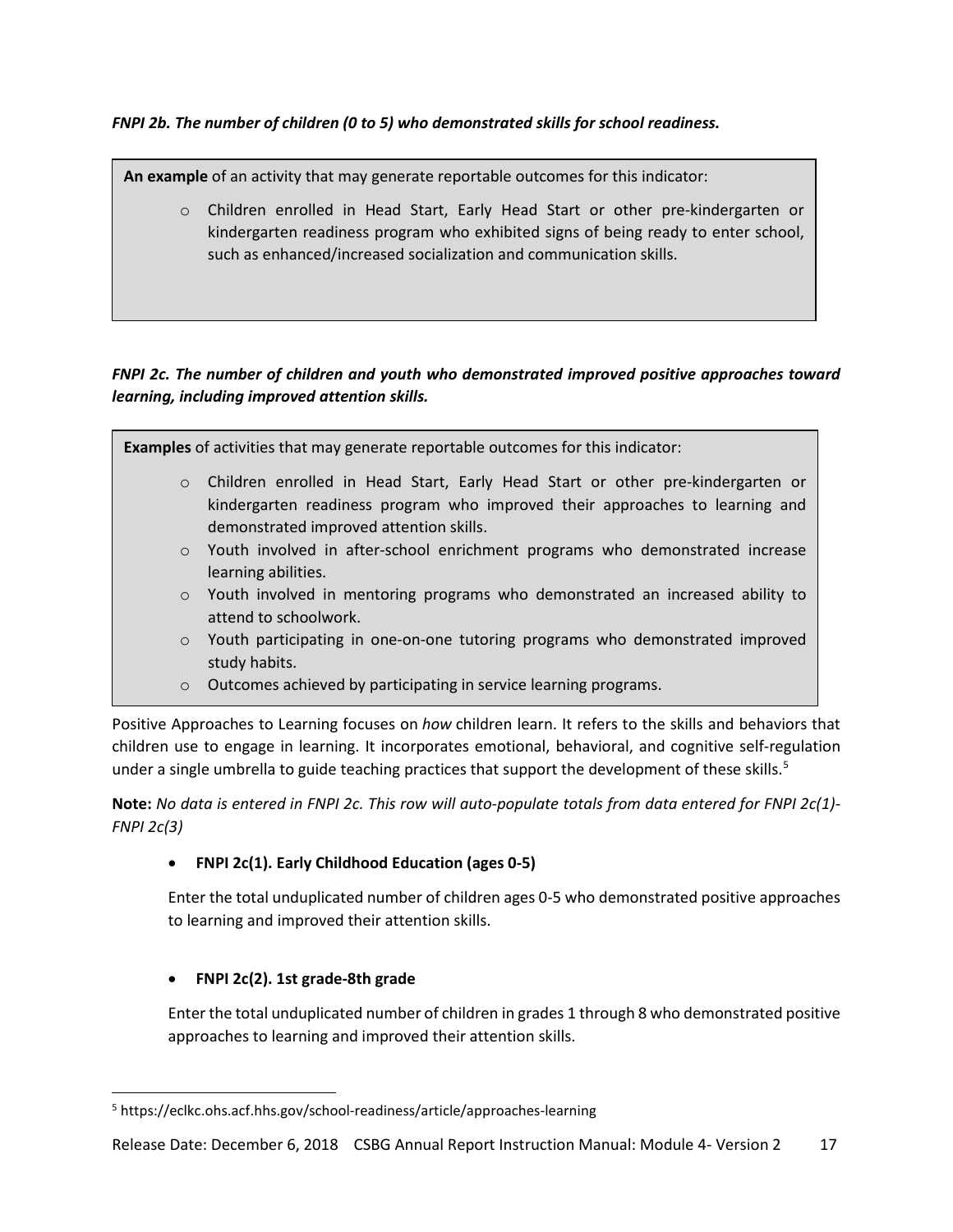#### • **FNPI 2c(3). 9th grade-12th grade**

Enter the total unduplicated number of children in grades 9-12 who demonstrated positive approaches to learning and improved their attention skills.

## *FNPI 2d. The number of children and youth who are achieving at basic grade level (academic, social, and other school success skills).*

**Examples** of activities that may generate reportable outcomes for this indicator:

- o Children enrolled in Head Start, Early Head Start or other pre-kindergarten or kindergarten readiness program who demonstrated grade-level achievements.
- o Youth involved in after-school academic programs demonstrated basic grade-level achievements.
- $\circ$  Youth attending a case management, counseling or other supportive program operated by a CSBG Eligible Entity who demonstrated basic grade-level achievements.
- $\circ$  Youth participating in a mentoring program who demonstrated increased social skills.

**Note:** *No data is entered in FNPI 2d. This row will auto-populate totals from data entered for FNPI 2d(1)- FNPI 2d(3).*

#### • **FNPI 2d(1). Early Childhood Education (ages 0-5)**

Enter the total unduplicated number of children ages 0-5 who demonstrated basic grade-level achievement (academic, social, and other school success).

#### • **FNPI 2d(2). 1st grade-8th grade**

Enter the total unduplicated number of children in grades 1 - 8 who demonstrated basic gradelevel achievement at basic grade level (academic, social, and other school success).

#### • **FNPI 2d(3). 9th grade-12th grade**

Enter the total unduplicated number of children in grades 9-12 who demonstrated basic gradelevel achievement (academic, social, and other school success).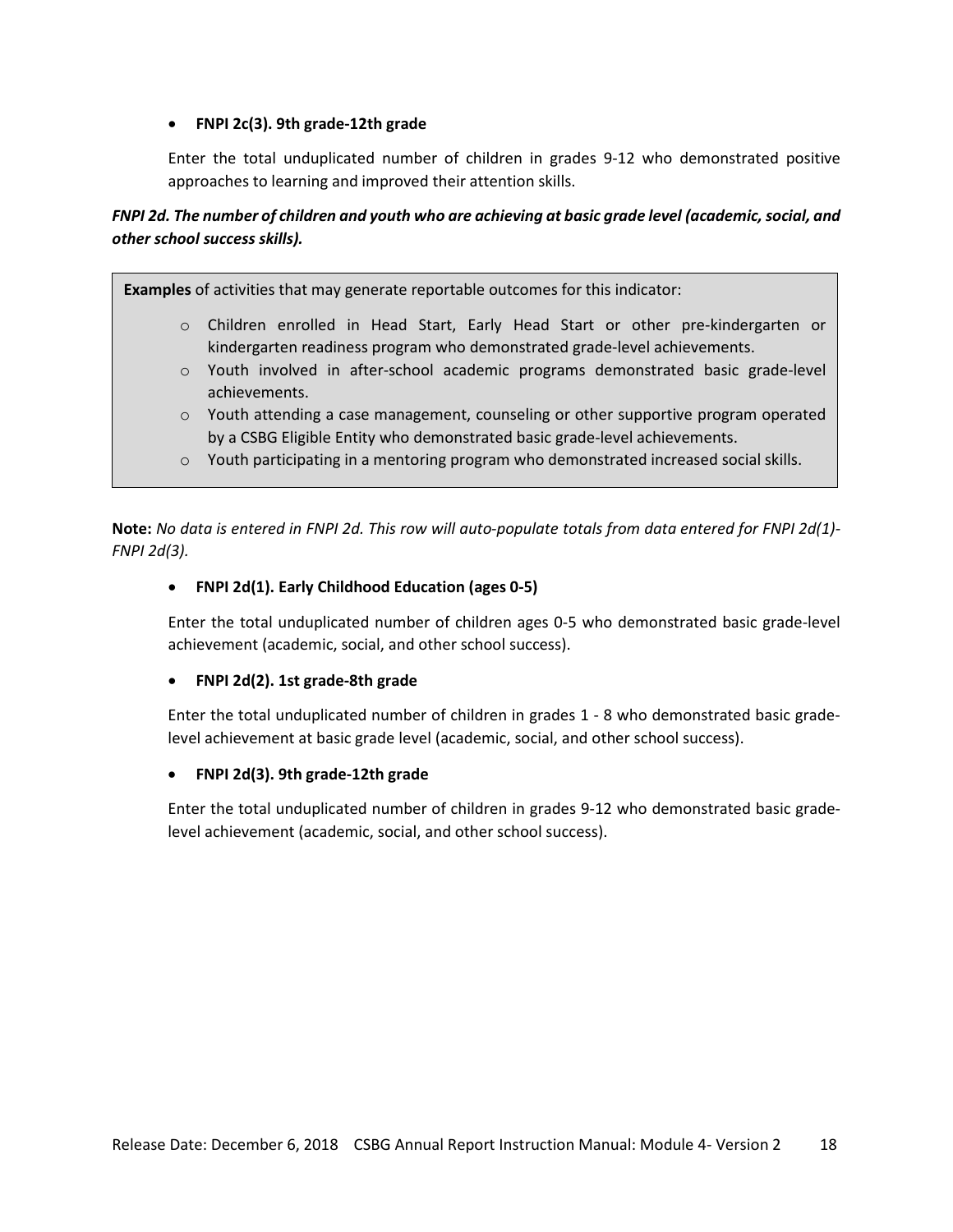*FNPI 2e. The number of parents/caregivers who improved their home environments.*

**Examples** of activities that may generate reportable outcomes for this indicator:

- $\circ$  Parents/caregivers attending a strengths-based parenting training operated by the CSBG Eligible Entity who display skills improving their home environments.
- $\circ$  Parents/caregivers in formal case management, counseling or other support programs who attend a parent support group, learning new skills and exhibiting an improved home environment.
- o Parents/caregivers learn nutrition and cooking skills and demonstrate an improved home environment.
- o Parents/caregivers attend an anger management group and demonstrate an improved home environment.
- $\circ$  Parents/caregivers who participate in a home visiting program demonstrate an increase in reading/learning materials available to their children.
- o Parents/caregivers who participate in a program to improve their executive functioning and learn new skills that improve the home environment.
- o Parents/caregivers participate in a mentoring, cohort or circle of support that provide increased social capital and knowledge that improves their home environment.

**Improving home environments** is the progress toward having a safe home free of violence, where children are nurtured, food and books are readily available, and parents and children have resiliency skills for tough times. Depending on the service provided, there will be different methods of assessment and documentation to confirm that the home environment has been approved. CSBG Eligible Entities pursuing this outcome/indicator should develop appropriate methods for documenting that the outcome has been achieved.

Report the unduplicated number achieving this outcome.

#### *FNPI 2f. The number of adults who demonstrated improved basic education.*

**Examples** of activities that may generate reportable outcomes for this indicator:  $\circ$  Adults attending a reading, writing or other basic skills class who demonstrated improved knowledge.  $\circ$  Adults completing adult basic education courses in English language proficiency financed by CSBG or by Refugee Resettlement Program funds who improved their employment opportunities and income. o Adults who participated in a literacy program and improved their basic education skills.

**Basic education** includes the basic skills adults need, such as reading, writing, math, English language proficiency, and problem solving, to be productive workers and citizens. This can also include the basic education needed as a prerequisite to obtain additional education. For example, in order to be accepted to college and take college level courses, a participant must first complete and pass a basic math course.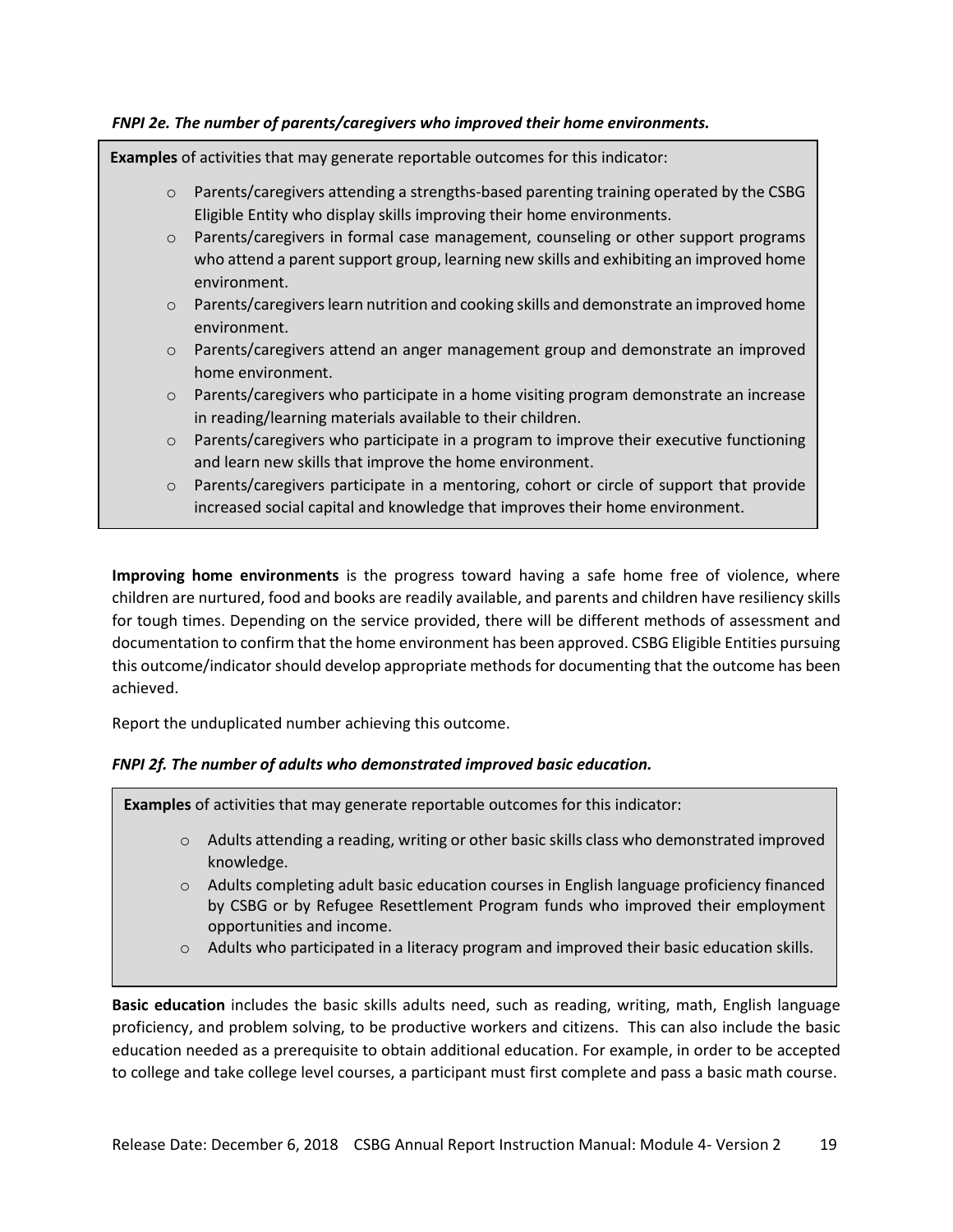*FNPI 2g. The number of individuals who obtained a high school diploma and/or obtained an equivalency certificate or diploma.*

| <b>Examples</b> of activities that may generate reportable outcomes for this indicator: |                                                                                                                                                                                                                                      |  |  |  |  |
|-----------------------------------------------------------------------------------------|--------------------------------------------------------------------------------------------------------------------------------------------------------------------------------------------------------------------------------------|--|--|--|--|
| $\circ$                                                                                 | Participants in CSBG Eligible Entity case-management or coaching programs who earned<br>a high school diploma or obtained an equivalency certificate through partnerships with<br>local schools or other federal and state programs. |  |  |  |  |
| $\circ$                                                                                 | Participants in a CSBG Eligible Entity High School Equivalency (HSE) test preparation<br>program who obtained their HSE.                                                                                                             |  |  |  |  |

*Note: This outcome can include both youth and adults.*

*FNPI 2h. The number of individuals who obtained a recognized credential, certificate, or degree relating to the achievement of educational or vocational skills.*

**Examples** of activities that may generate reportable outcomes for this indicator:

- o Parents of children in a Head Start program who earned a recognized credential, certificate, or degree because of CSBG Eligible Entity support.
- o Participants in CSBG Eligible Entity-coordinated stability programs who earned a recognized credential, certificate, or degree because of financial planning, student loan and federal grant assistance from the CSBG Eligible Entity and TANF-supported child care or transportation subsidies.
- o Participants in a case management or coaching program supported by several federal, state, and local programs who earned a certificate as part of their preparation for seeking employment.

*Note: This outcome can include both youth and adults.* 

#### *FNPI 2i. The number of individuals who obtained an Associate degree.*

**An example** of an activity that may generate reportable outcomes for this indicator:

 $\circ$  Participants in CSBG Eligible Entity case management, coaching or other support programs who earned an associate degree.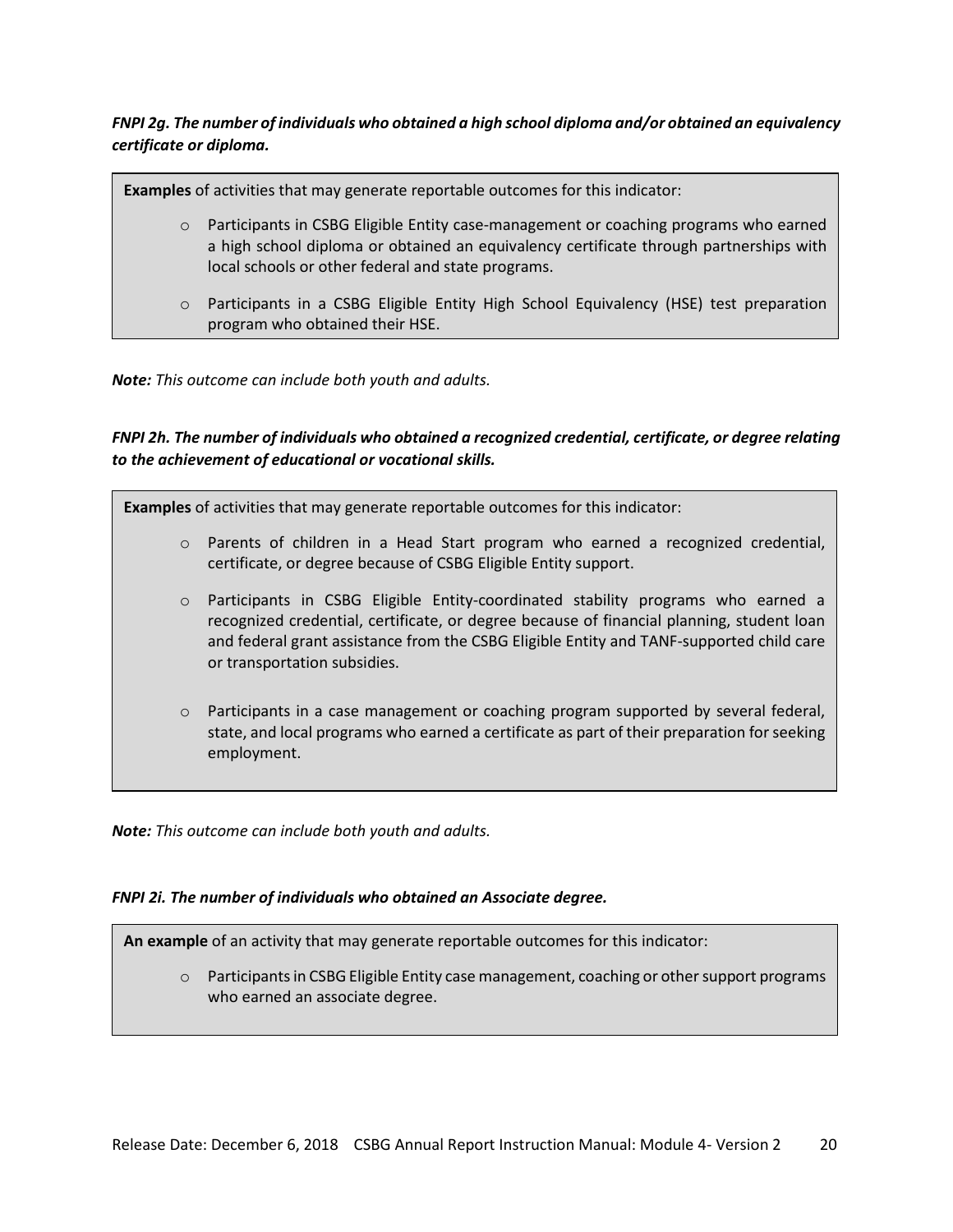*FNPI 2j. The number of individuals who obtained a bachelor's degree.*



#### *FNPI 2z. Other Education and Cognitive Development Outcome Indicator*

Only report an "Other Outcome Indicator" if none of the current FNPIs capture the outcomes achieved by the program. Sample language is provided below:

o *FNPI 2z.1. The number of individuals or households who\_\_\_\_\_\_\_\_\_\_\_\_\_\_.*

## <span id="page-21-0"></span>FNPI 3 Income and Asset Building Indicators

#### **Income and Asset Building Overview:**

Income and Asset Building Indicators (Domain 3) collects data on outcomes achieved by unduplicated participants with low-incomes in CSBG Eligible Entity programs by either:

- Increasing their ability to meet basic needs (Meeting basic needs is the ability to have consistent access to food, safe and stable shelter [including utilities] and ensure the safety of participants and their family.)
- Increasing their assets
- Increasing their ability to manage and use resources (Asset Utilization) or
- Improving financial well-being.

#### **Applicable Activities**

FNPI 3 collects outcome data on participants who achieved outcomes as a result of either:

• Stand-alone asset enhancement or case management/coaching programs or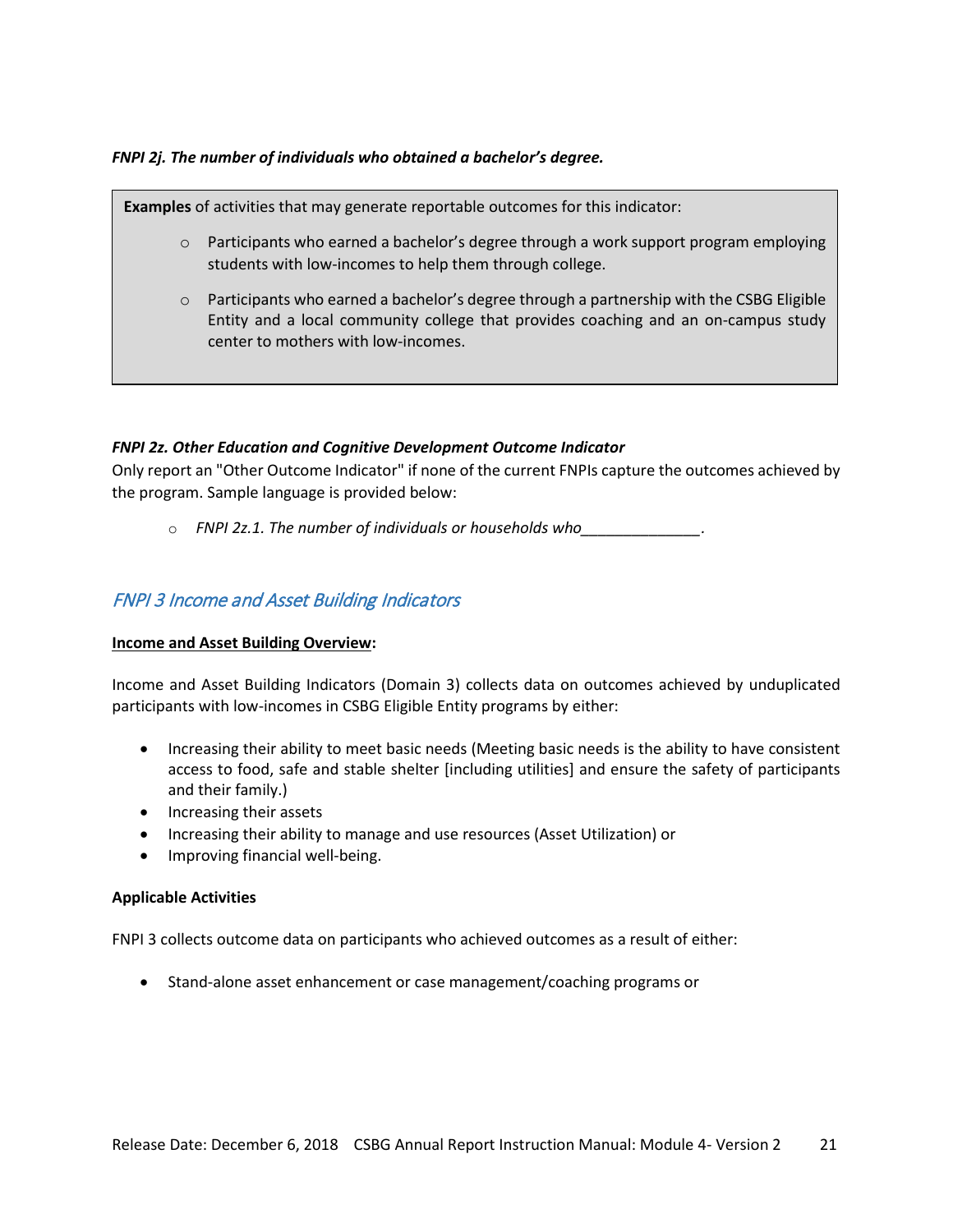• Asset enhancement or case management/coaching services as part of broader intervention.

Some examples of activities that may be offered as stand-alone programs or integrated in with other programs include:

- $\circ$  CSBG Eligible Entity activities that result in an improved sense of financial wellbeing such as classes to improve participant credit scores or how to purchase a home.
- o Individual Development Accounts (IDAs).
- o Financial counseling or coaching.
- CSBG Eligible Entities are only expected to report on basic needs indicators as applicable to the CSBG Eligible Entity's programs. When reporting on indicators related to basics needs, CSBG Eligible Entities can provide their own definition or select from national, state, or locally defined models. CSBG Eligible Entities must identify in the General Comments Section the basic needs definition used. In general, basic needsis to have consistent access to food, safe and stable shelter [including utilities] and ensure the safety of participants and their family.)

#### **Indicators**

## *FNPI 3a. The number of individuals who achieved and maintained capacity to meet basic needs for 90 days.*

**Examples** of activities that may generate reportable outcomes for this indicator:

- $\circ$  CSBG Eligible Entity programs that help participants manage household income and resources, including instruction in household budgeting, consumer education, and the use of financial services within the community.
- o Financial coaching activities that provide information, knowledge and support on a range of financial empowerment topics that may include, savings, credit repair, avoiding predatory lending, budgeting, and selecting safe banking products.

*Note: This is an unduplicated count of individuals. Only report the participants who attend classes, case management/coaching sessions, or other training here who met their basic needs for 90 days. This does not include the number of people in the participant's household. If multiple household/family members are participating in the activities (for example, if spouses are both participating in coaching sessions), then they are both counted as individuals.*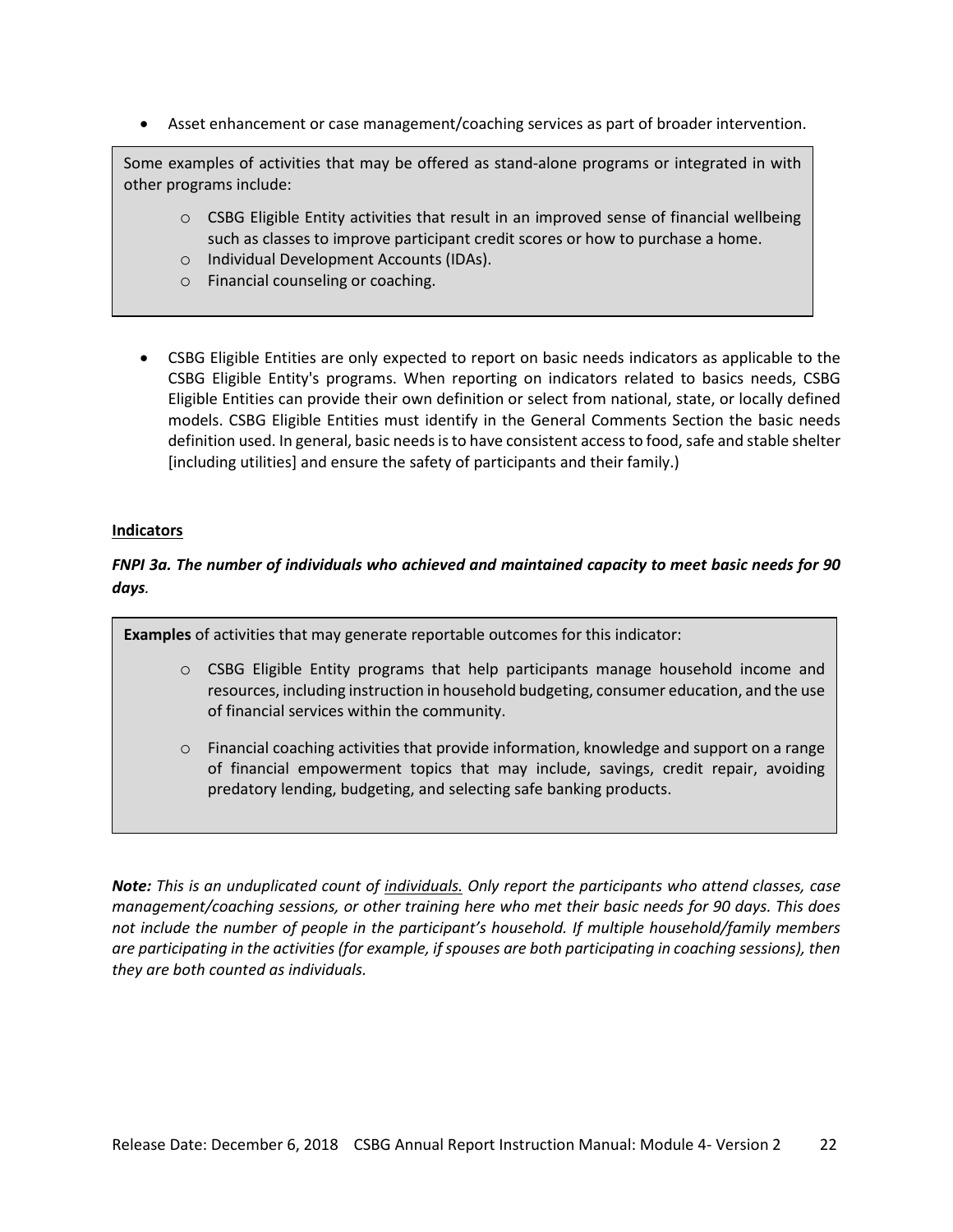## *FNPI 3b. The number of individuals who achieved and maintained capacity to meet basic needs for 180 days.*

Similar to FNPI 3a, this is an unduplicated count of individuals. Report participants who have met their basic needs for 180 days. Participants reported in FNPI 3b should also be reported above in FNPI 3a. This does not include the number of people in the participant's household. If multiple household/family members are participating in the activities (for example, spouses are both participating in coaching sessions), then they are both counted as individuals.

#### *FNPI 3c. The number of individuals who opened a savings account or IDA.*

**Examples** of activities that may generate reportable outcomes for this indicator:

- o A CSBG Eligible Entity participant in a financial coaching program who opened a savings account.
- o A CSBG Eligible Entity participant in an IDA program who opened an IDA.

This is an unduplicated count of individuals. Report the number of individuals who opened accounts, not the number of accounts or the number of people in the participant's household.

#### *FNPI 3d. The number of individuals who increased their savings***.**

**An example** of an activity that may generate reportable outcomes for this indicator:

 $\circ$  A CSBG Eligible Entity participant with a savings account or an IDA who deposited money and increased their balance.

This is an unduplicated count of individuals. This does not include the number of people in the participant's household.

Participants reported here may be also be reported in FNPI 3c only if they opened a savings account and increased savings. Participants who had existing accounts and increased their savings as a result of activities they participated in with the CSBG Eligible Entity should be reported here.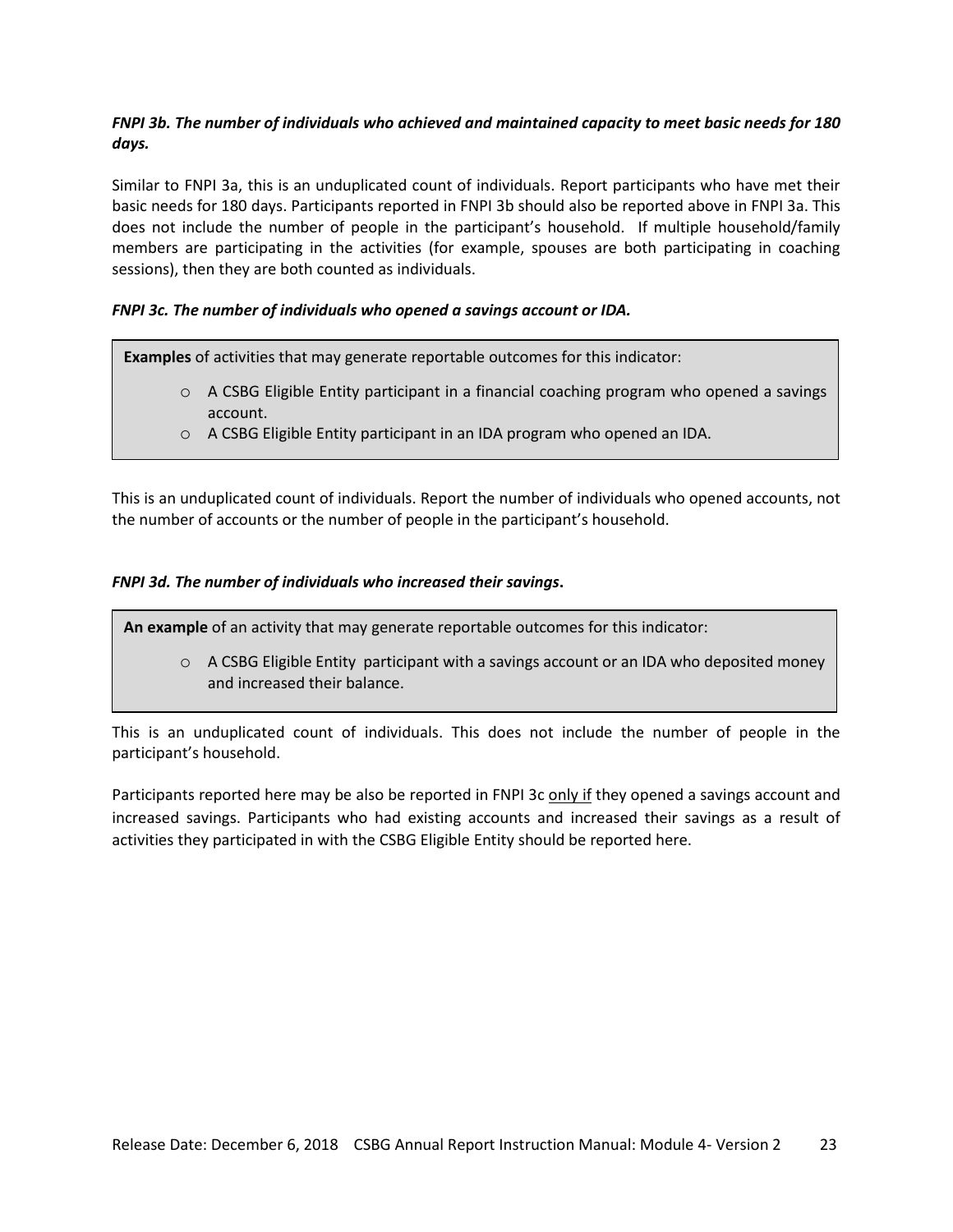#### *FNPI 3e. The number of individuals who used their savings to purchase an asset.*

**An example** of an activity that may generate reportable outcomes for this indicator:

o Participants in CSBG Eligible Entity programs such as IDAs or housing programs who accumulated economic resources that enabled them to invest in assets, such as creating a small business, pursuing higher education, or purchasing a home. In some programs designed for certain target populations (teens exiting foster care, rural places) automobiles may be identified as an allowable asset purchase.

This is an unduplicated count of individuals.

Participants reported here may also be reported in FNPI 3c and FNPI 3d only if they opened a savings account and increased savings. Participants who used savings and purchased an asset independent of working with a CSBG Eligible Entity should not be reported here.

#### • **FNPI 3e(1) Of the above, the number of individuals who purchased a home.**

Report the number of people from FNPI 3e who used their savings specifically to purchase a home. This indicator is an unduplicated individual count and does **not** include the number of people in the household—only the person who purchased a home. Participants who used savings to purchase a home independent of working with a CSBG Eligible Entity should not be reported here.

#### *FNPI 3f. The number of individuals who improved their credit scores.*

Report the number of participants in CSBG Eligible Entity programs who improved their credit scores as a result of working with the CSBG Eligible Entity.

#### *FNPI 3g. The number of individuals who increased their net worth.*

Report the number of participants in CSBG Eligible Entity programs who increased their net worth as a result of working with the Entity.

**Net worth** is defined as the total value of the participant's assets, minus the participant's total amount of debt.

## *FNPI 3h. The number of individuals engaged with the Community Action Agency who report improved financial well-being.*

This indicator is an unduplicated count of people who report improved financial well-being A tool the CSBG Eligible Entities can use to measure financial well-being is the [CFPB Financial Well-Being Scale](http://www.consumerfinance.gov/reports/financial-well-being-scale/)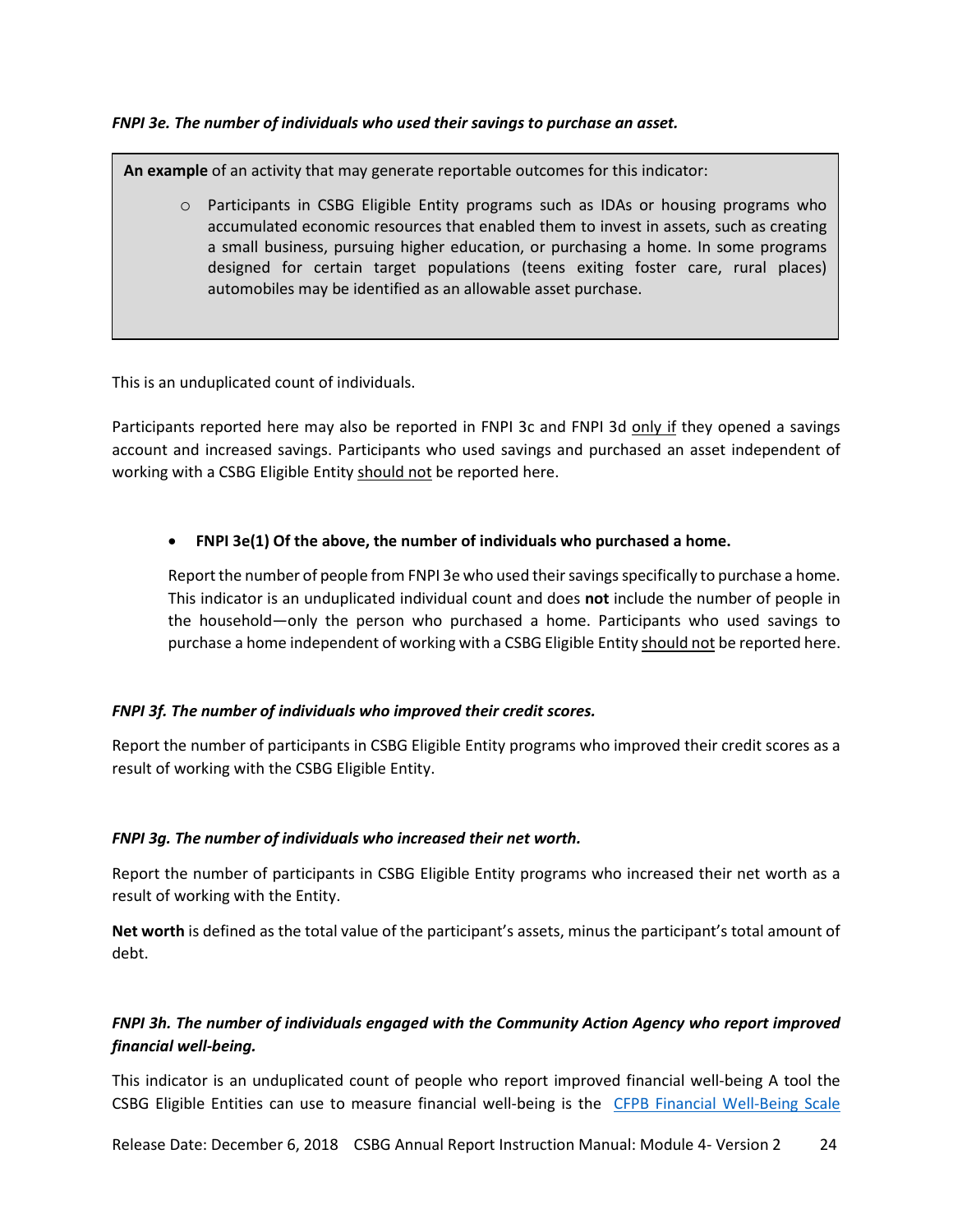survey. The survey needs to be delivered at intake and at intervals as determined by the program in order to accurately report progress. CSBG Eligible Entities can select to use a different scale to measure financial well-being but should have an assessment tool and process in place.

**Financial well-being is** a state of being wherein an individual has control over day-to-day and month-tomonth finances; have the capacity to absorb a financial shock; are on track to meet your financial goals; and have the financial freedom to make the choices that allow an individual to enjoy life<sup>[6](#page-25-1)</sup>.

## *FNPI 3z. Other Income and Asset Building Outcome Indicator*

Only report an "Other Outcome Indicator" if none of the current FNPIs capture the outcomes achieved by the program. Sample language is provided below:

o *FNPI 3z.1 The number of individuals or households who\_\_\_\_\_\_\_\_\_\_\_\_\_\_.*

## <span id="page-25-0"></span>FNPI 4 Housing Indicators

#### **Housing Indicators Overview:**

Housing indicators (Domain 4) collect data on outcomes achieved by the unduplicated number of individuals in households with low incomes participating in CSBG Eligible Entity programs by:

- Accessing emergency housing
- Obtaining and maintaining stable housing
- Reducing eviction or foreclosure
- Improving a home's safety

**NOTE:** *All indicators in the housing domain pertain to households. However, this is an unduplicated count of individuals. Report the individuals in the households who obtain these outcomes. If a family of four obtained the outcome, then report four (4).*

#### **Applicable Activities**

The FNPI 4 housing indicators collects data on participants in households who achieved outcomes as a result of either:

- A stand-alone housing program or
- Housing services as part of broader case management/coaching or other CSBG Eligible Entity program.

<span id="page-25-1"></span><sup>&</sup>lt;sup>6</sup> https://files.consumerfinance.gov/f/201501\_cfpb\_report\_financial-well-being.pdf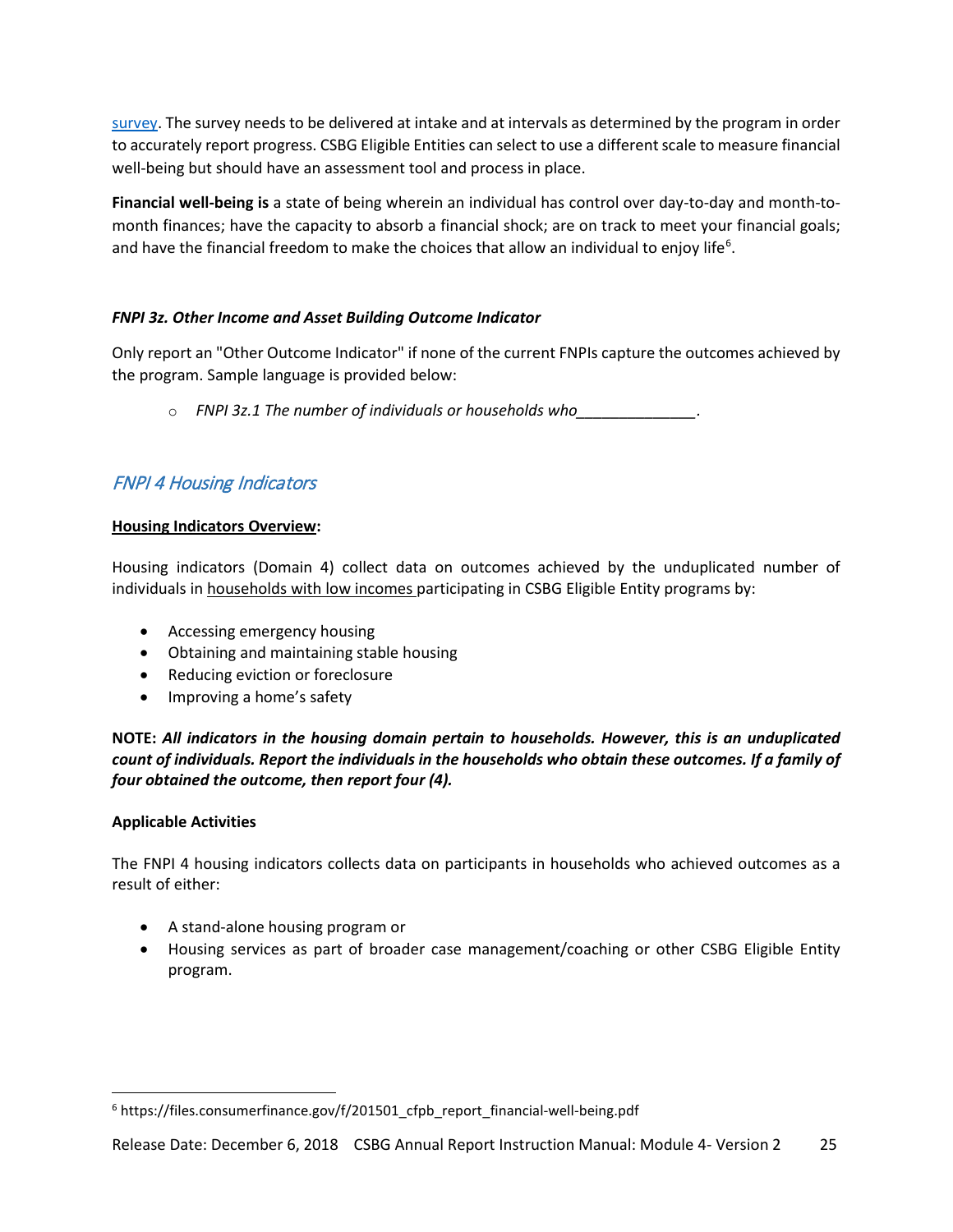CSBG Eligible Entities are only asked to report on housing indicators as applicable to the CSBG Eligible Entity's programs. Include CSBG Eligible Entity programs funded by CSBG, HUD, USDA, Weatherization, and other funding sources.

**Note:** *All indicators in this domain count the number of individuals within households, not households. For example, if a household of four obtains housing, then four (4) will be reported.*

#### **Indicators**

#### *FNPI 4a. The number of households experiencing homelessness who obtained safe temporary shelter.*

In this indicator, report the unduplicated number of individuals in each household who obtain an outcome.

**Examples** of activities that may generate reportable outcomes for this indicator:

- o The CSBG Eligible Entity operates an emergency shelter and provided temporary shelter to individuals in households experiencing homelessness.
- $\circ$  The CSBG Eligible Entity has a voucher program in partnership with their city and provided emergency motel vouchers to individuals in households experiencing homelessness.
- $\circ$  The CSBG Eligible Entity assessed needs and eligibility for other partners in the community, provided referrals to the local shelter, and received confirmation that the household member experiencing homelessness stayed in the shelter.

This report uses HUD's definition of homeless:

- People who are living in a place not meant for human habitation, in emergency shelter, in transitional housing, or are exiting an institution where they temporarily resided. The only significant change from existing practice is that people will be considered homeless if they are exiting an institution where they resided for up to 90 days (previously 30 days) and were in a shelter or a place not meant for human habitation immediately prior to entering that institution.
- People who are losing their primary nighttime residence, which may include a motel, hotel, or a doubled-up situation, within 14 days and lack resources or support networks to remain in housing. (HUD had previously allowed people who were being displaced within 7 days to be considered homeless.)
- Families with children or unaccompanied youth who are unstably housed and likely to remain in that state. This new category of homelessness applies to families with children or unaccompanied youth who have not had a lease or ownership interest in a housing unit in the last 60 or more days or more, have moved two or more times within the last 60 days, and who are likely to continue to be unstably housed because of disability or other barriers to employment.
- People who are fleeing or attempting to flee domestic violence, have no other residence, and lack the resources or support networks to obtain other permanent housing.

See [HUD's Hearth Act rule](https://www.hudexchange.info/resources/documents/HEARTH_HomelessDefinition_FinalRule.pdf) for more information.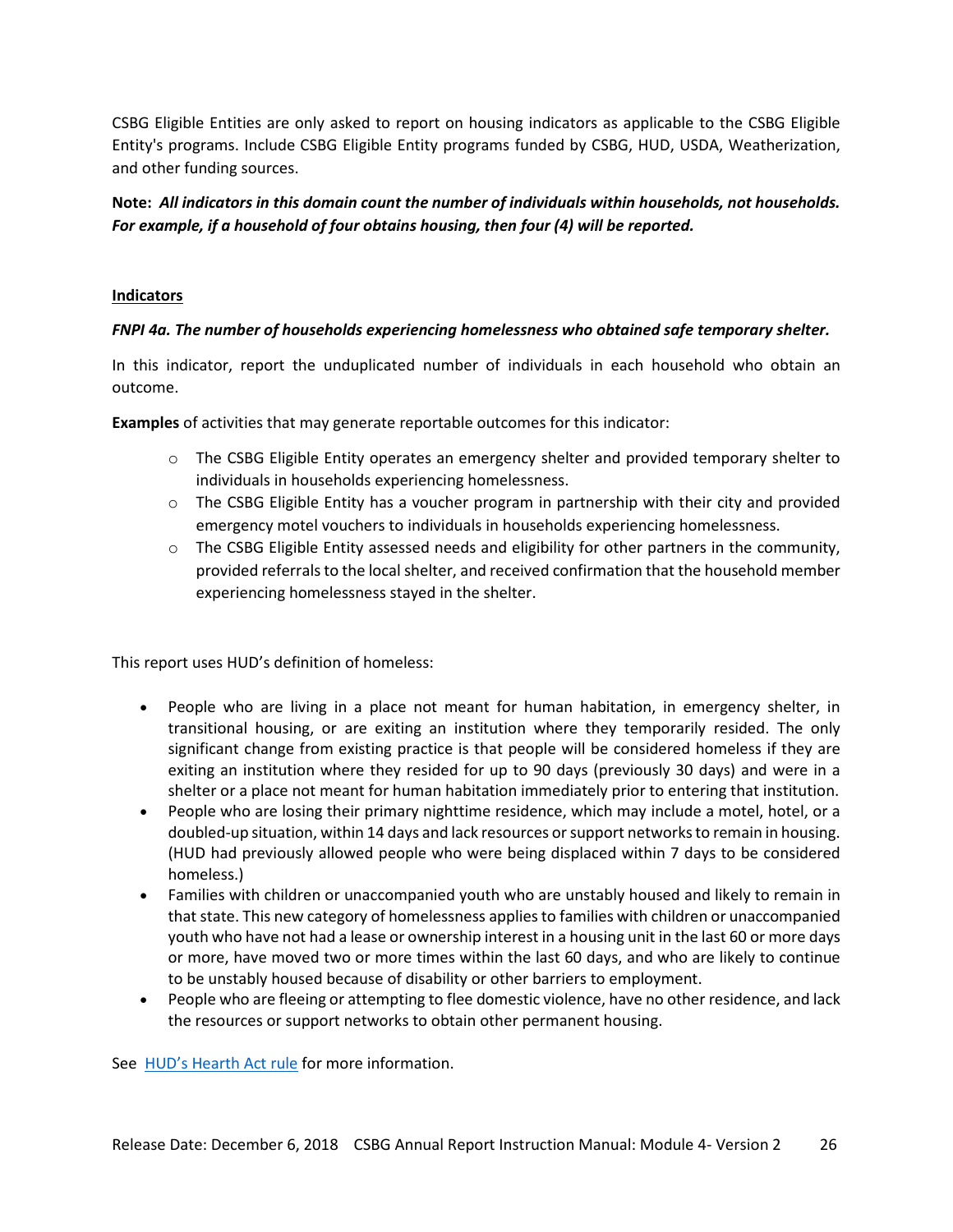#### *FNPI 4b. The number of households who obtained safe and affordable housing*

In this indicator, report the unduplicated number of individuals in each household.

**Examples** of activities that may generate reportable outcomes for this indicator:  $\circ$  Individuals in a participating household that received a Section 8 housing voucher and obtained safe and affordable housing as a result of having been engaged in the CSBG Eligible Entity's case management program and receiving its support.  $\circ$  Individuals in a household that secured adequate housing through a housing program operated by the CSBG Eligible Entity. o Programs such as Self-Help Housing that helped individuals in households build their own homes, case management programs that assisted them in securing housing on the open market, or any housing program that offered subsidized housing.  $\circ$  The CSBG Eligible Entity provided referrals to partner housing organizations and received confirmation that the household obtained safe and affordable housing.

**Safe and affordable** is defined as the CSBG Eligible Entity deems it appropriate, considering community conditions. **Safe** typically means that there are no health or safety risks. **Affordable** typically means that a family spends no more that 30% of its income on housing.

Only include individuals in households that the CSBG Eligible Entity directly assisted through its programs or as part of partner referrals. Do not count households that secured housing independently of the CSBG Eligible Entity.

## *FNPI 4c. The number of households who maintained safe and affordable housing for 90 days.*

Report the number of individuals in households who remained in a safe and affordable housing situation for 90 days. These individuals may have been reported in FNPI 4b, or they may be individuals that entered a CSBG Eligible Entity program while already in safe and affordable housing and had maintained that housing. Do not include individuals who remained housed, but who were not engaged in case management or other housing services and programs operated by the CSBG Eligible Entity.

#### *FNPI 4d. The number of households who maintained safe and affordable housing for 180 days.*

Report the number of individuals in households who remained in a safe and affordable housing situation for 180 days. These individuals may have been reported in FNPI 4b and FNPI 4c or they may be individuals that entered a CSBG Eligible Entity program while already in safe and affordable housing and had maintained that housing. Do not include individuals who remained housed, but who were not engaged in case management or other housing services and programs operated by the CSBG Eligible Entity.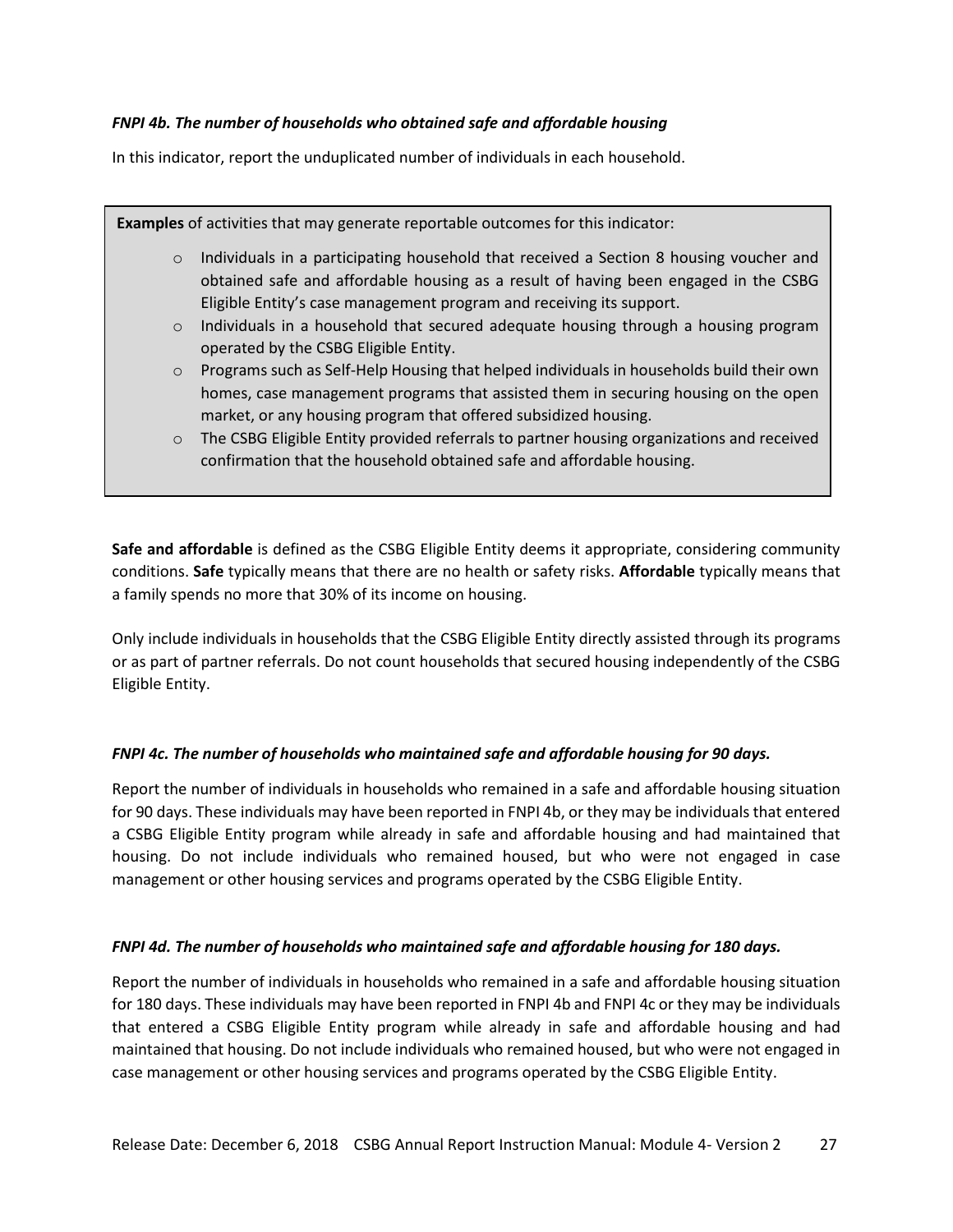#### *FNPI 4e. The number of households who avoided eviction.*

Report the number of individuals in households who avoided an eviction.

An **eviction** is the act of being expelled from a property, typically in a renter/landlord situation. CSBG Eligible Entities may identify what constitutes a potential eviction and determine at the local level the appropriate time to provide an intervention and the appropriate intervention.

**Examples** of activities that may generate reportable outcomes for this indicator:

- o Participants who received legal assistance and intervention when they were at risk of imminent eviction from their place of residence.
- $\circ$  A CSBG Eligible Entity program that worked with landlords and tenants to mediate situations that ultimately keep the tenant housed.
- o Case management that connected the household to funding or a CSBG Eligible Entity program that provided financial assistance to help households avoid eviction.

#### *FNPI 4f. The number of households who avoided foreclosure.*

Report the number of individuals in households who avoided foreclosure.

**Examples** of activities that may generate reportable outcomes for this indicator:

- $\circ$  Participants who received legal assistance and intervention when they were at risk of imminent foreclosure from their place of residence.
- $\circ$  Case management that connected the household to funding or a CSBG Eligible Entity program that provided financial assistance to help households avoid foreclosure.

## *FNPI 4g. The number of households who experienced improved health and safety due to improvements within their home (e.g. reduction or elimination of lead, radon, carbon dioxide and/or fire hazards or electrical issues, etc.).*

In this indicator, report the unduplicated number of individuals in each household.

**Examples** of activities that may generate reportable outcomes for this indicator:

- o Households that received weatherization assistance to remove dangerous or substandard insulation, thus enabling family members to experience improved health.
- $\circ$  The weatherization program installed measures that improved the health and safety of the family.
- o A program that installed carbon monoxide detectors.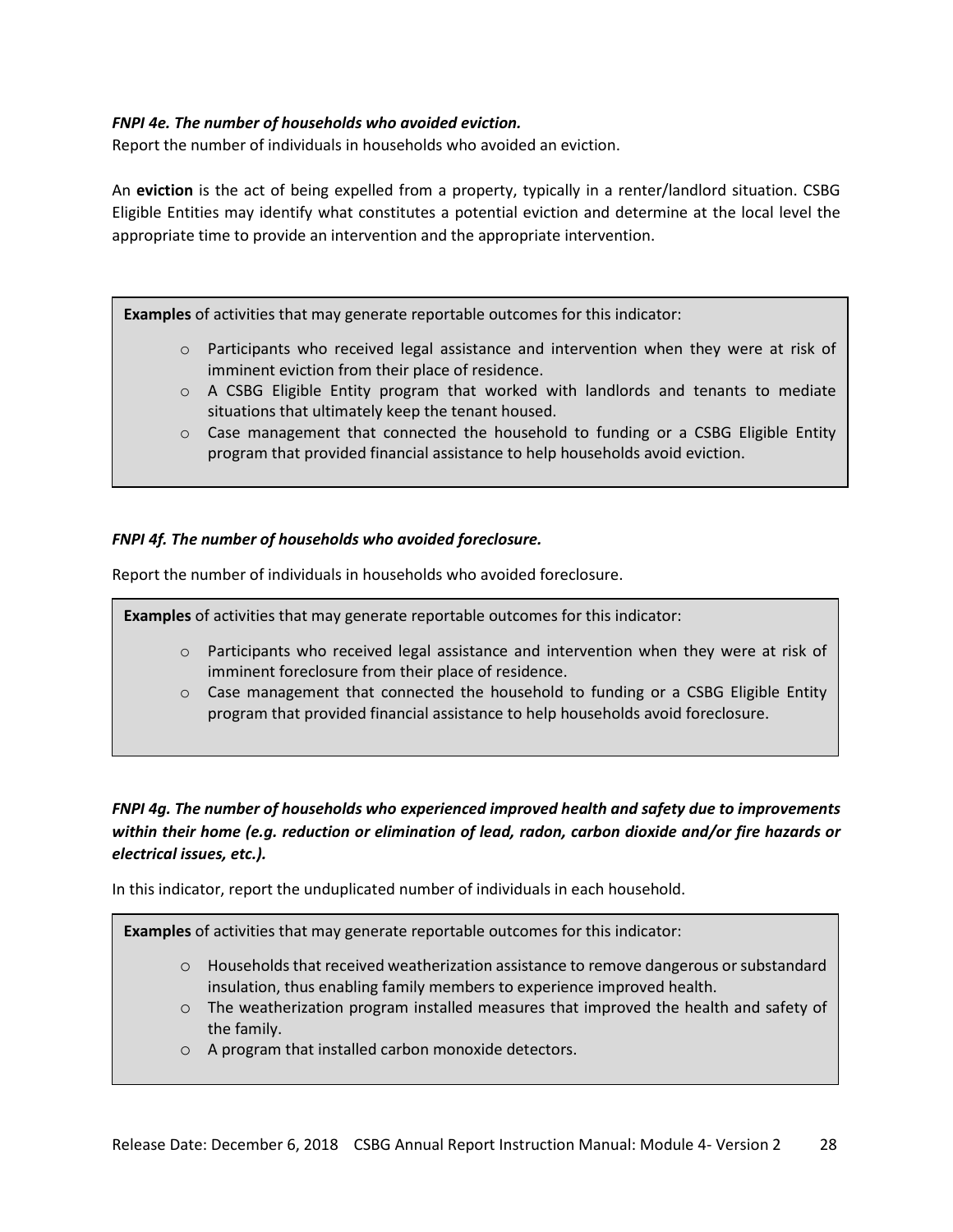**Note**: *This is primarily a weatherization indicator and more specifically, a place where outcomes obtained by using Health and Safety dollars could be reported.* 

## *FNPI 4h. The number of households with improved energy efficiency and/or energy burden reduction in their homes.*

In this indicator, report the unduplicated number of individuals in each household.

**An example** of an activity that may generate reportable outcomes for this indicator:

o Households that received weatherization assistance to improve the energy efficiency of the home and reduce the household's energy burden.

**Note**: *This is primarily a weatherization indicator.* 

#### *FNPI 4z. Other Housing Outcome Indicator*

Only report an "Other Outcome Indicator" if none of the current FNPIs capture the outcomes achieved by the program. Sample language is provided below:

o *FNPI 4z.1 The number of individuals or households who\_\_\_\_\_\_\_\_\_\_\_\_\_\_.*

## <span id="page-29-0"></span>FNPI 5 Health and Social/Behavioral Development Indicators

#### **Health and Social/Behavioral Development Overview:**

Health and Social/Behavioral Development indicators (Domain 5) collect data on the unduplicated number of individuals who achieve outcomes as a result of CSBG Eligible Entity activities by:

- Improving a participant's physical, mental, or behavioral health,
- Increasing a participating household members' interaction skill,
- Demonstrating a participant's ability to live independently; or
- Decreasing a participating household member's recidivism rate.

#### **Applicable Activities**

FNPI 5 collects outcome data on participants who achieved outcomes as a result of either:

- Stand-alone household support programs or projects **or**
- Health and social/behavioral services as part of broader programs.

CSBG Eligible Entities are only expected to report on health and social/behavioral development indicators as applicable to the CSBG Eligible Entity's programs.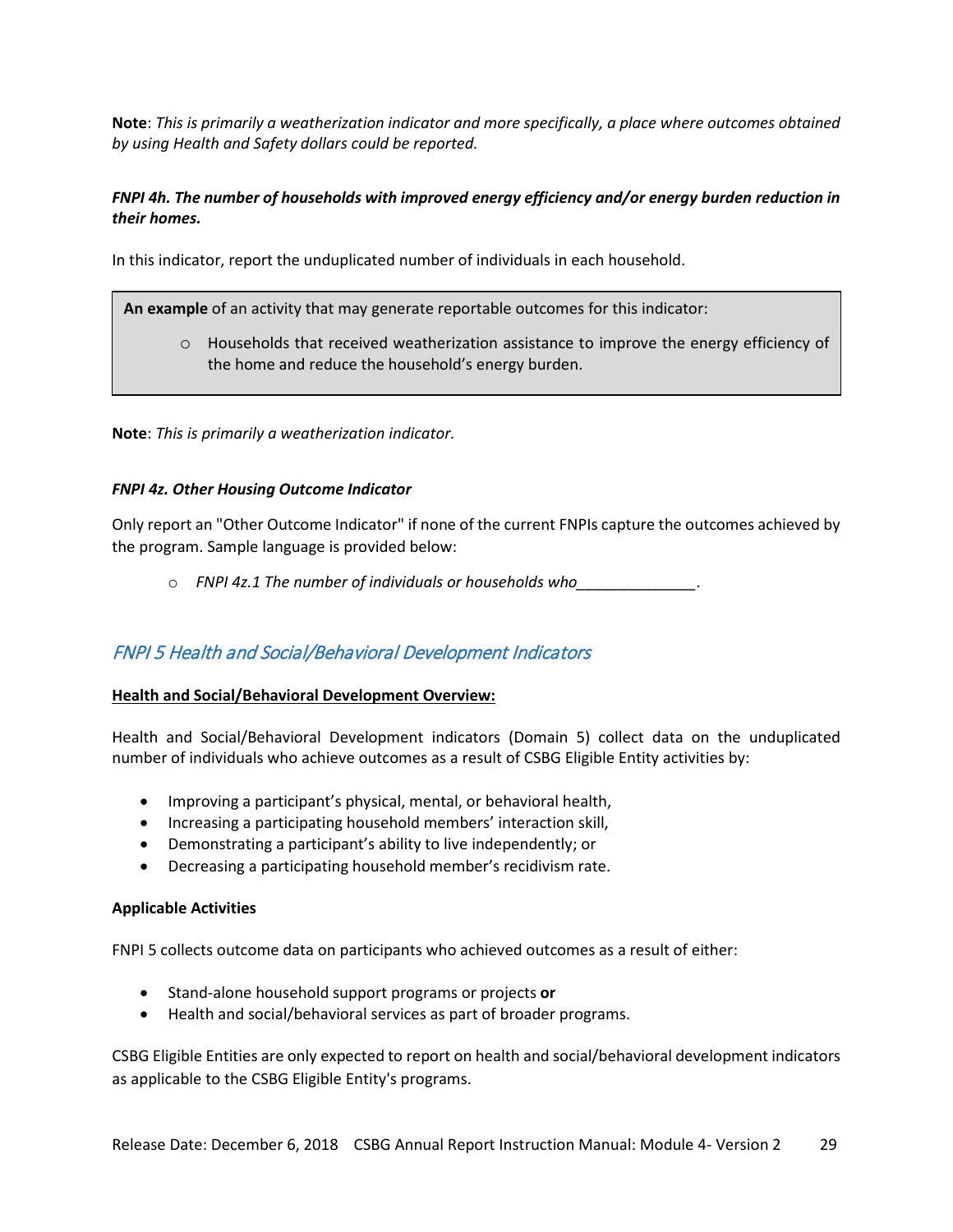**Note:** *Indicators in this section should be supported by documentation that indicates improvements have occurred in individuals. Programs of this nature generally require assessment of the individual's conditions before services begin. Program methodologies may vary, and the FNPIs allow for great flexibility; however, CSBG Eligible Entities should consider using methodologies that are best practices for the particular medical, or mental and behavioral health fields and would pass scrutiny among professionals in the field.*

## **Indicators**

## *FNPI 5a. The number of individuals who demonstrated increased nutrition skills (e.g., cooking, shopping, and growing food).*

**Examples** of activities that may generate reportable outcomes for this indicator:

- $\circ$  A CSBG Eligible Entity that operates a Cooking Matters program or other classes on how to shop for and prepare food.
- $\circ$  A CSBG Eligible Entity that runs a community garden and offers classes on how to grow and prepare food from the garden.
- o A Head Start program that provides a comprehensive nutrition component for parents.

**Note:** *While this type of program may benefit all household members, this is an individual count. Only report the participants in the program who improved their skills. Ensure that there is some assessment in place to measure whether or not a participant achieved the outcome.*

## *FNPI 5b. The number of individuals who demonstrated improved physical health and well-being.*

**Examples** of activities that may generate reportable outcomes for this indicator:

- $\circ$  A CSBG Eligible Entity that offers a physical exercise program to improve the health of seniors and prevent falls.
- $\circ$  A CSBG Eligible Entity that offers a weekly exercise group for Head Start parents.
- $\circ$  A CSBG Eligible Entity Family Planning program that provides services that improve health and has a methodology for measuring positive changes in health
- o A CSBG Eligible Entity program that deploys community health workers into neighborhoods and tracks each individual participant's health changes over time.

**Note:** CSBG Eligible Entities who plan to report on this indicator should have a definition for what it means to *improve health and wellbeing*. A measurement tool to determine improvement should be implemented. Tracking an individual's health and wellbeing could include a number of indicators such as reduction of injuries from falls, reduced blood pressure, weight reduction, improved affects from asthma, vision, hearing, mobility improvements, or a variety of other measurable changes.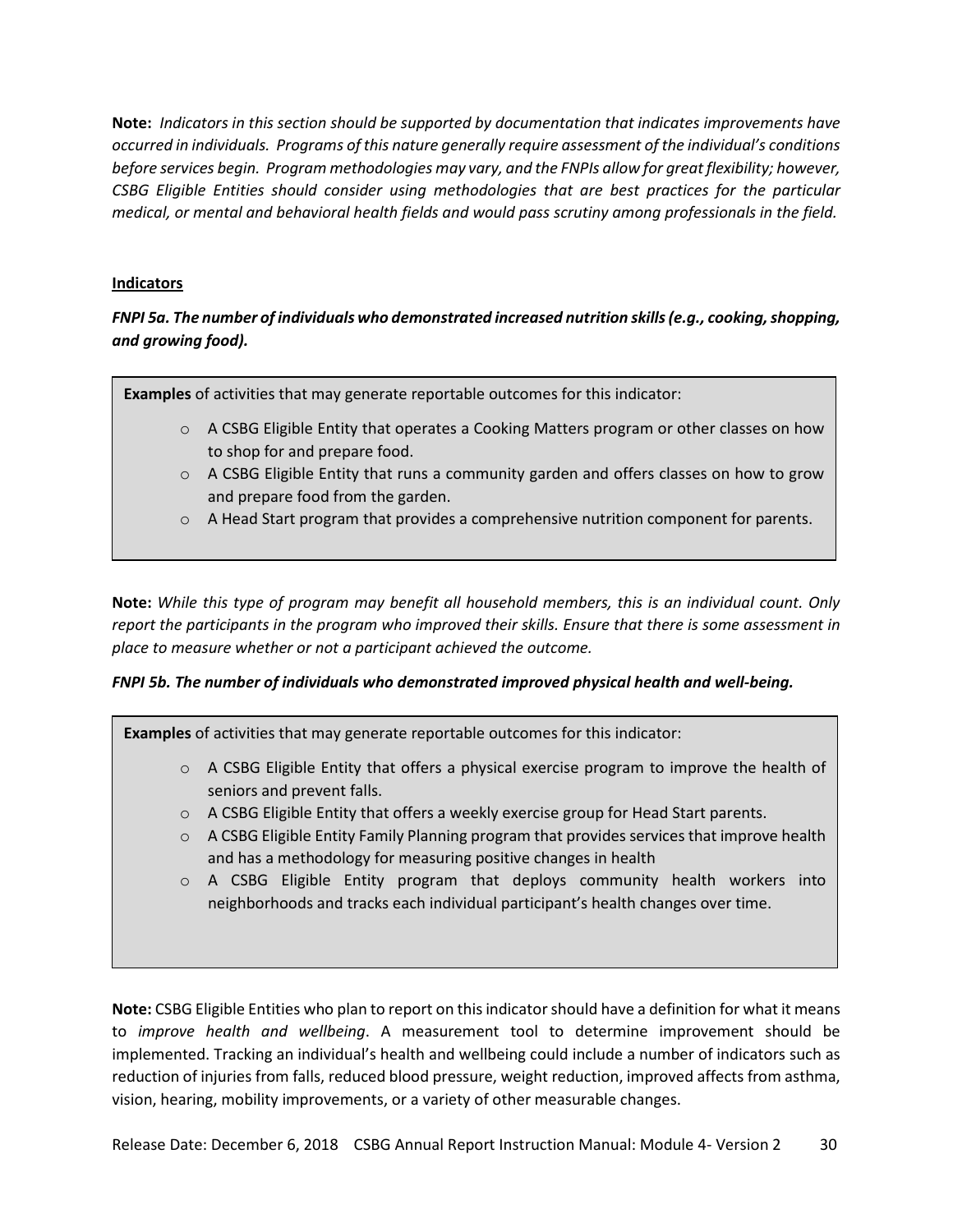Resource for potential assessment tools:

• [Quality of Life Index](https://qli.org.uic.edu/questionaires/questionnairehome.htm)

## *FNPI 5c. The number of individuals who demonstrated improved mental and behavioral health and wellbeing.*

**An example** of an activity that may generate reportable outcomes for this indicator:

 $\circ$  Individuals who met regularly with a mental health provider and demonstrated improved mental and behavioral well-being through assistance from the CSBG Eligible Entity.

**Note:** CSBG Eligible Entities reporting in this indicator should have an identified assessment tool in place to measure change over time. Many federal and state programs may have a tool for assessment.

Resource for potential assessment tool:

• [SAMHSA-HRSA Center for Integrated Health Solutions](https://www.integration.samhsa.gov/clinical-practice/screening-tools)

#### *FNPI 5d. The number of individuals who improved skills related to the adult role of parents/ caregivers.*

**Examples** of activities that may generate reportable outcomes for this indicator:

- o A CSBG Eligible Entity that operates a Strengthening Families program or other strengthsbased skill-building program where participants learn and improve their skills in parenting or caregiving.
- $\circ$  A weekly caregiver class held at the CSBG Eligible Entity where participants who attend regularly improve their caregiving skills.
- $\circ$  A CSBG Eligible Entity's home visiting program that provides activities for parents and other caregivers that improves their parenting and caregiving skills.

**Note:** CSBG Eligible Entities who plan to report in this indicator should have an assessment tool in place to measure change over time and to be able to report in this indicator.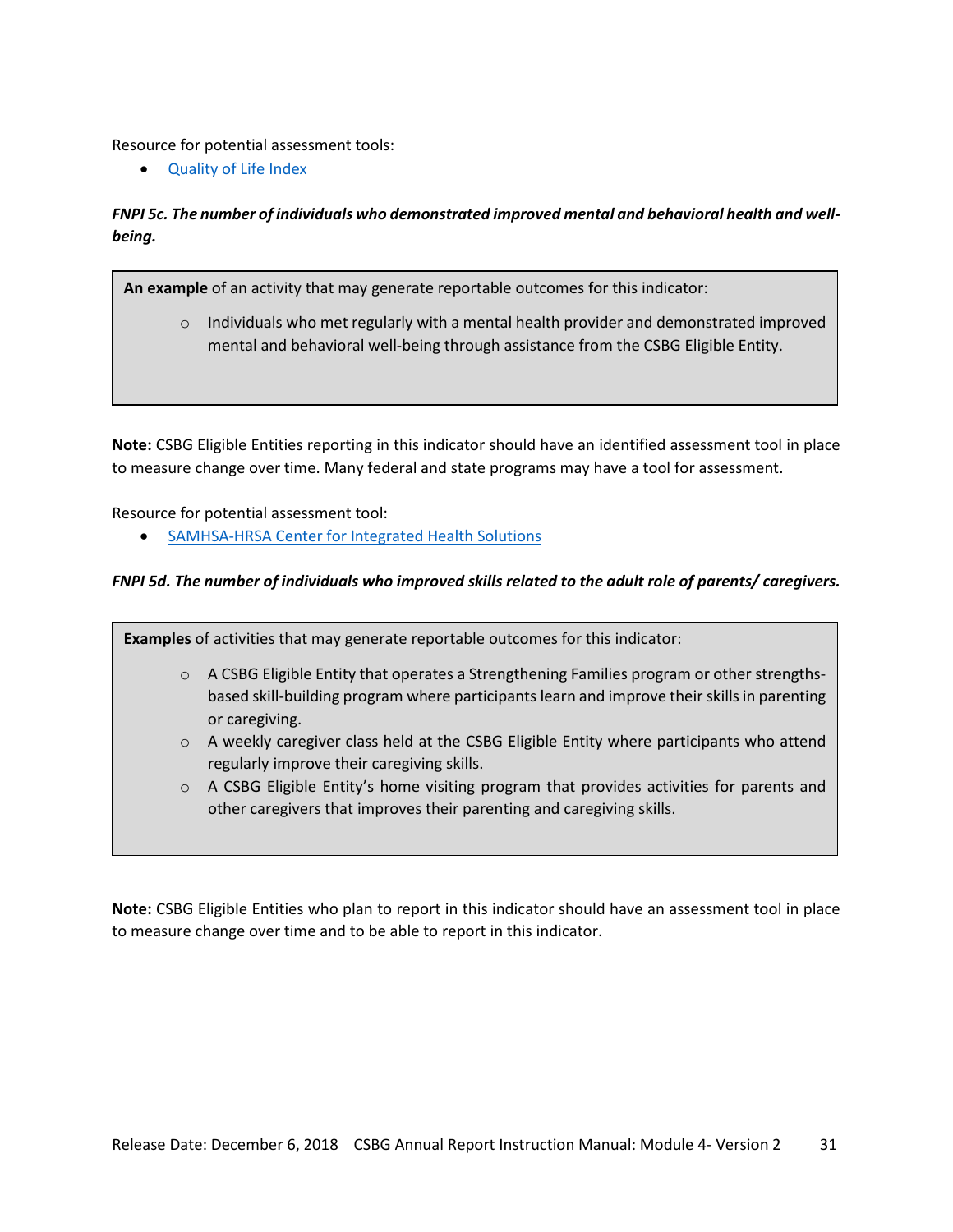## *FNPI 5e. The number of parents/caregivers who demonstrated increased sensitivity and responsiveness in their interactions with their children.*



**Note:** CSBG Eligible Entities who plan to report in this indicator should have an assessment tool in place to measure change over time.

## *FNPI 5f. The number of seniors (65+) who maintained an independent living situation.*

**Examples** of activities that may generate reportable outcomes for this indicator:

- $\circ$  A CSBG Eligible Entity that operates home health care services that allow seniors to stay in their homes.
- $\circ$  A CSBG Eligible Entity that operates a home delivered meals program that helps seniors stay in their homes.
- $\circ$  A CSBG Eligible Entity in a rural area that operates a transportation program for seniors that provides rides for medical appointments and grocery shopping. Seniors who need these services are enrolled in a support program that, in addition to providing the rides, provides home visits and follow-up to make sure the seniors are maintaining a healthy living situation.

**Independent Living** is a living situation where the individual has freedom to make their own decisions, control over their financial, legal, or medical situation, and assistance in overcoming physical or mental barriers to independence.

#### *FNPI 5g. The number of individuals with disabilities who maintained an independent living situation.*

**An example** of an activity that may generate reportable outcomes for this indicator:

- $\circ$  The number of individuals with disabilities who continue to live independently during the reporting period as a result of receiving one or more services.
	- Services that could aid someone in obtaining this outcome could include home health aides who help the individual complete Activities of Daily Living (ADLs) such as bathing or cleaning. Other services could include transportation to doctors' visits or home-delivered meals.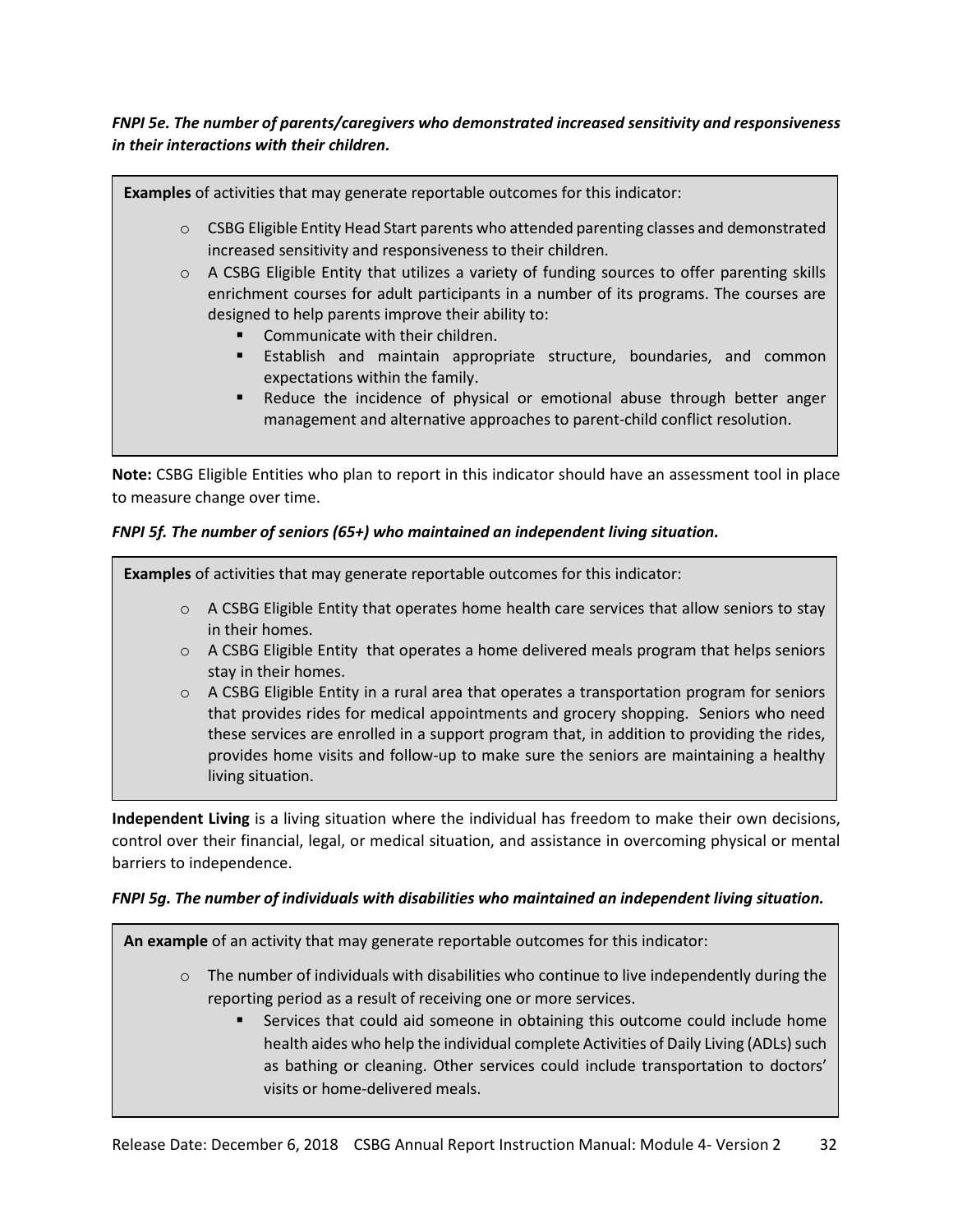**Note***: If a senior also has a disability, they may be reported in FNPI 5f and this indicator (FNPI 5g).*

#### *FNPI 5h. The number of individuals with chronic illness who maintained an independent living situation.*

**An example** of an activity that may generate reportable outcomes for this indicator:

- $\circ$  The number of individuals with chronic illnesses who continue to live independently during the reporting period as a result of receiving one or more services.
	- Services that could aid someone in obtaining this outcome include prescription delivery services or cleaning services.

**Note:** *If a senior also has a disability and a chronic illness, they may be reported in FNPI 5f, FNPI 5g and this indicator (FNPI 5h).*

A **chronic illness** is a human health condition or disease that is persistent or otherwise long lasting in its effects, often defined as lasting more than three months. Common chronic illnesses include cancer, asthma, diabetes, HIV/AIDS, COPD, depression, and many others.

A **disability** is a physical or mental impairment that substantially limits one or more of an individual's major life activities.

#### *FNPI 5i. The number of individuals with no recidivating event for six months.*

A **recidivistic event** occurs when, after an individual is released from custody (jail, prison, or other correctional facility), they violate their probation or parole and are returned to custody.

**Examples** of activities that may generate reportable outcomes for this indicator:

- $\circ$  A CSBG Eligible Entity that operates a case management, mentoring or other supportive services program that works with individuals so that they do not return to jail, prison or other correctional facility.
- $\circ$  A CSBG Eligible Entity that operates an afterschool program that teaches youth the skills they need to prevent them from returning to juvenile detention or other correctional facility.

#### • **FNPI 5i(1). Youth (ages 14-17)**

Report the number of youth (ages 14-17) with no recidivistic events within six months of release from custody. The youth reported here in FNPI 5i(1) should also be reported in FNPI 5i.

#### • **FNPI 5i(2). Adults (ages 18+)**

Report the number of adults (ages 18+) with no recidivistic events within six months of release from custody. The adults reported here in FNPI 5i(2) should also be reported in FNPI 5i.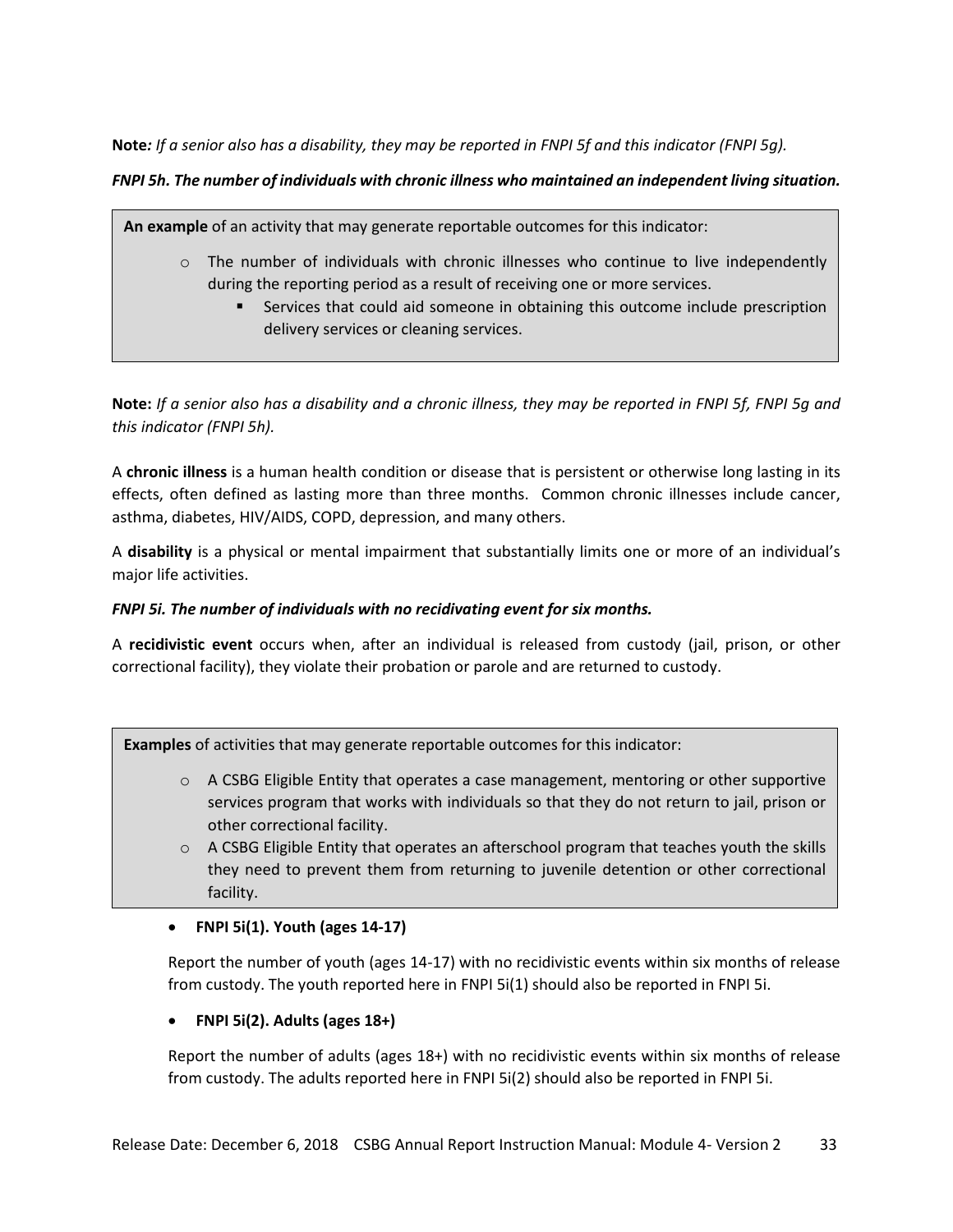#### • **FNPI 5z. Other Health and Social/Behavioral Development Outcome Indicator**

Only report an "Other Outcome Indicator" if none of the current FNPIs capture the outcomes achieved by the program. Sample language is provided below:

o *FNPI 5z.1) The number of individuals or households \_\_\_\_\_\_\_\_\_\_\_\_\_\_.*

## <span id="page-34-0"></span>FNPI 6 Civic Engagement and Community Involvement Indicators

#### **Civic Engagement and Community Involvement Overview:**

Civic Engagement and Community Involvement indicators (Domain 6) collects data on the unduplicated number of individuals with low-incomes who achieve outcomes as a result of CSBG Eligible Entity activities by:

• Increasing the leadership skills, social networks, and knowledge to improve conditions in the community.

#### **Applicable Activities**

FNPI 6 collects outcome data on participants who achieved outcomes as a result of either:

- Stand-alone community improvement programs **or**
- Community improvement initiatives that are part of a broader community initiative.

**Note: Only CSBG Eligible Entity participants should be reported in this section. Low-income board members who are participants of CSBG Eligible Entity programs may be reported here if the outcome is obtained. If the Board member is not a participant, he/she should be reported only in Module 2 (B.3a.1).**

#### **Indicators**

## *FNPI 6a. The number of Community Action program participants who increased skills, knowledge, and abilities to enable them to work with Community Action to improve conditions in the community.*

**Examples** of activities that may generate reportable outcomes for this indicator:

- $\circ$  Individuals who participated in a leadership development program to increase their skills and knowledge.
- o Individuals who engaged in a peer-mentoring program.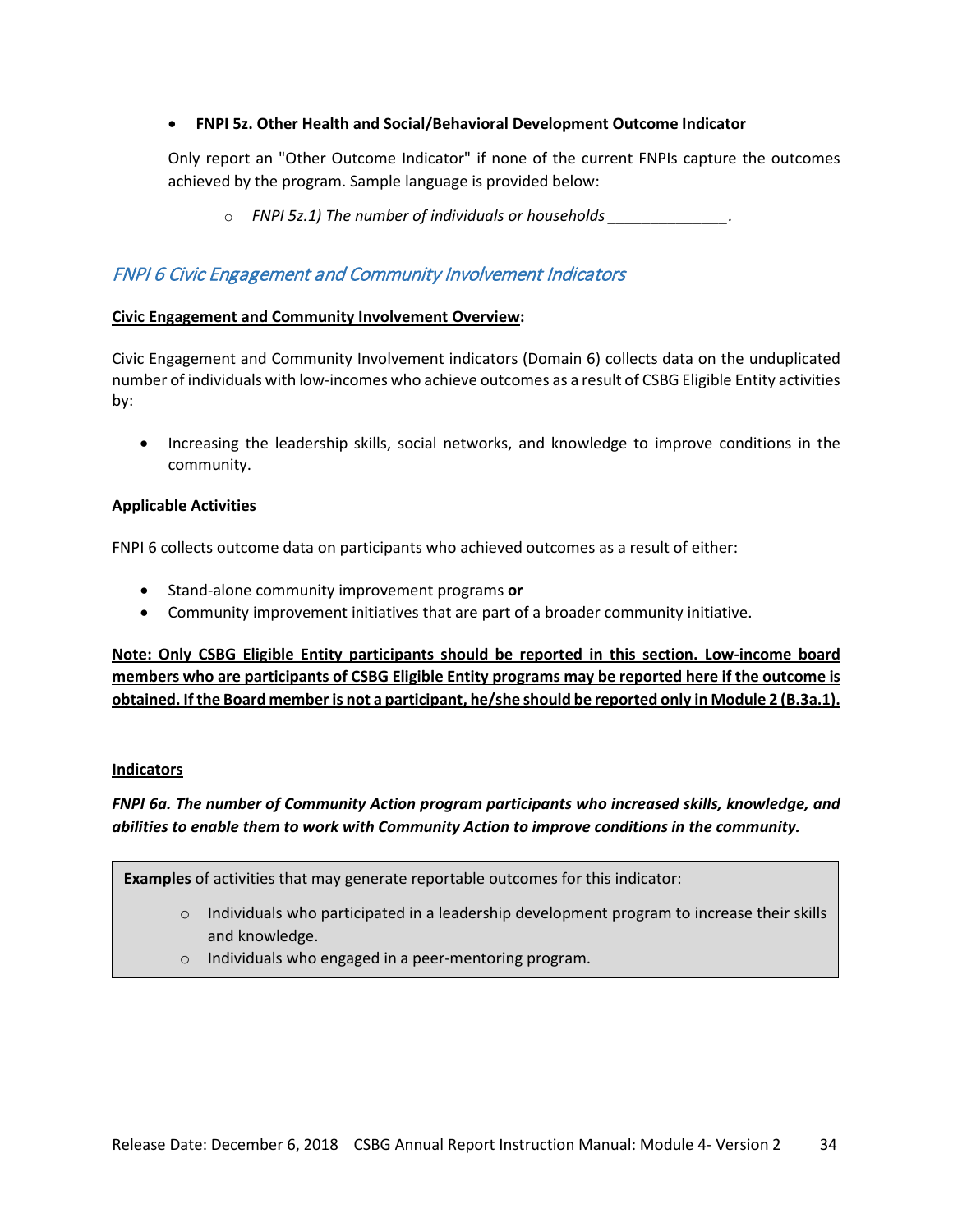• **FNPI 6a.1. Of the above, the number of Community Action program participants who improved their leadership skills.**

Report the number of participants who achieved the outcome listed in FNPI 6a.1 in 6a. • **FNPI 6a.2. Of the above, the number of Community Action program participants who improved their social networks. Examples** of activities that may generate reportable outcomes for this indicator: o The number of individuals who joined and engaged in their neighborhood association, community board, advisory group, or similar organization. o Individuals who participated in CSBG Eligible Entity leadership or peer mentoring programs and engaged in civic activities. **Examples** of activities that may generate reportable outcomes for this indicator: o Individuals who joined a neighborhood association. o Individuals who joined the Head Start Policy Council.

o Individuals who joined the parent involvement group at their local school.

Report the number of participants who achieved the outcome listed in FNPI 6a.2 in 6a.

• **FNPI 6a(3). Of the above, the number of Community Action program participants who gained other skills, knowledge and abilities to enhance their ability to engage.**

**An example** of an activity that may generate reportable outcomes for this indicator:

o Individuals who completed U.S. citizenship classes or engaged in civic events.

Report the number of participants who achieved the outcome listed in FNPI 6a.3 in 6a.

#### *FNPI 6b. Other Civic Engagement and Community Involvement Outcome Indicator*

Only report an "Other Outcome Indicator" if none of the current FNPIs capture the outcomes achieved by the program. Sample language is provided below:

o *FNPI 6b(1). The number of individuals or households who\_\_\_\_\_\_\_\_\_\_\_\_\_\_.*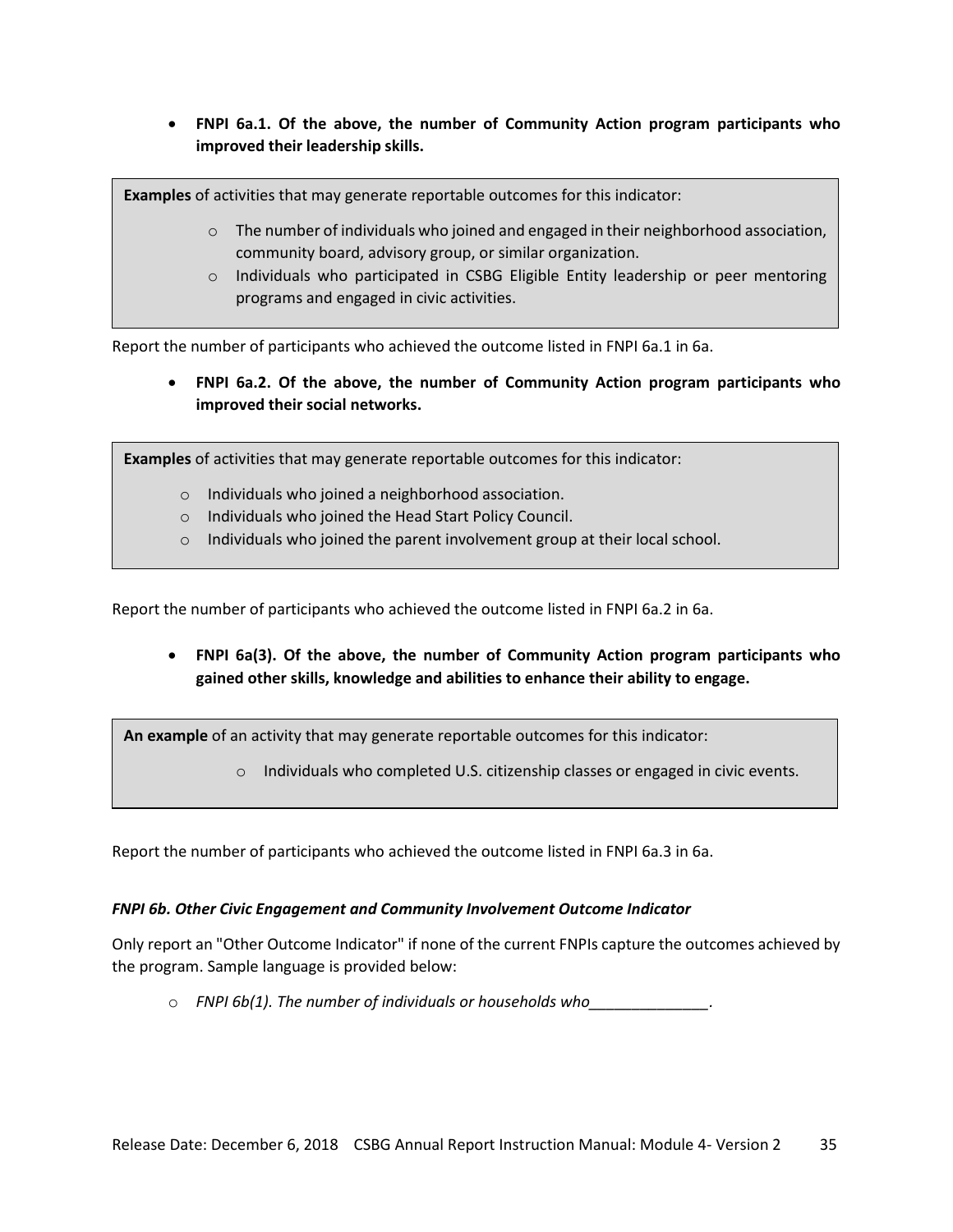## <span id="page-36-0"></span>FNPI 7 Outcomes across Multiple Domains

#### **Outcomes across Multiple Domains Overview:**

Outcomes across Multiple Domainsindicators collect data on the unduplicated number of individuals who achieve **one or more** of the outcomes reported throughout **any** of the domains as a result of a CSBG Eligible Entity. An individual who obtained employment (FNPI 1b) and a certificate or diploma (FNPI 2g) may be reported in each of those indicators and reported here once. An individual who obtained only one outcome may be reported in that indicator and also be reported here once.

The data from this indicator will help tell the story of how many lives were improved because of the CSBG eligible Entity Network. Reporting on this indicator requires CSBG Eligible Entities to keep an unduplicated count of individuals who achieved one or more outcomes reported in the FNPIs.

**Examples** of activities that may generate reportable outcomes for this indicator: o A CSBG Eligible Entity that operates many programs where an individual/family/household achieved a variety of outcomes. For example, individuals could be in a two-generation approach program or enrolled in multiple programs such as Head Start, financial coaching, utility assistance, ESL, child care etc. Outcomes are often reached in each program for one individual/household.  $\circ$  A CSBG Eligible Entity Housing program participant who is in a household of one and whose single outcome was having obtained safe and affordable housing as a result of the work of the CSBG Eligible Entity may be reported here.

This indicator will provide data on how many *individuals* achieved one or more of the FNPIs. This will allow for better understanding of the number of individuals with low incomes who were helped to become stable and achieve economic security. This is different than adding up all the FNPI numbers which would show the total number of outcomes achieved rather than the number of individuals who obtained the outcomes.

It is expected that some CSBG Eligible Entities have the technological capacity to provide data for this FNPI, and other CSBG Eligible Entities will need to consider how to move forward for future reporting periods. It is also expected that FNPI 7 will provide CSBG Eligible Entities with valuable data that will help them to manage and improve services.

#### **Indicators**

## *FNPI 7a. The number of individuals who achieved one or more outcomes as identified by the National Performance Indicators in various domains.*

Report any individual who achieves *one or more outcomes* across any domain in this report. This is an unduplicated count. The individual should only be counted one time. The result will be an unduplicated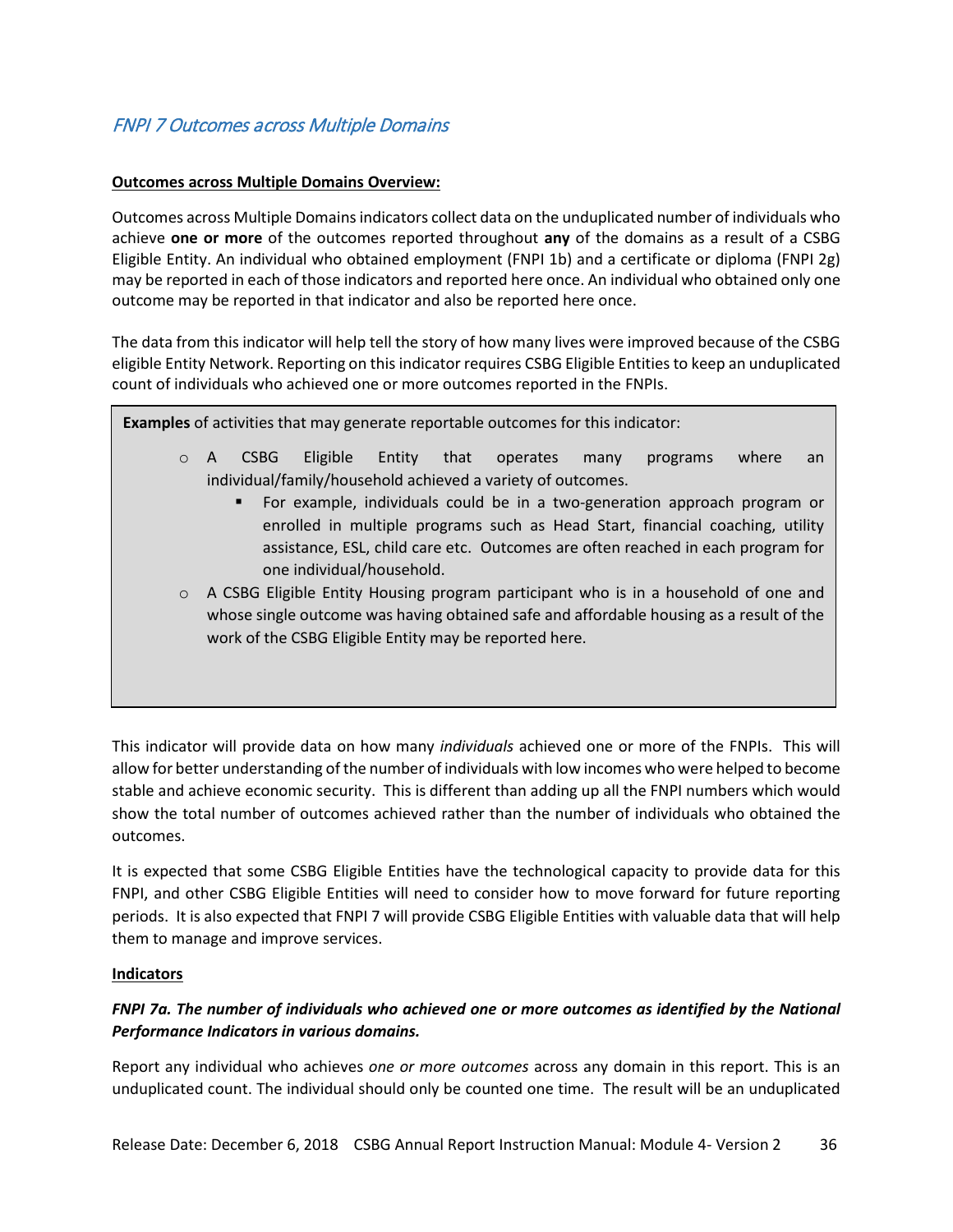(each individual counted once) count of all the individuals across the CSBG Eligible Entity who achieved one or more FNPIs.

#### *FNPI 7z. Other Outcome Indicator*

Only report an "Other Outcome Indicator" if the current FNPIs do not capture the outcomes achieved by the program. Sample language is provided below.

o *FNPI 7z.1. The number of individuals or households \_\_\_\_\_\_\_\_\_\_\_\_\_\_.*

**NOTE:** *CSBG Eligible Entities may consider reporting bundled services here. Sample language will be made available on the* [NASCSP website](http://www.nascsp.org/)*.*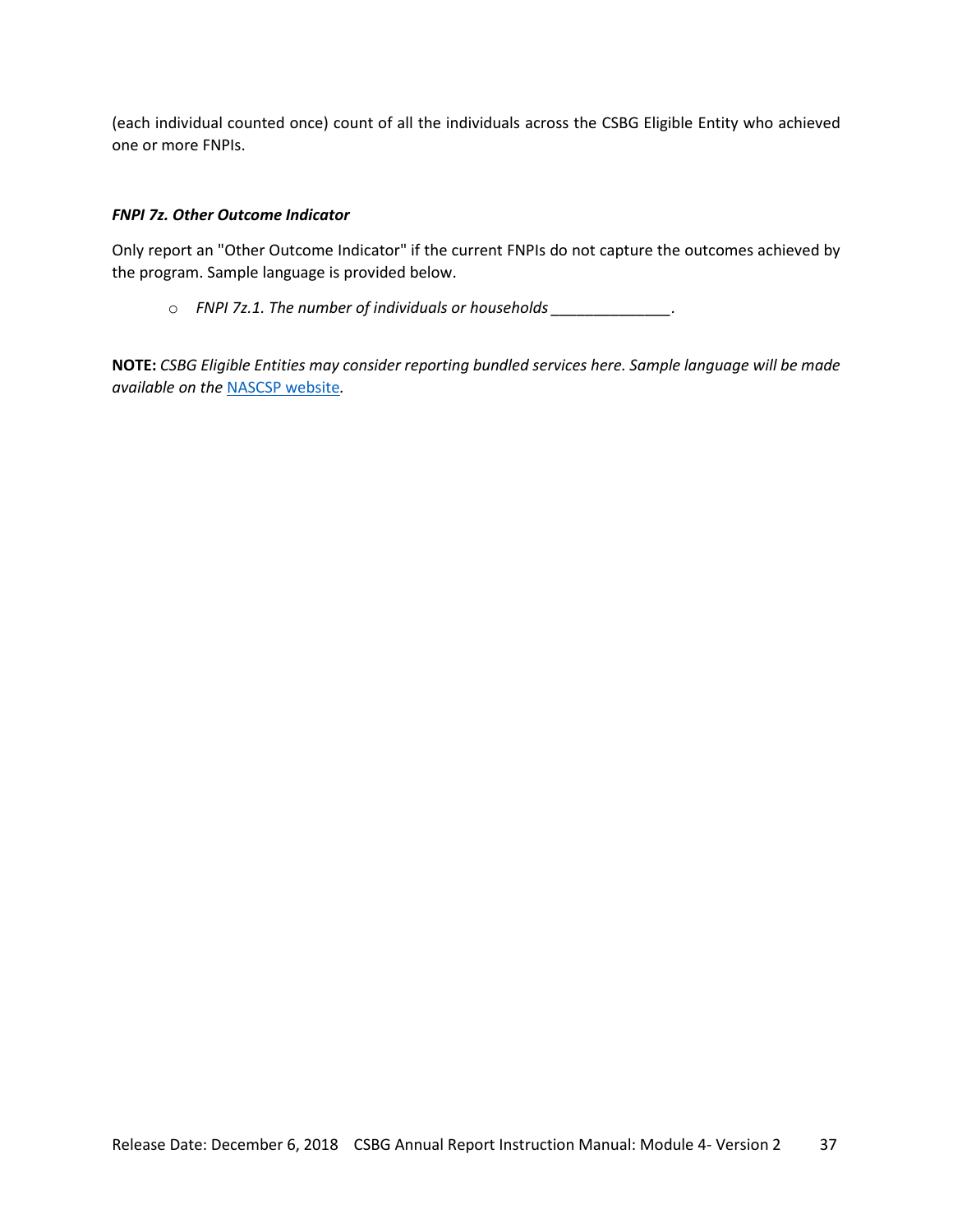# <span id="page-38-0"></span>Module 4, Section B: Individual and Family Services (SRV)

#### **Goal 1: Individuals and Families with low-incomes are stable and achieve economic security.**

CSBG Eligible Entities will report **unduplicated counts** of individuals receiving any of the services listed on the Individual and Family Services Form. The only time that services are reported as a result of a referral is when an MOU is in place with a partnering agency and the participant is enrolled in a specific CSBG Eligible Entity program.

CSBG Eligible Entities may provide certain services directly or may pay another organization, vendor or entity for a service. For example, an Entity may provide transportation vouchers, pay tuition to a certification program for a participant, or purchase dental services for adults so they can resolve issues and maintain employment. In all three examples, the CSBG Eligible Entity should report these activities as services delivered to participants.

All services are reported as an unduplicated count of people who obtain the service. Each CSBG Eligible Entity and, in many cases, each program must define the point at which an individual is considered a participant. This will help to accurately count the number of participants who receive a service. In this

**Example** of the relationship between FNPIs and services:

CSBG Eligible Entity of XYZ County operates a full-service case management program where many participants seek services to help them obtain and retain employment. A participant in the case management program is working toward goals related to Employment (FNPI 1). In order to achieve the desired employment outcomes, the participant receives vocational training (SRV 1a). The same participant also receives resume development (SRV 1j), interview skills training (SRV 1k), and job referrals (SRV 1l), all provided by the case manager at the CSBG Eligible entity. The case manager works across multiple domains and assists the participant in obtaining SNAP (SRV 3l), transitional housing (SRV 4n) (provided by the housing department at the CSBG Eligible Entity) and financial counseling (SRV 4b) (provided by the case manager). During the reporting period, the participant obtained employment up to a living wage (FNPI 1b) and retained employment for 180 days (FNPI 1c and 1d). The participant would be reported once in each of the following places:

*Services*: Vocational training (SRV 1a); Resume Development (SRV 1j); Interview Skills Training (SRV 1k); Job Referrals (SRV 1l); SNAP Benefits (SRV 3l); Transitional Housing Placements (SRV 4n); Financial Coaching/Counseling (SRV 4b); and Case Management (SRV 7a).

*Family National Performance Indicators*: Unemployed adult who obtained employment up to a living wage (FNPI 1b); Unemployed adult who maintained employment for 90 days(FNPI 1c); Unemployed adult who maintained employment 180 days(FNPI 1d) and achieved one or more outcomes in various domains (FNPI 7a).

section, only report participants who have received a service. A general approach that will be used for Module 4, Section B is when an individual is assessed and eligible for services administered by the CSBG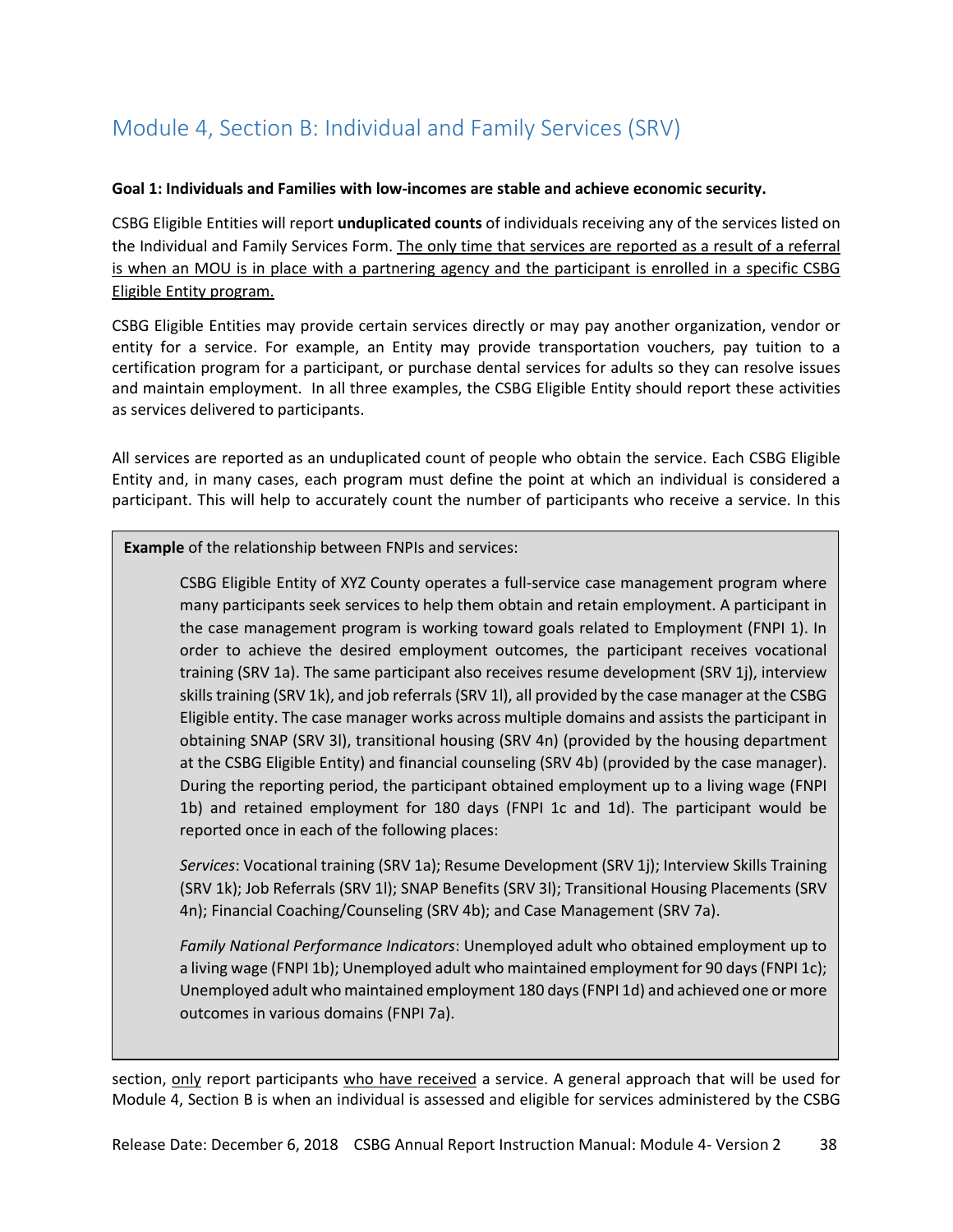Eligible Entity, they become a participant and are reported here. An individual may receive the same services multiple times but should only be reported once under the service received. The individual may be reported under more than one service, but only once under each service received.

## <span id="page-39-0"></span>SRV 1 Employment Services

All Employment Services (SRV 1a-1q) are intended to help participants obtain outcomes in the Employment Domain of Module 4, Section A. These services include: **Skills Training and Opportunities**; **Job Search**; **Post-Employment Supports**; and **Employment Supplies**. This list of services primarily supports the outcomes in FNPI 1a – 1h. These services may also support outcomes in other FNPIs. It will likely take multiple services across various domains for a participant to obtain one of the Employment outcomes in the FNPIs.

**Report the unduplicated number of participants who receive services**. **If a participant received the same service more than once during the reporting period, only report that participant one time. The same participant may be reported in more than one service** 

## <span id="page-39-1"></span>SRV 2 Education and Cognitive Development Services

All Education and Cognitive Development Services (SRV 2a-2cc) are intended to help participants obtain outcomes in the Education and Cognitive Development Domain. These services include: **Child/Young Adult Education Programs**; **School Supplies**; **Extracurricular Programs**; **Adult Education Programs**; **Post-Secondary Education Supports**; **Financial Aid Assistance**; and **Home Visits**. This list of services supports the outcomes in FNPI 2a – 2j. These services may also support outcomes in other domains, such as FNPI 3a (the number of individuals who achieved and maintained capacity to meet basic needs for 90 days) within the Income and Asset Building Domain.

**Report the unduplicated number of participants who receive services**. **If a participant received the same service more than once during the reporting period, only report that participant one time. The same participant may be reported in more than one service.** 

## <span id="page-39-2"></span>SRV 3 Income and Asset Building Services

All Income and Asset Building Services (SRV 3a-3q) are intended to help participants obtain outcomes in the Income and Asset Building Domain. These services include: **Training and Counseling Services**; **Benefit Coordination and Advocacy**; **Asset Building**; and **Loans and Grants**. This list of services primarily supports the outcomes in FNPI 3a – 3h. These services may also support outcomes such as FNPI 4f (the number of households who avoided foreclosure) within the Housing Domain.

**Report the unduplicated number of participants who receive services**. **If a participant received the same service more than once during the reporting period, only report that participant one time. The same participant may be reported in more than one service.** 

## <span id="page-39-3"></span>SRV 4 Housing Services

All Housing Services(SRV 4a-4t) are intended to help participants obtain outcomes in the Housing Domain. These services include: **Housing Payment Assistance**; **Eviction Prevention Services**; **Utility Payment Assistance**; **Housing Placement/Rapid Rehousing**; **Housing Maintenance & Improvement**; and **Weatherization Services**. This list of services primarily supports the outcomes in FNPI 4a – 4i. These services may also assist participants in meeting other FNPIs. For example, a participant who receives SRV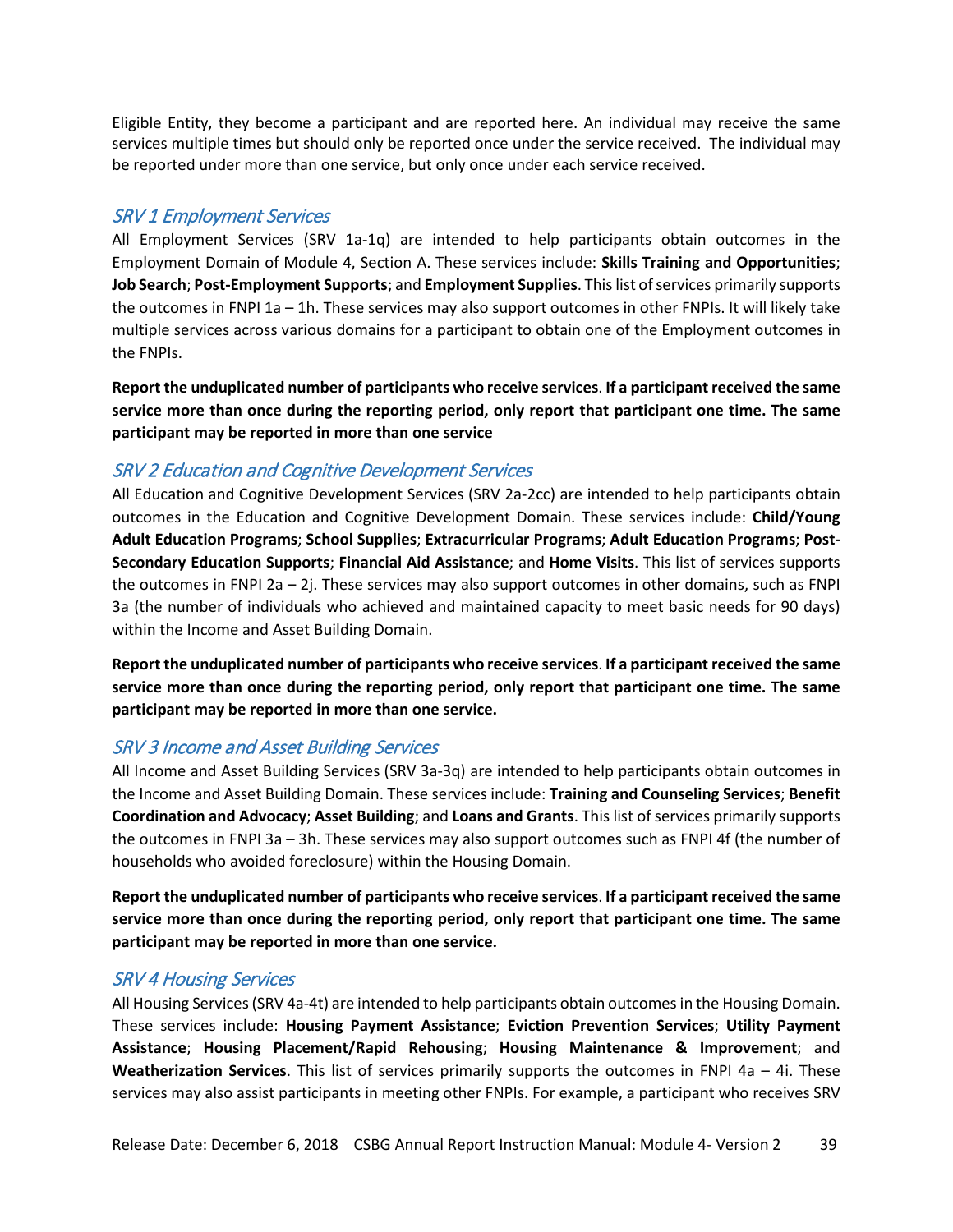4k (utility arrears payments) may meet the outcome in FNPI 3a (the number of individuals who achieved and maintained capacity to meet basic needs for 90 days).

**Report the unduplicated number of participants who receive services**. **If a participant receives the same service more than once during the reporting period, only report that participant one time. The same participant may be reported in more than one service.** 

## <span id="page-40-0"></span>SRV 5 Health and Social/Behavioral Development

All Health and Social/Behavioral Development Services (SRV 5a-5oo) are intended to help participants obtain outcomes in the Health and Social/Behavioral Development Domain. These services include: **Health Services; Screening and Assessments**; **Reproductive Health Services**; **Wellness**; **Mental/Behavioral Health**; **Support Groups**; **Dental Services, Screenings and Exams**; **Nutrition and Food/Meals**; and **Family Skills Development**. This list of services primarily supports the outcomes in FNPI 5a – 5j. However, these services may also support a participant obtaining outcomes such as FNPI 1c (maintaining employment for 90 days) within other domains such as Employment.

**Report the unduplicated number of participants who receive services**. **If a participant receives the same service more than once during the reporting period, only report that participant one time. The same participant may be reported in more than one service.**

#### <span id="page-40-1"></span>SRV 6 Civic Engagement and Community Involvement

All Civic Engagement and Community Involvement Services (SRV 6a-6f) are intended to help participants obtain outcomes in the Civic Engagement and Community Involvement Domain. These services include: **Civic Engagement** and **Community Involvement Services**(voter education and access, leadership training, tri-partite Board membership, citizenship classes, getting-ahead classes, and volunteer training). This list of services primarily supports the outcomes in FNPI 6a – 6b.

**Report the unduplicated number of participants who receive services**. **If a participant receives the same service more than once during the reporting period, only report that participant one time. The same participant may be reported in more than one service.**

#### <span id="page-40-2"></span>SRV 7 Services Supporting Multiple Domains

All Services Supporting Multiple Domains (SRV 7a-70) are intended to help participants obtain outcomes in the "Services Supporting Multiple Domains" Domain. These services include: **Case Management**; **Eligibility Determinations**; **Referrals**; **Transportation Services**; **Child Care**; **Elder Care**; **Identification Documents**; **Re-Entry Services**; **Immigration Support Services**; **Legal Assistance**; **Emergency Clothing Assistance**; and **Mediation/Customer Advocacy Interventions**. This list of services could support outcomes in different domains. Services may be reported here that are also similar to services reported in a specific domain. For example, the referral service is found in a few different domains. If the referral is specific to a domain, it should be reported in the specific domain. If a referral, is general and crosses multiple domains such as a referral to a case management provider, the referral should be reported in this section.

**Report the unduplicated number of participants who receive services**. **If a participant receives the same service more than once during the reporting period, only report that participant one time. The same participant may be reported in more than one service.**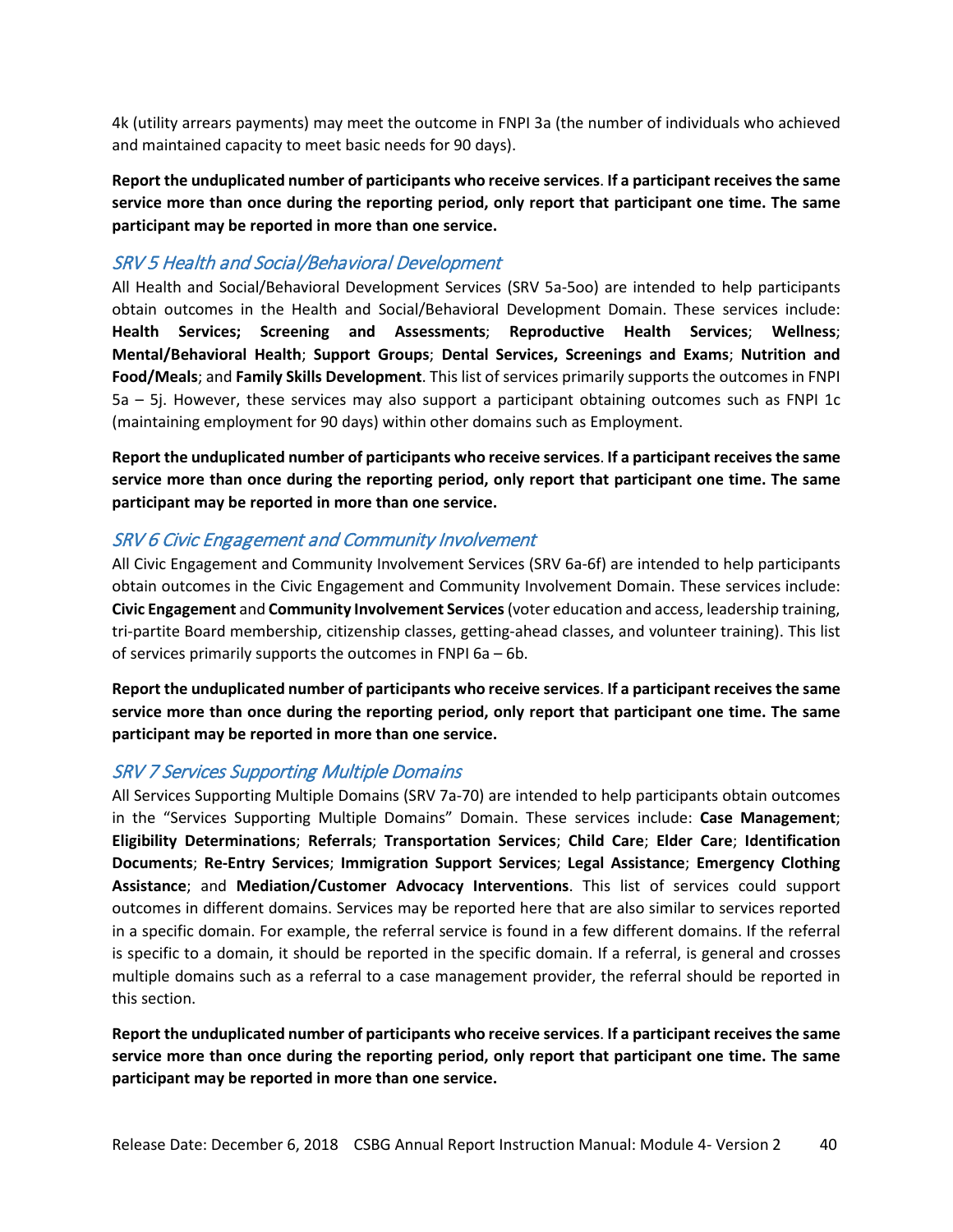## <span id="page-41-0"></span>Services to Consider

The services included here may be difficult to get an accurate count of the number of participants who receive these services. Rather, it would be easier to count the number of services provided rather than the number of individuals served.

These services include: **SRV 1l-Job referrals**; **SRV 1p-Interactions with employers**; **SRV 1q-Employment Supplies**; **SRV 2k-School Supplies**; **SRV 2l-Before- and after-school activities**;; **SRV 4m-Temporary Housing Placement**; **SRV 5m-Contraceptives**; **SRV 5o-STI/HIV Screenings**; **SRV 5w-Crisis response/call-in responses**; **SRV 5gg-Community gardening activities**; **SRV 5jj-Food distribution**; **SRV 5nn-Kits/boxes**; **SRV 5oo-Hygiene facility utilizations**; **SRV 7c-Referrals**; and **SRV 7n-Emergency clothing assistance**.

While reporting the count of services here does not align with the general instruction on reporting services in this report, it is acceptable to do so for these specific services.

# <span id="page-41-1"></span>Module 4, Section C: All Characteristics Report - Data Entry Form

The All Characteristics Report collects data on all individuals and households, whether or not funded directly by CSBG. This demographic information will strengthen the CSBG Annual Report by demonstrating who is being served by CSBG Eligible Entities. Please note that this is a report and not intended to be a tool to determine eligibility.

To obtain unduplicated counts, a CSBG Eligible Entity will need to have a system that distinguishes the characteristics for each individual/household. To obtain an unduplicated count, a unique identifier will be needed at the individual level. While some individuals and households may be served by several programs within a reporting year and thus entered into multiple data systems (e.g., LIHEAP, WIC, etc.), they must be reported as unduplicated individuals (in row A) and unduplicated households (in row B) in this report.

We recognize CSBG Eligible Entities have multiple data systems and may not immediately be able to have an unduplicated count across several systems. If the CSBG Eligible Entity is not currently able to have unduplicated counts across programs due to data systems issues, include those programs in rows E and F at the end of this report. Additionally, indicate the programs in which these individuals and households were enrolled.

## <span id="page-41-2"></span>Clarification on Duplication in the All Characteristics Report

For the CSBG Annual Report, it is important that CSBG Eligible Entities only report the unduplicated count of participants. Therefore, when CSBG Eligible Entities are unable to verify data as unduplicated, that data should not be reported. If a CSBG Eligible Entity is able to verify that a portion of its data is unduplicated, it is appropriate to report that portion of the data. Make sure to provide a comment to that effect this year and next year to explain the variance that will result from improved reporting. The top priority is to maintain the integrity of the data reported, which is why it is critical that only unduplicated data is included in the report. It is recognized, though, that this can be a challenge for CSBG Eligible Entities.

Include demographic data on all individuals and households served by the CSBG Eligible Entity, not only those who are CSBG eligible. The CSBG Eligible Entity should determine when a client becomes a client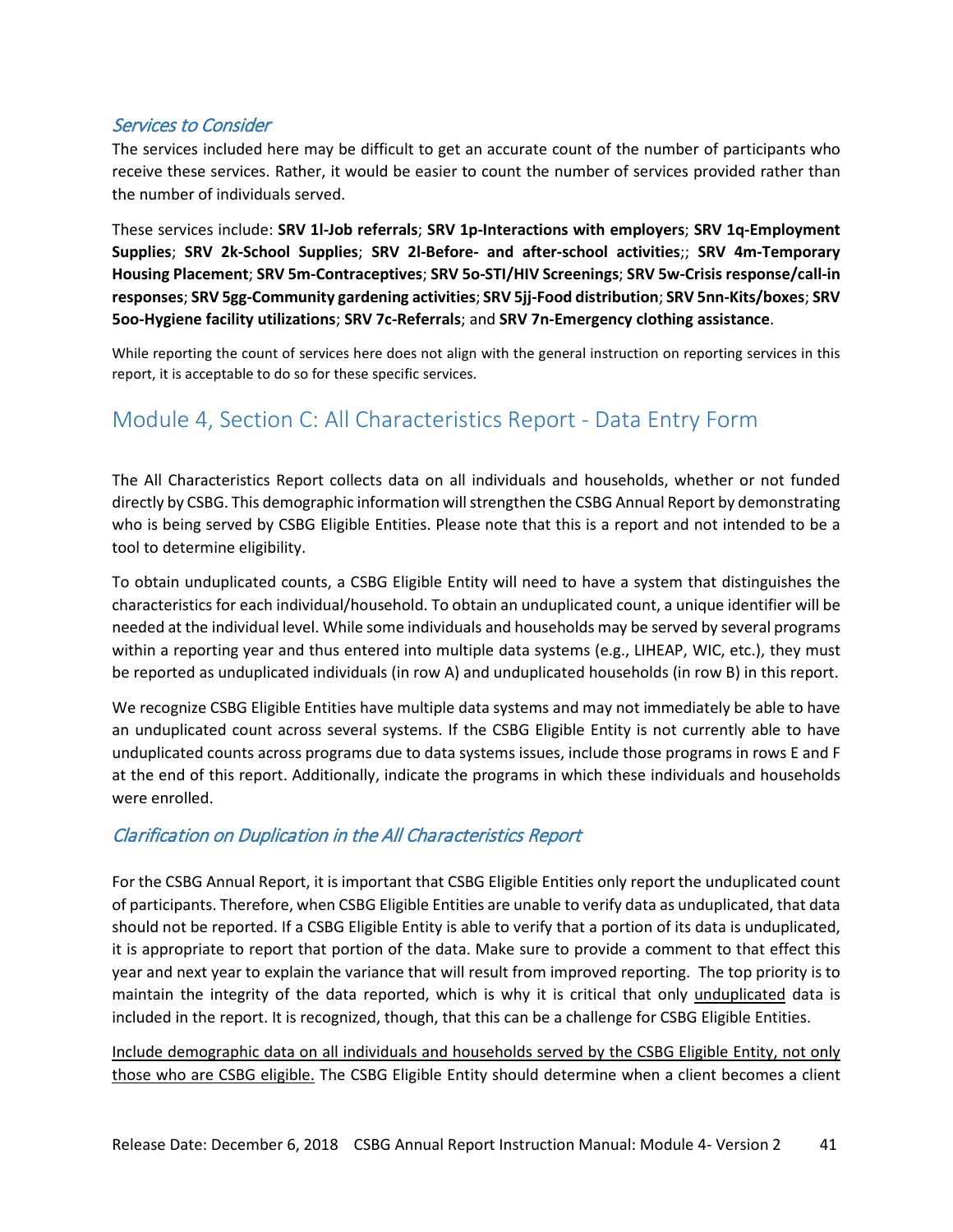and report all clients in this report. The All Characteristics Report is for demographics collected on individuals/ households receiving services from the CSBG Eligible Entity.

#### **How to report partial information on participants:**

The All Characteristic Report can accept the reporting of individuals about whom some, but potentially not all, demographic information is collected. A single unique identifier is the only data point that needs to be collected to ensure an unduplicated count in the All Characteristics Report.

## <span id="page-42-0"></span>All Characteristics Report

# <span id="page-42-1"></span>A. Total unduplicated number of all INDIVIDUALS about whom one or more characteristics were obtained.

This is an unduplicated count of all individuals in a household served by any of the programs operated by the CSBG Eligible Entity. To obtain unduplicated counts, a CSBG Eligible Entity will need to have a system that distinguishes each individual. It is important to have a unique identifier, so individuals served by multiple programs are only counted once for the demographics report, and services provided to the individual can be linked and counted correctly in Module 4, Section B.

## <span id="page-42-2"></span>B. Total unduplicated number of all HOUSEHOLDS about whom one or more characteristics were obtained.

This is an unduplicated count of all households served by the CSBG Eligible Entity. To obtain unduplicated counts, a CSBG Eligible Entity needs a system that distinguishes to which household unit each individual belongs. Some items collected on the characteristics report are related to household conditions, so it is important to have an accurate, unduplicated count of households served by the CSBG Eligible Entities.

The definition of "household" is one or more people living in the same home. If a state has a different definition, CSBG Eligible Entities should refer to their state's definition.

## <span id="page-42-3"></span>C. Individual level characteristics

Individual-level characteristics are self-reported.

#### **1. Gender**

Gender should be noted as Male, Female, Other, or Unknown/Not Reported. Report Other when an individual self-identifies as something other than Male or Female. Use unknown or not reported when gender is not known, or the client doesn't report.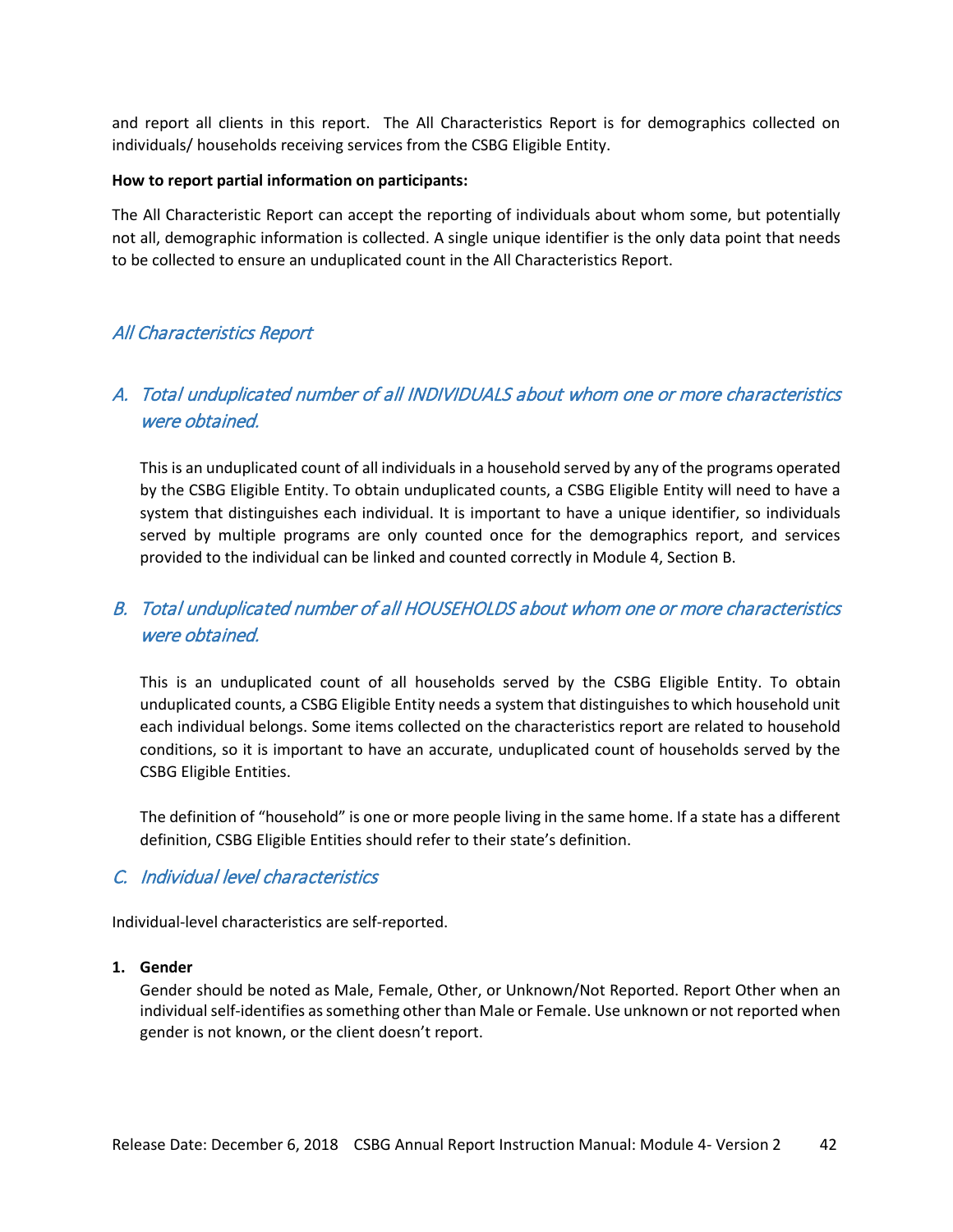The options for Gender are as follows:

- **a.** Male
- **b.** Female
- **c.** Other
- **d.** Unknown/not reported
- **e.** TOTAL (auto-calculated)

#### **2. Age**

Most CSBG Eligible Entities record the date of birth, and systems calculate ages annually to provide this information.

The breakdowns for data collection of age are as follows:

- **a.** 0-5
- **b.** 6-13
- **c.** 14-17
- **d.** 18-24
- **e.** 25-44
- **f.** 45-54
- **g.** 55-59
- **h.** 60-64
- **i.** 65-74
- **j.** 75+
- **k.** Unknown/not reported
- **l.** TOTAL (auto calculated)

#### **3. Education Levels**

Please note that this Item only applies to youth ages 14-24 and adults over 25 years of age. The education level is the last educational achievement obtained. For example, a 55-year-old individual may report 10th grade as the highest level of educational achievement. They should be reported in Grades 9-12 under their age bracket.

The breakdowns for data collection of education levels are as follows:

- **a.** Grades 0-8
- **b.** Grades 9-12/Non-Graduate
- **c.** High School Graduate/Equivalency Diploma
- **d.** 12 grade + Some Post-Secondary
- **e.** 2- or 4-year College Graduate
- **f.** Graduate of other post-secondary school
- **g.** Unknown/not reported
- **h.** TOTAL (auto calculated)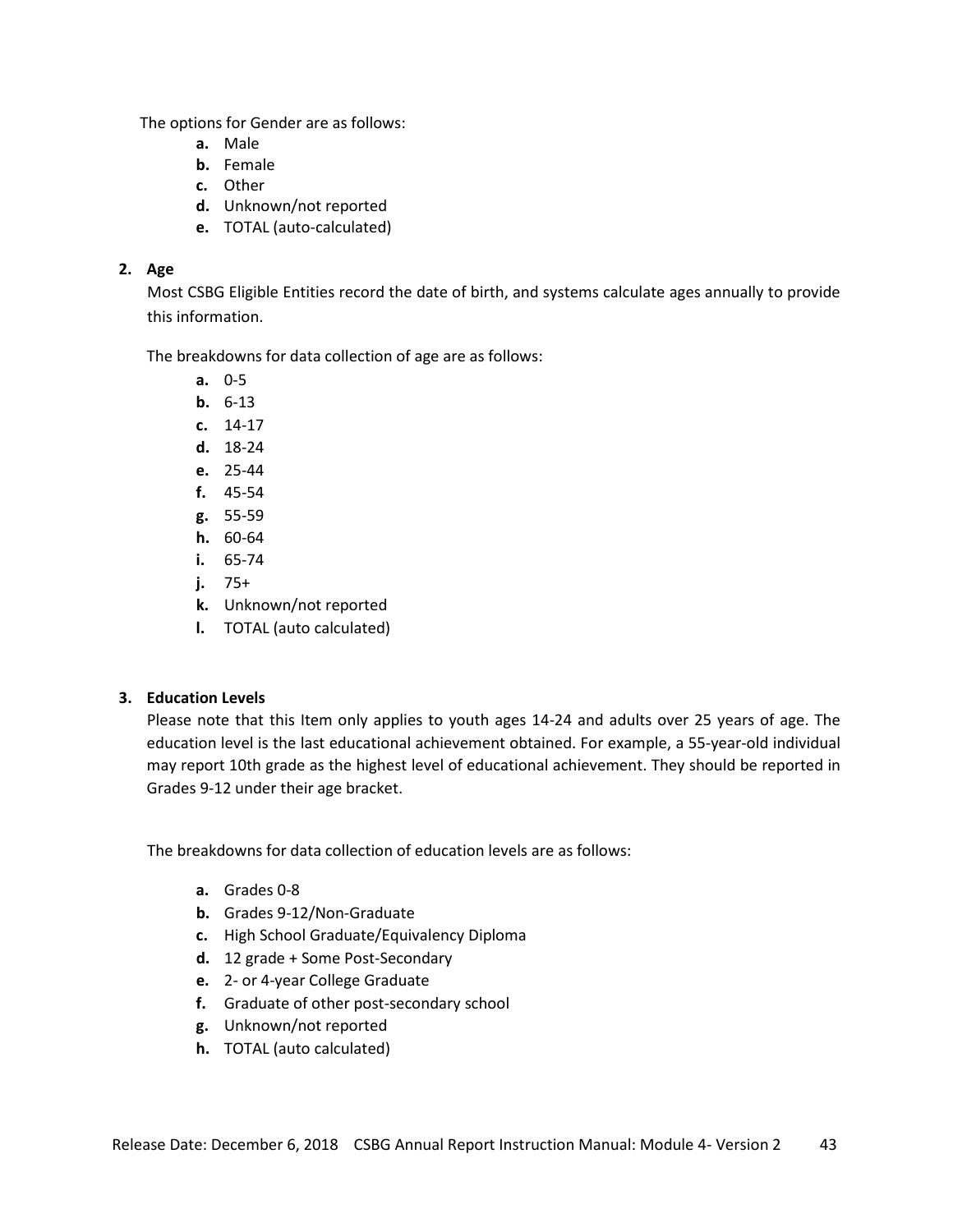#### **4. Disconnected Youth**

**Disconnected youth** identifies the unduplicated number of youth who are neither working nor in school and are enrolled in a CSBG Eligible Entity program. Youth is defined as ages 14-24.

There is one data point to collect this information:

**a.** Youth ages 14-24 who are neither working or in school

#### **5. Health**

Disabling Condition: Report the unduplicated number of individuals who have self-identified as having a disabling condition and those who do not.

Health Insurance: In 5b, report the unduplicated number of individuals who have some type of health insurance and those who do not. If an individual is reported as having health insurance, they should also be included in  $5c(1) - 5c(8)$ . Report health insurance status only for individuals in the household. If an individual/household reports having more than one type of insurance, include them under each type of insurance they have.

Data points collected in Item 5 are as follows:

- **a.** Disabling Condition (Yes, No, Unknown)
- **b.** Health Insurance (Yes, No, Unknown) If an individual reported that they had Health Insurance, identify the source of health insurance below.
- **c.** Health Insurance Sources:
	- 1. **Medicaid**: a federally funded and state-administered program that provides health insurance to individuals and families with low-incomes.
	- 2. **Medicare**: a single-payer, national social insurance program administered by the United States federal government.
	- 3. **State Children's Health Insurance Program**: a program administered by the United States Department of Health and Human Services that provides matching funds to states for health insurance to families with children who have lowincomes.
	- 4. **State Health Insurance for Adults**: a state-funded and administered health insurance program.
	- 5. **Military Health Care**: is a program administered by the Department of Defense that provides health insurance to active and retired military and their family. Individuals receiving health benefits through the Veterans Administration should also be reported here.
	- 6. **Direct-Purchase**: health insurance purchased directly from the insurer or through the Health Insurance Exchange under the Affordable Care Act.
	- 7. **Employment-Based**: insurance provided by an employer.
	- 8. **Unknown/not reported**: all participants who have no information to report. Additionally, Indian Health Services should be reported here.
	- 9. **Total** (auto-calculated)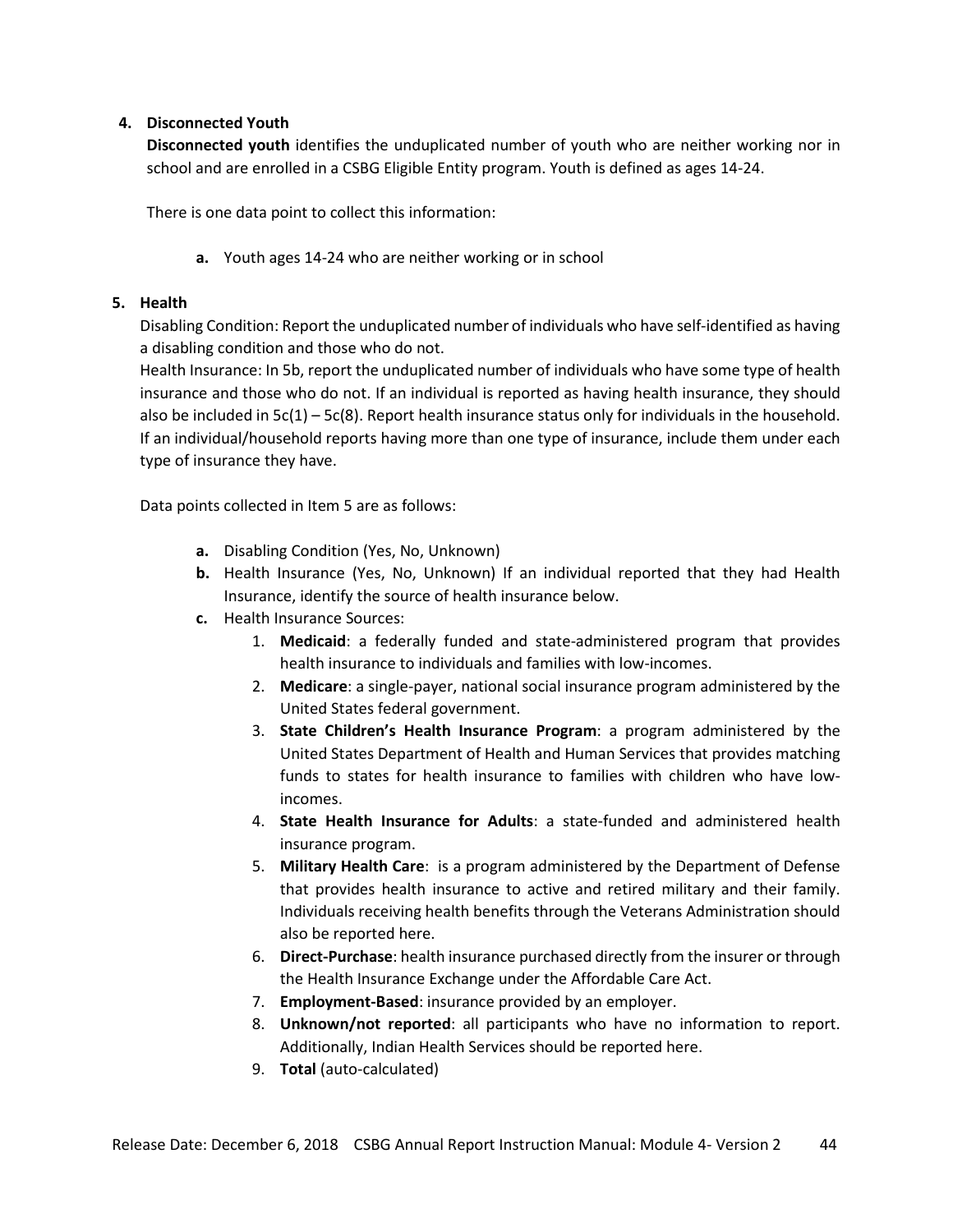**Note:** Individuals receiving medical services from Indian Health Services (IHS) should be reported under Unknown/not reported.

#### **6. Ethnicity/Race**

Information is collected both on Ethnicity (Hispanic or not Hispanic) and Race of program participants. These are two separate categories that align with data collection by the U.S. Census Bureau. An individual who reports Hispanic, Latino or Spanish Origin for ethnicity in Item 6a will also report a race from the categories in Item 6b. Likewise, an individual who reports Not Hispanic, Latino or Spanish Origin will also report a race in 6b.

While ethnicity and race are self-reported, definitions of each category are identified below. If the ethnicity or race are unknown or not collected, include the unduplicated count of those individuals in the **unknown/not reported** data point.

#### **a. Ethnicity**

- 1. **Hispanic, Latino or Spanish Origins**: the terms "Hispanic," "Latino," and "Spanish" are used interchangeably. Some individuals identify with all three terms while others may identify with only one of these three specific terms. Hispanics or Latinos who identify with the terms "Hispanic," "Latino," or "Spanish" are those who classify themselves in one or more of the specific Hispanic, Latino, or Spanish categories ("Mexican," "Puerto Rican," or "Cuban") as well as those who indicate that they are "another Hispanic, Latino, or Spanish origin." People who do not identify with any of the specific origins listed on the questionnaire but indicate that they are "another Hispanic, Latino, or Spanish origin" are those who may identify as Argentinian, Colombian, Dominican, Nicaraguan, Salvadoran, Spaniard, or other Spanish cultures or origins. Origin can be viewed as the heritage, nationality group, lineage, or country of birth of the person or the person's parents or ancestors before their arrival in the United States. People who identify their origin as Hispanic, Latino, or Spanish may be of any race.<sup>[7](#page-45-0)</sup>
- 2. Not Hispanic, Latino or Spanish Origins
- 3. Unknown/not reported
- 4. **Total** (auto calculated)
- **b. Race**
	- 1. **American Indian or Alaska Native**: a person having origins in any of the original peoples of North and South America (including Central America) and who maintains tribal affiliation or community attachment.<sup>[8](#page-45-1)</sup>
	- 2. **Asian**: a person having origins in any of the original peoples of the Far East, Southeast Asia, or the Indian subcontinent including, for example, Cambodia,

<span id="page-45-1"></span><span id="page-45-0"></span> <sup>7</sup> https://www2.census.gov/programs-surveys/acs/tech\_docs/subject\_definitions/2016\_ACSSubjectDefinitions.pdf <sup>8</sup> https://www.census.gov/topics/population/race/about.html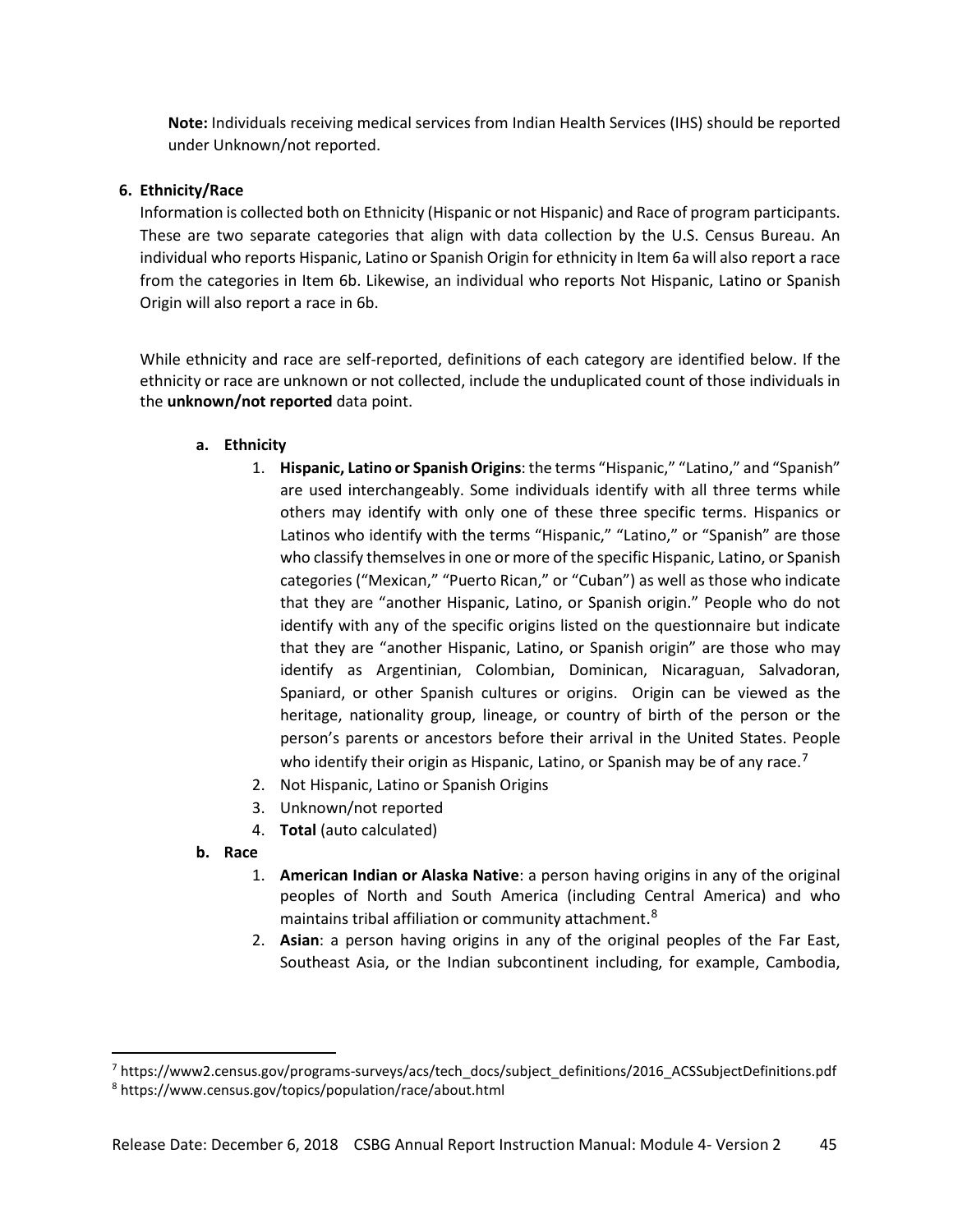China, India, Japan, Korea, Malaysia, Pakistan, the Philippine Islands, Thailand, and Vietnam. [9](#page-46-0)

- 3. **Black or African American**: a person having origins in any of the Black racial groups of Africa. [10](#page-46-1)
- 4. **Native Hawaiian and Other Pacific Islander**: a person having origins in any of the original peoples of Hawaii, Guam, Samoa, or other Pacific Islands.<sup>[11](#page-46-2)</sup>
- 5. **White**: a person having origins in any of the original peoples of Europe, the Middle East, or North Africa.<sup>[12](#page-46-3)</sup>
- 6. **Other**: includes all other responses not included in the White, Black or African American, American Indian or Alaska Native, Asian, and Native Hawaiian or Other Pacific Islander race categories described above.
- 7. **Multi-race** (two or more of the above)
- 8. **Unknown/not reported**
- 9. **Total** (auto-calculated)

## **7. Military Status**

Report the unduplicated number of veterans and individuals in active military for any branch of the military. This information is not required of participants who are under 18 years old. If systems cannot support skip logic, then it is acceptable to report individuals under 18 or who have no military status here as **unknown/not reported.** This information should be collected only on program participants.

- **a. Veteran:** Veteran status is used to identify people with active duty military service and service in the military Reserves and the National Guard. Veterans are men and women who have served (even for a short time), but are not currently serving, on active duty in the U.S. Army, Navy, Air Force, Marine Corps, or the Coast Guard, or who served in the U.S. Merchant Marine during World War II. People who served in the National Guard or Reserves are classified as veterans only if they were ever called or ordered to active duty, not counting the 4-6 months for initial training or yearly summer camps. All other civilians are classified as nonveterans. These data are used primarily by the Department of Veterans Affairs (VA) to measure the needs of veterans.<sup>[13](#page-46-4)</sup>
- **b. Active Military:** an individual who is in the military full time. They work for the military, may live on a military base, and can be deployed at any time. Persons in the Reserve or National Guard are not full-time active duty military personnel, although they can be deployed at any time, should the need arise. $14$
- **c.** Unknown/not reported
- **d. Total** (auto-calculated)

<span id="page-46-0"></span> <sup>9</sup> https://www.census.gov/topics/population/race/about.html

<span id="page-46-1"></span><sup>10</sup> https://www.census.gov/topics/population/race/about.html

<span id="page-46-2"></span><sup>11</sup> https://www.census.gov/topics/population/race/about.html

<span id="page-46-3"></span><sup>12</sup> https://www.census.gov/topics/population/race/about.html

<span id="page-46-4"></span><sup>13</sup> https://www2.census.gov/programs-

surveys/acs/tech\_docs/subject\_definitions/2016\_ACSSubjectDefinitions.pdf

<span id="page-46-5"></span><sup>14</sup> https://www.va.gov/vetsinworkplace/docs/em\_activeReserve.html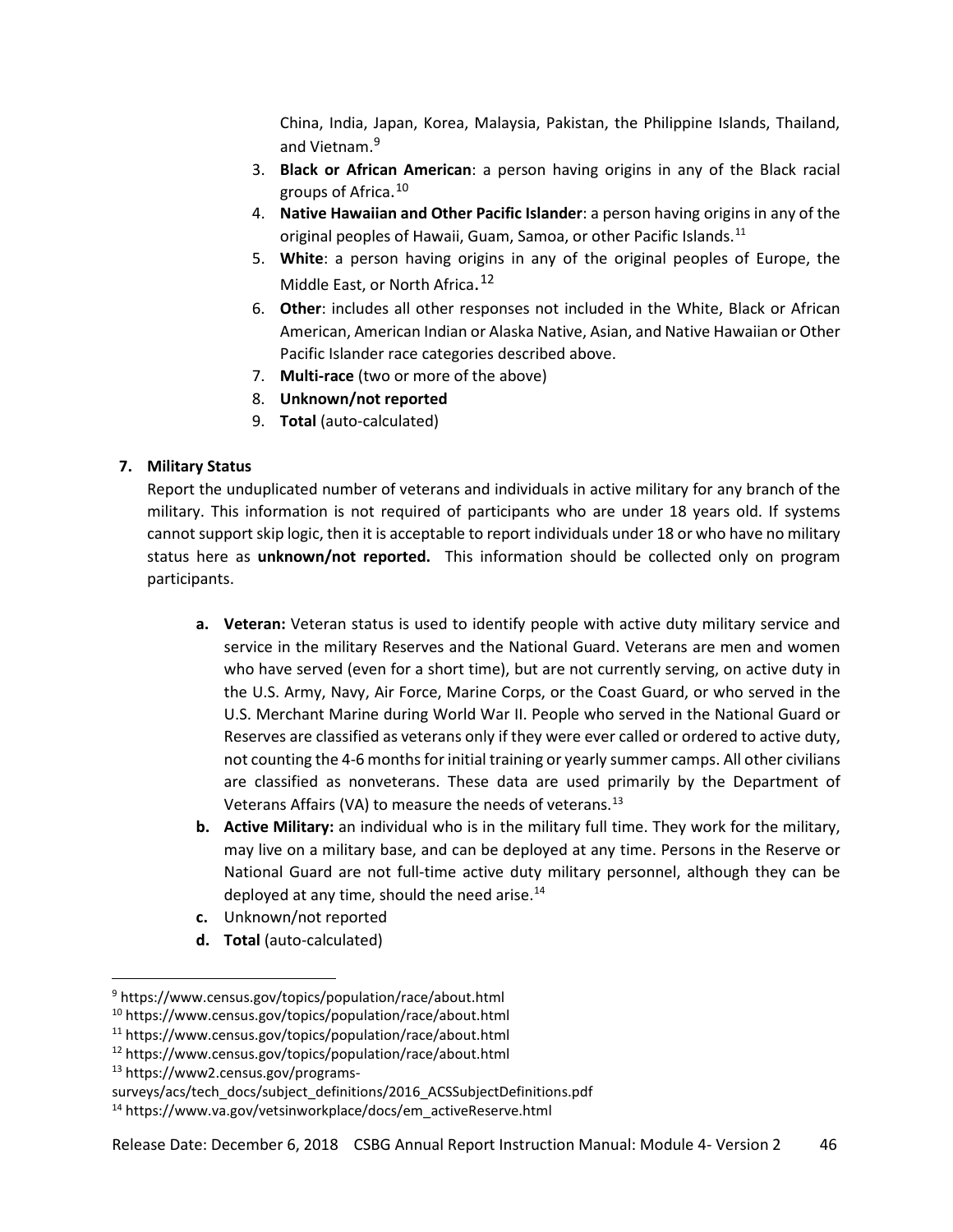**Note**: Individuals who have no military status should be reported in Unknown/not reported.

## **8. Work Status (Individuals 18+)**

Work status is collected on all program participants 18 and older. Definitions of work status are listed below. Individuals may be reported in one or more category. For example, an individual who is retired but also working part-time could be reported in both categories.

- **a. Employed Full-Time**: working at least 30 hours each week.<sup>[15](#page-47-1)</sup>
- **b. Employed Part-Time**: working less than 30 hours each week.
- **c. Migrant Seasonal Farm Worker**: an individual who is either a seasonal farmworker or a migrant farmworker. [16](#page-47-2)
- **d. Unemployed (Short-Term, six months or less)**: the individual has not worked for six months or less and is actively seeking work.
- **e. Unemployed (Long-Term, more than six months)**: the individual has not worked for more than six months and are actively looking for work.
- **f. Unemployed (Not in Labor Force)**: the individual is not working outside the home and is not actively looking for work. This category consists mainly of students, homemakers, seasonal workers interviewed in an off season who were not looking for work, institutionalized persons, and persons doing only incidental unpaid family work (less than 15 hours during the reference week).
- **g. Retired**: individuals who have concluded their working career. Typically, someone who currently has income from their former employer, Social Security or both.
- **h. Unknown/not reported**
- **i. Total** (auto-calculated)

## <span id="page-47-0"></span>D. Household-Level Characteristics

Household-level characteristics collect an unduplicated count of household characteristics. Household characteristics should be collected for all household members on behalf of the program participant or applicant for each individual household member. Any household situations that do not fit within the listed categories can be reported in **Other**. Any household for whom an item is not collected can be reported in **unknown/not reported.** 

**NOTE:** *Totals may or may not equal items A or B.*

## **9. Household Type**

Based on the composition of the participant's household, only **one** of the seven household types should be noted. If the household type of the participant is not reflected in one of these types, please mark "Other." If more than one member of the household receives services, the household should only be counted once. If the data is not collected, report the household in 9i., **Unknown/not** 

<span id="page-47-1"></span> <sup>15</sup> https://www.irs.gov/affordable-care-act/employers/identifying-full-time-employees

<span id="page-47-2"></span><sup>16</sup> https://www.doleta.gov/programs/who\_msfw.cfm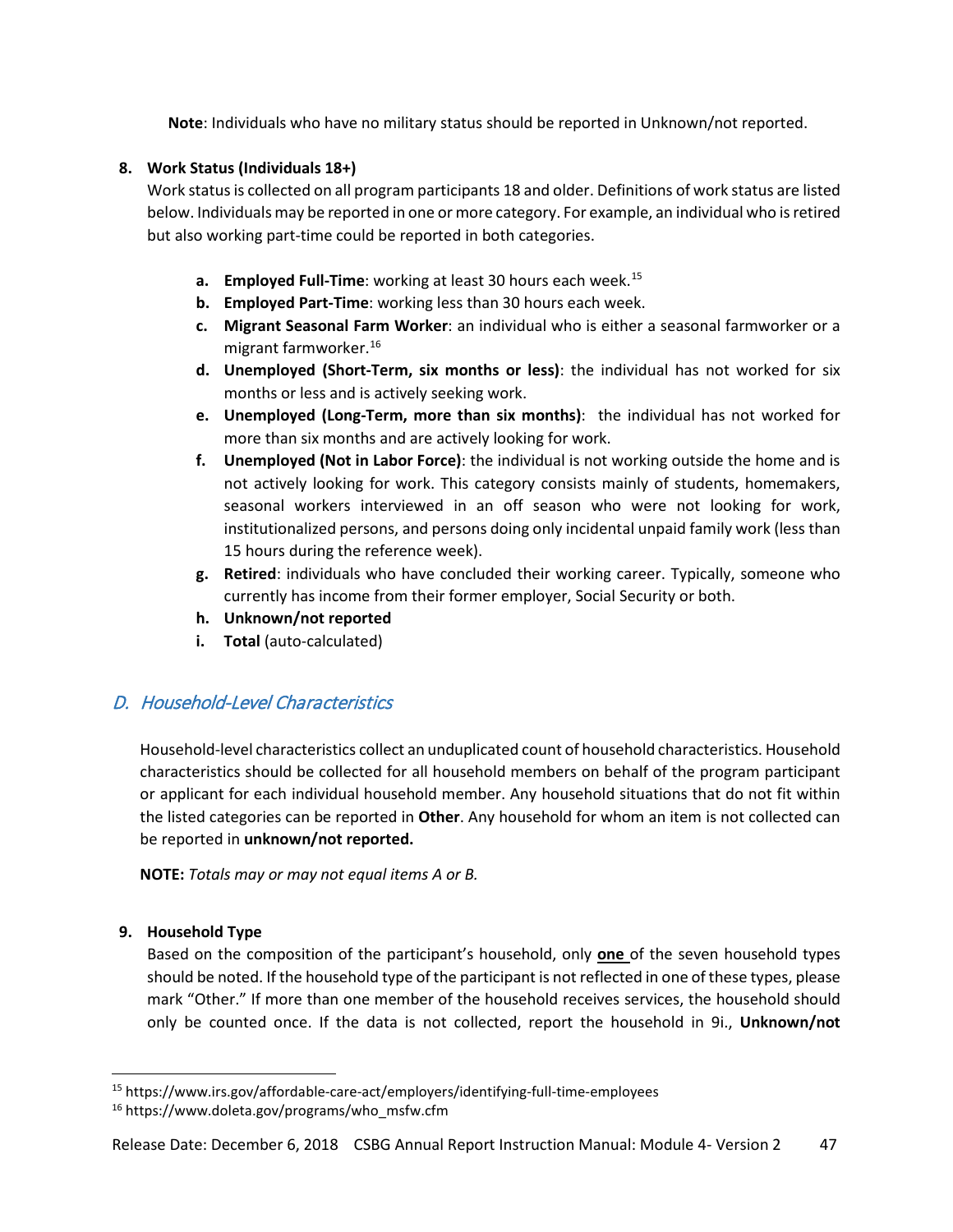**reported.** Item 9j should never exceed Item B in this report. Definitions of household type are listed below.

- **a. Single Person**: a single individual who comprises the household. This should equal the Household Size of a Single person (10a).
- **b. Two Adults, No Children**: the Head of Household is an adult; another Non Head of Household member is also an adult.
- **c. Single Parent, Female**: the Head of Household is a Female and has at least one child.
- **d. Single Parent, Male**: the Head of Household is a Male and has at least one child.
- **e. Two-Parent Household**: the Head of Household has a Spouse or Partner and there is at least one child in the household.
- **f. Non-related Adults with Children**: two adults who are not related by blood or marriage with at least one child in the household.
- **g. Multigenerational Household**: a household where three or more generations of the family live under one roof. $17$
- **h. Other**: any situation that does not fit in the above categories.
- **i. Unknown/not reported**
- **j. Total** (auto calculated)

#### **10. Household Size**

Report the size of the household. The definition of "household" is one or more people living in the same home. Item 10a should be the exact same as Item 9a.

- **a.** Single Person
- **b.** Two
- **c.** Three
- **d.** Four
- **e.** Five
- **f.** Six or more
- **g.** Unknown/not reported
- **h. Total** (auto-calculated)

## **11. Housing**

Report the household's housing situation. Each household should only be reported once. Definitions of housing type are listed below.

- **a. Own**: a household owns its home. This can include a single-family home, mobile home, apartment, condo, or any other dwelling that is considered owned.
- **b. Rent**: a household who makes regular payments to a landlord for the use of property or land.

<span id="page-48-0"></span> <sup>17</sup> https://www2.census.gov/programs-

surveys/acs/tech\_docs/subject\_definitions/2016\_ACSSubjectDefinitions.pdf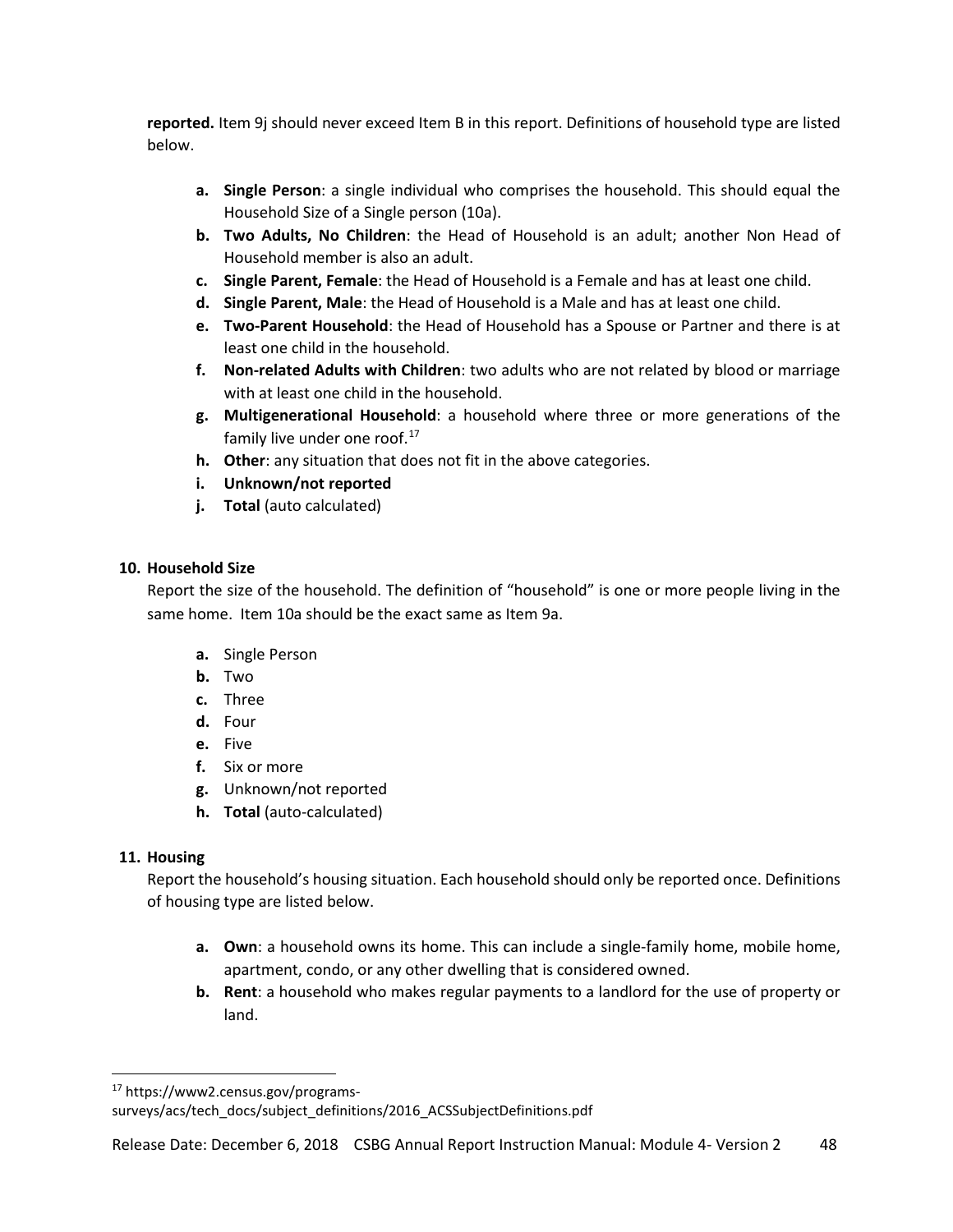- **c. Other permanent housing**: a household who resides in housing that the household does not rent or own, but it is permanent. This can also include living situations where a participant lives with a family member and does not rent or own the property or some type of supported housing program.
- **d. Homeless**: for the purposes of this report, please refer to HUD's definition of homeless, summarized below:
	- People who are living in a place not meant for human habitation, in emergency shelter, in transitional housing, or are exiting an institution where they temporarily resided. The only significant change from existing practice is that people will be considered homeless if they are exiting an institution where they resided for up to 90 days (previously 30 days) and were in a shelter or a place not meant for human habitation immediately prior to entering that institution.
	- People who are losing their primary nighttime residence, which may include a motel, hotel, or a doubled-up situation, within 14 days and lack resources or support networks to remain in housing. (HUD had previously allowed people who were being displaced within 7 days to be considered homeless.)
	- Families with children or unaccompanied youth who are unstably housed and likely to remain in that state. This new category of homelessness applies to families with children or unaccompanied youth who have not had a lease or ownership interest in a housing unit in the last 60 or more days or more, have moved two or more times within the last 60 days, and who are likely to continue to be unstably housed because of disability or other barriers to employment.
	- People who are fleeing or attempting to flee domestic violence, have no other residence, and lack the resources or support networks to obtain other permanent housing.

See [HUD's Hearth Act rule](https://www.hudexchange.info/resources/documents/HEARTH_HomelessDefinition_FinalRule.pdf) for more information.

- **e. Other**: any situation that does not fit into the above definitions.
- **f. Unknown/not reported**
- **g. Total** (auto-calculated)

#### **12. Level of Household Income** - (HHS Guideline percentages)

This Item refers to income levels of households served compared to the current HHS Poverty Income Guidelines, published annually in the [Federal Register.](https://www.gpo.gov/fdsys/pkg/FR-2016-01-25/pdf/2016-01450.pdf) Please record the number of households served at each of the nine percentage ranges of the poverty level. It is understood that CSBG Eligible Entities operate programs where income eligibility will exceed CSBG guidelines. Please report all income levels served.

- **a.** Up to 50%
- **b.** 51% to 75%
- **c.** 76% to 100%
- **d.** 101% to 125%
- **e.** 126% to 150%
- **f.** 151% to 175%
- **g.** 176% to 200%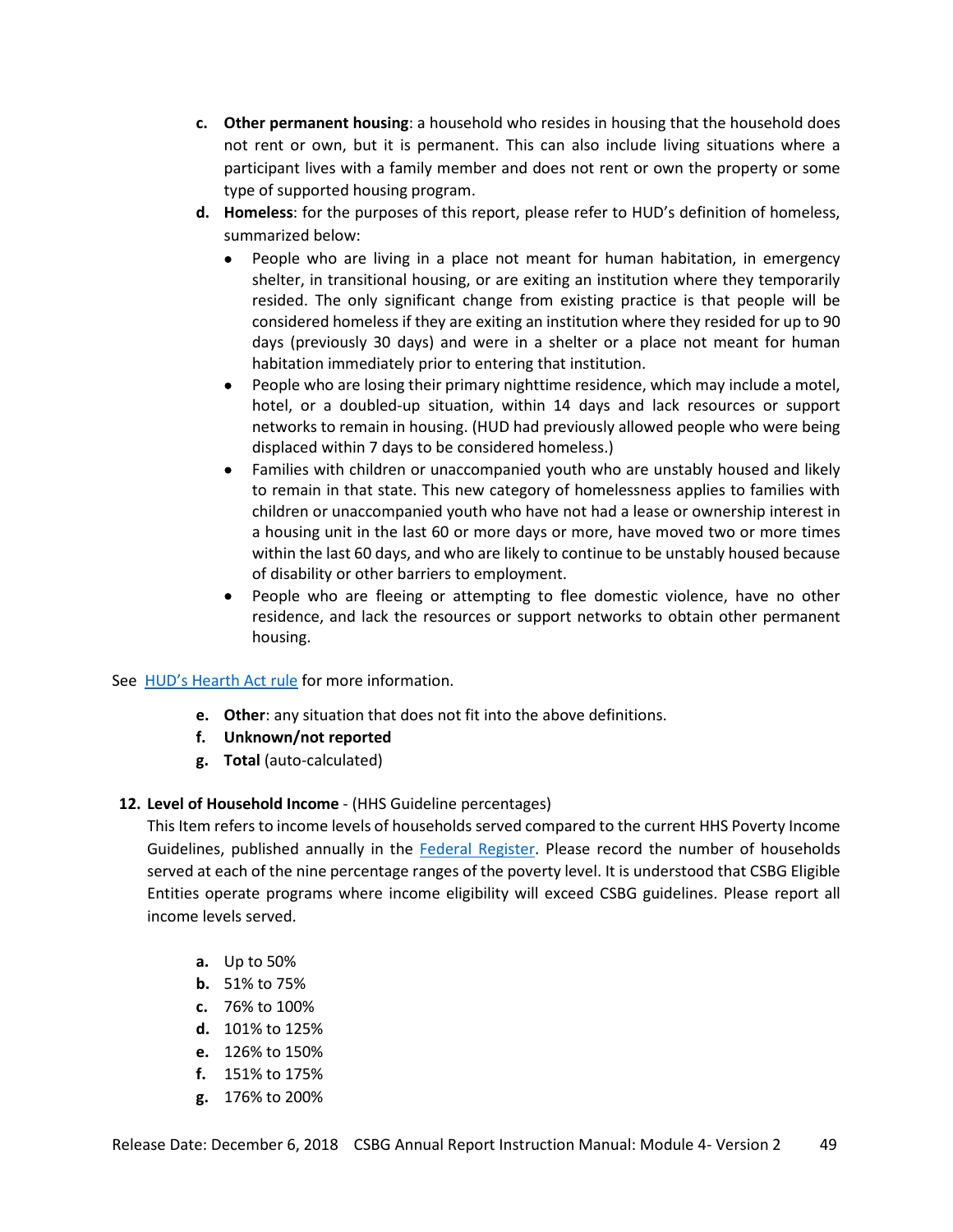- **h.** 201% to 250%
- **i.** 251% and over
- **j.** Unknown/not reported
- **k. Total** (auto-calculated)

## **13. Sources of Household Income**

Please enter the sources of income received by all individuals in the household. As a household may have several sources of income, please identify the category below that best represents the household. Definitions of the types of household income are listed below.

- **a. Income from Employment Only**: employment is the only source of income in the household. Employment income includes wages, salaries, and self-employment income. If a household is reported here, they will not be reported in 13b.
- **b. Income from Employment and Other Income Source**: income from employment and other sources such as those listed in items 14 and 15.
- **c. Income from Employment, Other Income Source, and Non-Cash Benefits**: income from employment, from any other sources and from non-cash benefits such as those listed in Item 15.
- **d. Income from Employment and Non-Cash Benefits**: income from employment and from non-cash benefits such as those listed in Item 15.
- **e. Other Income Source Only**: income not from employment or a non-cash benefit. Examples include retirement income or other income.
- **f. Other Income Source and Non-Cash Benefits**: income from another source and non-cash benefits such as those listed in Item 15.
- **g. No Income**: the household has no source of income.
- **h. Non-Cash Benefits Only**: income only from non-cash benefits such as those listed in Item 15.
- **i. Unknown/not reported**
- **j. Total** (auto-calculated)

#### **14. Other Income Source**

Report the sources of income for all individuals in a household.

- **a. TANF**: Temporary Assistance for Needy Families (TANF) program.<sup>[18](#page-50-0)</sup>
- **b. Supplemental Security Income (SSI)**: federal assistance under the Social Security program designed to help aged, blind, and disabled people who have little or no income. SSI is awarded to individuals who have no work or too few work credits to qualify for SSDI.<sup>[19](#page-50-1)</sup>
- **c. Social Security Disability Income (SSDI)**: federal assistance under the Social Security program designed to help aged, blind, and disabled people who have little or no income.<sup>[20](#page-50-2)</sup> Individuals in this program have enough work credits to qualify for assistance.

<span id="page-50-0"></span> <sup>18</sup> https://www.acf.hhs.gov/ofa/programs/tanf

<span id="page-50-1"></span><sup>19</sup> https://www.ssa.gov/ssi/text-over-ussi.htm

<span id="page-50-2"></span><sup>20</sup> https://www.ssa.gov/disability/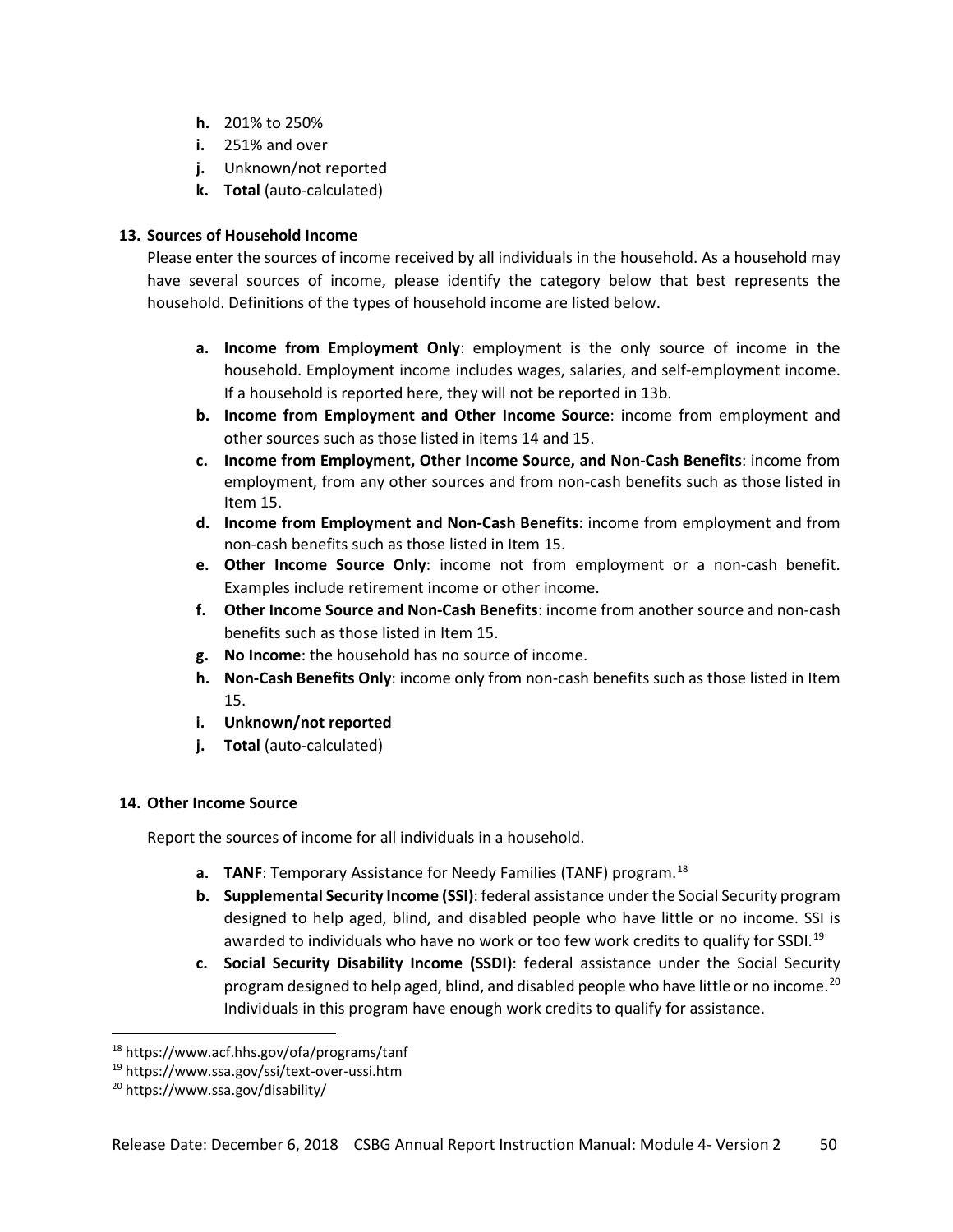- **d. VA Service-Connected Disability Compensation**: a benefit paid to veterans with disabilities that are the result of a disease or injury incurred or aggravated during active military service.<sup>[21](#page-51-0)</sup>
- **e. VA Non-Service-Connected Disability Pension**: a needs-based benefit paid to wartime veterans who meet certain age or non-service-connected disability requirements.<sup>[22](#page-51-1)</sup>
- **f. Private Disability Insurance**: a disability payment paid from a private disability insurance policy.
- **g. Workers' Compensation**: supplemental income paid to a worker who had been hurt on the job.<sup>[23](#page-51-2)</sup>
- **h. Retirement Income from Social Security**: Social Security that is being received by a former worker who earned enough work credits to receive a monthly payment.<sup>24</sup>
- **i. Pension**: any type of income earned from private pensions, e.g., company retirement, IRA income or 401(k).
- **j. Child Support**: income paid/received by one parent of a child or children to another to assist in supporting the basic needs of the child(ren).
- **k. Alimony or other Spousal Support**: income paid/received by one spouse typically as an agreement in a divorce to assist in supporting the other individual's basic needs.
- **l. Unemployment Insurance**: income received from an unemployment insurance fund by a worker whose job was terminated for any reason other than wrong doing.

**EITC**: The Earned Income Tax Credit, EITC or EIC, is a benefit for working people with low to moderate income. To qualify, a person must meet certain requirements and file a tax return, even if they do not owe any tax or are not required to file. EITC reduces the amount of taxes owed and may give a refund.<sup>25</sup>

- **m. Other**: any other income source that does not fit within the above categories.
- **n. Unknown/not reported**

#### **15. Non-Cash Benefits**

Report the unduplicated types of non-cash benefits received by all members of a household. A household should be unduplicated in each row but can be reported multiple times in the total. For example, multiple members of a household may have SNAP, but the household should only be reported once in the SNAP row. Similarly, a household that receives SNAP, LIHEAP, and Public Housing would be represented once in each category.

Definitions of these non-cash benefits are listed below.

**a. SNAP**: the Supplemental Nutrition Assistance Program provides nutrition assistance to families. Some states have their own name for this federal program, formerly known as food stamps.

<span id="page-51-0"></span> <sup>21</sup> https://www.benefits.va.gov/compensation/

<span id="page-51-1"></span><sup>22</sup> https://www.benefits.va.gov/pension/

<span id="page-51-2"></span><sup>23</sup> https://www.dol.gov/general/topic/workcomp

<span id="page-51-3"></span><sup>24</sup> https://www.ssa.gov/benefits/retirement/

<span id="page-51-4"></span><sup>25</sup> https://www.irs.gov/credits-deductions/individuals/earned-income-tax-credit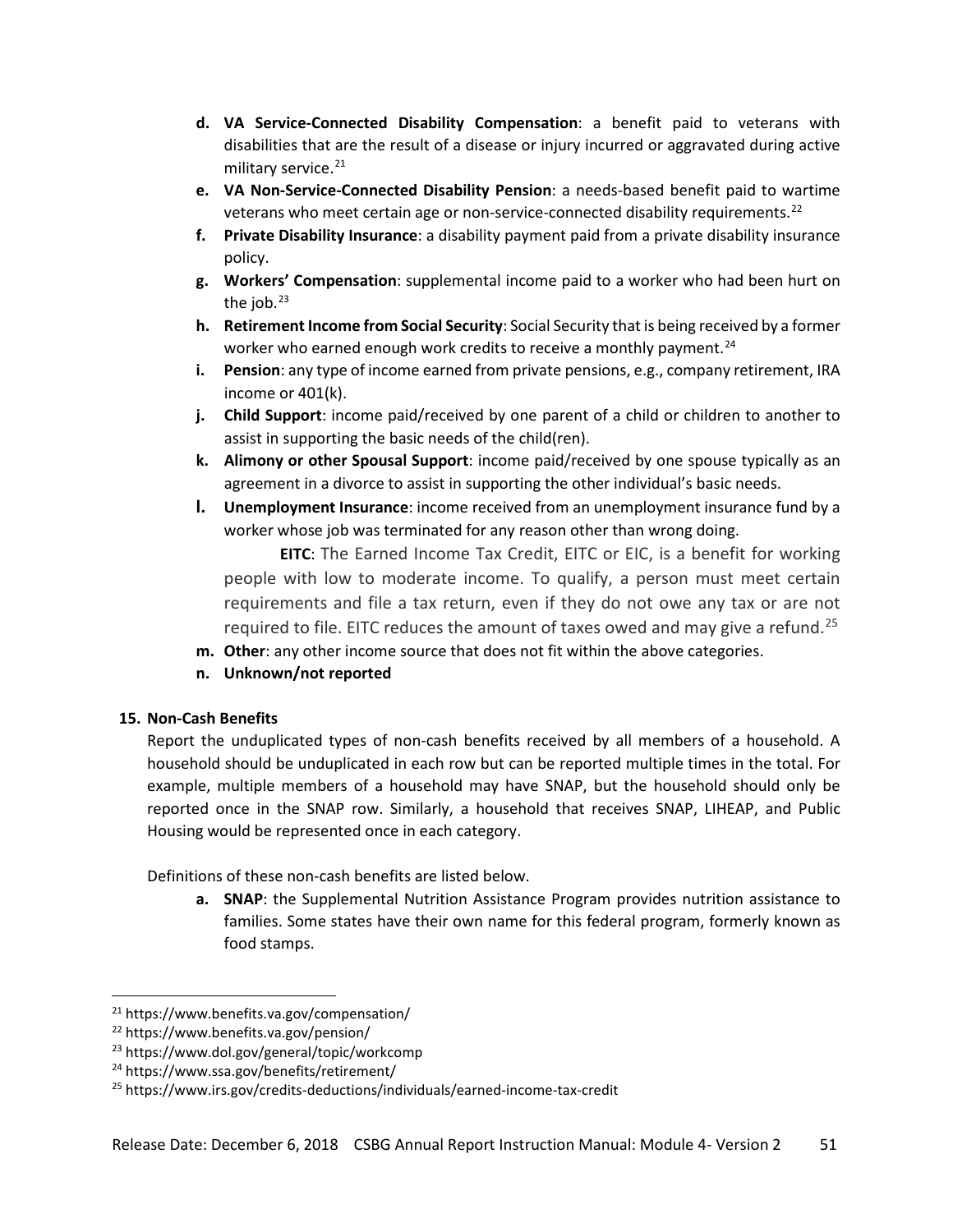- **b. WIC**: the Special Supplemental Nutrition Program for Women Infants and Children provides nutrition assistance to expectant and new mothers.
- **c. LIHEAP**: the Low Income Home Energy Assistance Program provides energy assistance to households.
- **d. Housing Choice Voucher**: a HUD-subsidized housing voucher program that gives households a choice in where they live.<sup>26</sup>
- **e. Public Housing**: HUD-subsidized housing. Public housing is site-based in locations predetermined by the local Housing Authority.
- **f. Permanent Supportive Housing**: a HUD program that uses a model that combines lowbarrier affordable housing, health care, and supportive services to help individuals and families lead more stable lives. This type of housing is typically used to house formerly homeless individuals and families.
- **g. HUD-VASH**: a partnership between HUD and the VA that combines the Housing Choice Voucher and VA funding to provide housing assistance to homeless veterans.
- **h. Child Care Voucher**: state or federally subsidized child care that allows families access to quality child care.
- **i.** Affordable Care Act Subsidy: the subsidy a family receives through the federal Affordable Care Act to assist with paying health insurance premiums.
- **j. Other**: any non-cash benefit that is not listed above.
- **k. Unknown/not reported**

# <span id="page-52-0"></span>E. Number of Individuals Who May or May Not be Included in the Totals Above - (due to data collection system integration barriers)

Please list the unduplicated number of individuals served in each program. These individuals may have been included in Item A., and some or all of Item B., but due to system interoperability issues an unduplicated count could not be obtained for particular programs.

For example, an individual is served by an employment program, housing assistance and LIHEAP. The CSBG Eligible Entity has a common database that includes data for the employment and housing programs, so an unduplicated count is obtained from data entered for the employment and housing programs and will be reported in Item A. and items under C. LIHEAP data is maintained in a separate data system. The CSBG Eligible Entity is not yet able to include LIHEAP data in the common database, so it may unduplicate the count of individuals/households served across all three programs. LIHEAP data will be reported in Item E. The CSBG Eligible Entity is not able to determine how many of the LIHEAP individuals/households may also have been served in the employment and housing program and included in the common database.

<span id="page-52-1"></span> $26$  https://www.hud.gov/topics/housing\_choice\_voucher\_program\_section\_8